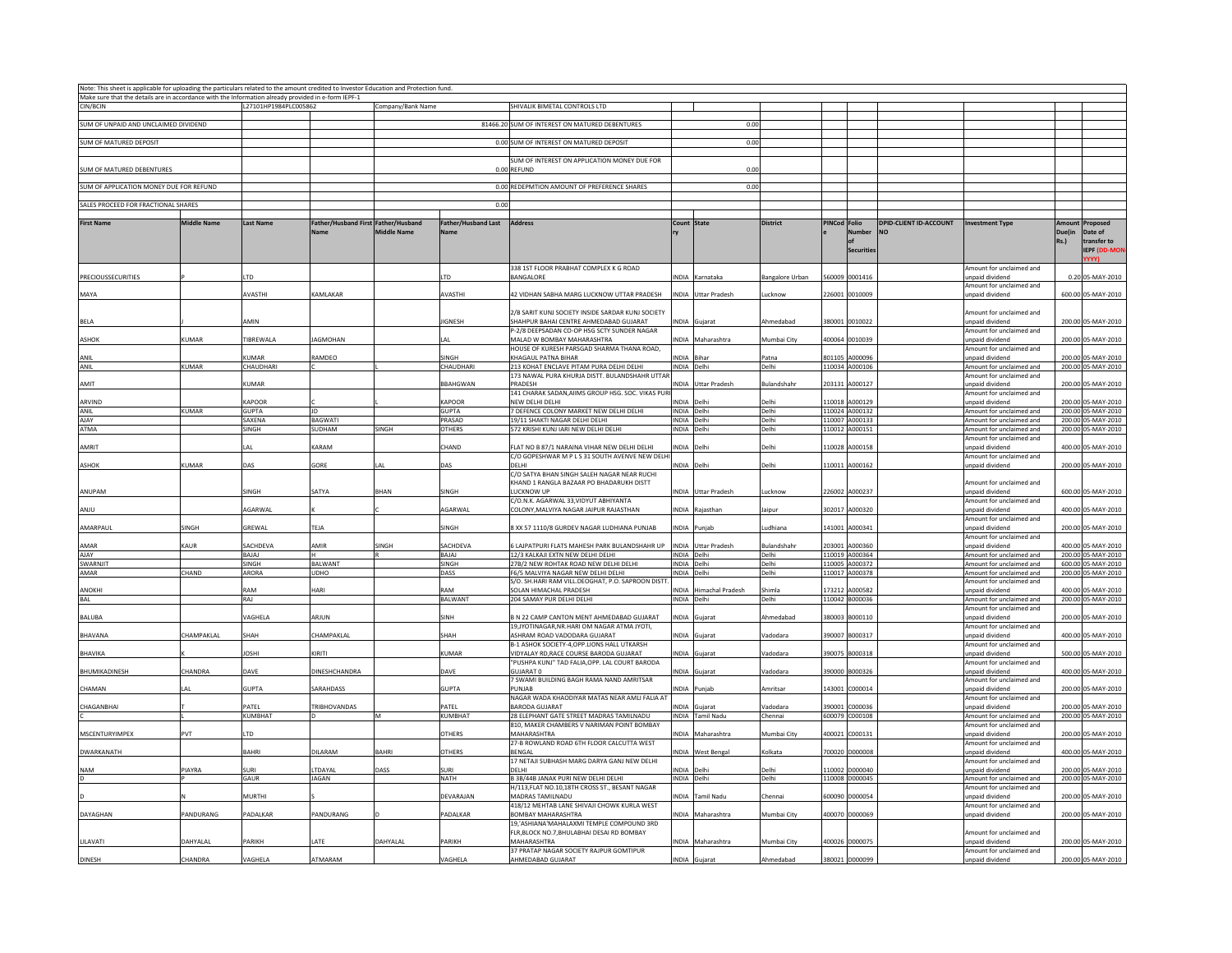|                            |                  |                          |               |                |                           | MALI NI KHADAKI DARBAR ROAD VISNAGAR                                                |              |                            |                        |        |                                  | Amount for unclaimed and                             |        |                                          |
|----------------------------|------------------|--------------------------|---------------|----------------|---------------------------|-------------------------------------------------------------------------------------|--------------|----------------------------|------------------------|--------|----------------------------------|------------------------------------------------------|--------|------------------------------------------|
| DEVANG                     | <b>JAVNITLAI</b> | SHAH                     | NAVNITLAL     |                | SHAH                      | <b>GUJRAT(NORTH)</b>                                                                | NDIA         | Guiarat                    | Mahesana               |        | 84315 D000315                    | inpaid dividend                                      |        | 200.00 05-MAY-2010                       |
| FATEH                      | CHAND            | <b>SINGHI</b>            | <b>SR</b>     |                | <b>SINGHI</b>             | HD-19 PITAMPURA DELHI DELHI                                                         | INDIA Delhi  |                            | Delhi                  |        | 110034 F000017                   | Amount for unclaimed and                             |        | 400.00 05-MAY-2010                       |
|                            |                  | <b>JHINGAN</b>           |               |                | <b>JHINGAN</b>            | 36 TODAR MAL ROAD NEW DELHI DELHI                                                   | INDIA Delhi  |                            | Delhi                  |        | 110001 G000051                   | Amount for unclaimed and                             |        | 400.00 05-MAY-2010                       |
| GURVINDER                  | <b>SINGH</b>     | <b>SETHI</b>             | KULDIP        |                | <b>SINGH</b>              | II I 77 LAJPAT NAGAR DELHI DELHI                                                    | INDIA Delhi  |                            | Delhi                  |        | 110024 G000058                   | Amount for unclaimed and                             |        | 200.00 05-MAY-2010                       |
|                            |                  |                          |               |                |                           |                                                                                     |              |                            |                        |        |                                  |                                                      |        |                                          |
|                            | MANIK            | JAIN                     |               |                | <b>GENDALALJI</b>         | MC BALODTA & CO 3RD FLOOR JYOTHI BUILDING 31<br>BVK, IYENGAR RD BANGALORE KARNATAKA |              | INDIA Karnataka            | <b>Bangalore Urban</b> |        | 60053 G000097                    | Amount for unclaimed and                             |        | 200.00 05-MAY-2010                       |
|                            |                  |                          |               |                |                           |                                                                                     |              |                            |                        |        |                                  | unpaid dividend                                      |        |                                          |
|                            |                  |                          |               |                |                           | 403DEVASHA PIAHA DIAZA RESIDENCY ROAD                                               |              |                            |                        |        |                                  | Amount for unclaimed and                             |        |                                          |
| <b>GRK</b>                 |                  | MURTHY                   |               | AMA            | RAO                       | <b>BANGALORE KARNATAKA</b>                                                          | <b>INDIA</b> | Karnataka                  | <b>Bangalore Urban</b> | 60025  | G000098                          | unpaid dividend                                      |        | 200.00 05-MAY-2010                       |
|                            |                  |                          |               |                |                           | 3/75.B.P.T. QUARTERS.SAGAR GEET NGR WORLI VILLAGE                                   |              |                            |                        |        |                                  | Amount for unclaimed and                             |        |                                          |
| GOPAL                      | KRISHNA          | MUKHERJEE                | <b>SUSHIL</b> |                | KRISHNA                   | <b>BOMBAY MAHARASHTRA</b>                                                           |              | INDIA Maharashtra          | Mumbai City            |        | 100025 G000190                   | unpaid dividend                                      |        | 400.00 05-MAY-2010                       |
|                            |                  |                          |               |                |                           | OR NO 560 B BICHIA RI Y COLONY GORAKHPUR UTTAR                                      |              |                            |                        |        |                                  | Amount for unclaimed and                             |        |                                          |
| <b>HFM</b>                 | NARAIN           | <b>DWIVEDI</b>           | RAM           | <b>HANDRA</b>  | <b>DWIVED</b>             | PRADESH                                                                             |              | INDIA Uttar Pradesh        | Gorakhpur              |        | 273012 H000001                   | inpaid dividend                                      |        | 200.00 05-MAY-2010                       |
| <b>HARBANS</b>             |                  | KAUR                     | INDJIT        |                | SINGH                     | 184/1 UDHAM SINGH NAGAR JALANDHAR PUNJAB                                            |              | INDIA Punjab               | Jalandhar              |        | 144001 H000015                   | Amount for unclaimed and                             |        | 200.00 05-MAY-2010                       |
|                            |                  |                          |               |                |                           | R-472, NEW QUARTERS CALCUTTA AIRPORT CALCUTTA                                       |              |                            |                        |        |                                  | Amount for unclaimed and                             |        |                                          |
| HIMANGSHU                  | SEKHAR           | ROY                      | BISWESWAR     |                | ROY                       | <b>WEST BENGAL</b>                                                                  |              | <b>INDIA</b> West Bengal   | Kolkata                |        | 700052 H000039                   | unpaid dividend                                      |        | 200.00 05-MAY-2010                       |
|                            |                  |                          |               |                |                           |                                                                                     |              |                            |                        |        |                                  |                                                      |        |                                          |
|                            |                  |                          |               |                |                           | ORSON ELECTRONICS LTD.,13 COMMUNITY CENTRE,                                         |              |                            |                        |        |                                  | mount for unclaimed and                              |        |                                          |
|                            |                  |                          |               |                |                           |                                                                                     |              |                            |                        |        |                                  |                                                      |        |                                          |
| <b>HARINDER</b>            | KUMAR            | <b>GULATI</b>            | RAM           | <b>HAND</b>    | <b>GULATI</b>             | BASANT LOK, VASANT VIHAR NEW DELHI DELHI                                            | INDIA Delhi  |                            | Delhi                  |        | 10057 H000043                    | inpaid dividend                                      |        | 200.00 05-MAY-2010                       |
|                            |                  |                          |               |                |                           | D-7 SHRI KRISHNA APT.INDIAN BANK OFFICERS                                           |              |                            |                        |        |                                  |                                                      |        |                                          |
|                            |                  |                          |               |                |                           | QUARTERS, NR.LAD SOC, VASTRAPUR AHMEDABAD                                           |              |                            |                        |        |                                  | Amount for unclaimed and                             |        |                                          |
| HASUMATI                   |                  | RAJAN                    | <b>JAYESH</b> |                | RAJAN                     | GUIARAT                                                                             |              | INDIA Gujarat              | Ahmedabad              |        | 380054 H000126                   | unpaid dividend                                      |        | 200.00 05-MAY-2010                       |
| <b>HARSH</b>               |                  | PANERI                   | RAMESH        |                | <b>OTHERS</b>             | AMBAVGARH UDAIPUR RAJASTHAN                                                         |              | INDIA Rajasthan            | Udaipur                |        | 313001 H000219                   | Amount for unclaimed and                             |        | 600.00 05-MAY-2010                       |
| <b>HARIINDER</b>           | I AI             | <b>KASHYAF</b>           | <b>IIA</b>    |                | I AI                      | 1-C LUCKNOW ROAD DELHI DELHI                                                        | INDIA Delhi  |                            | Delhi                  |        | 110007 HSB0003                   | Amount for unclaimed and                             |        | 400.00 05-MAY-2010                       |
| INDU                       | BALA             | <b>GUPTA</b>             | ASHOK         |                | GUPA                      | 1/85, MORI GATE DELHI DELHI                                                         | INDIA Delhi  |                            | Delhi                  |        | 110006 1000014                   | Amount for unclaimed and                             |        | 200.00 05-MAY-2010                       |
|                            |                  |                          |               |                |                           | KISHORE BHAWNA OPP POLICE LINE GATE RATANADA                                        |              |                            |                        |        |                                  | Amount for unclaimed and                             |        |                                          |
| INDER                      | SINGH            | BHATI                    | KAN           | INGH           | <b>BHATI</b>              | JODHPUR RAJASTHAN                                                                   |              | INDIA Rajasthar            | Jodhpur                |        | 342001 000038                    | unpaid dividend                                      |        | 200.00 05-MAY-2010                       |
| <b>JUGMANDAR</b>           | DASS             | <b>GUPTA</b>             | CHET          |                | RAM                       | 7 DEFENCE COLONY MARKET NEW DELHI DELHI                                             | INDIA Delhi  |                            | Delhi                  |        | 110024 J000003                   | Amount for unclaimed and                             |        | 400.00 05-MAY-2010                       |
|                            |                  |                          |               |                |                           |                                                                                     |              |                            |                        |        |                                  |                                                      |        |                                          |
|                            |                  |                          |               |                |                           | 308/A H B TOWN RD NO 6 PO SODPUR DISTT. 24                                          |              |                            |                        |        |                                  | Amount for unclaimed and                             |        |                                          |
| <b>JAGDISH</b>             | CHANDRA          | <b>BHOWMIK</b>           | UMESHCH       | <b>HOWM</b>    |                           | PARGNAS WEST BENGAL                                                                 |              | INDIA West Bengal          | North 24 Parganas      |        | 743178 J000014                   | unpaid dividend                                      |        | 200.00 05-MAY-2010                       |
|                            |                  |                          |               |                |                           | 2/12 BLOCK NO I GOVIND NAGAR KANPUR UTTAR                                           |              |                            |                        |        |                                  | Amount for unclaimed and                             |        |                                          |
| <b>JASBIR</b>              | INGH             | CHHABRA                  |               | ALWANT         | <b>SINGH</b>              | PRADESH                                                                             |              | INDIA Uttar Pradesh        | Kanpur Nagar           |        | 08006 0000019                    | Inpaid dividend                                      |        | 200.00 05-MAY-2010                       |
| <b>JUGAL</b>               | <b>KISHORE</b>   | <b>SFTH</b>              | M             |                | <b>SFTHI</b>              | C-133 VIKAS PURI NEW DELHI DELHI                                                    | INDIA Delhi  |                            | Delhi                  |        | 110018 0000039                   | Amount for unclaimed and                             |        | 200.00 05-MAY-2010                       |
|                            |                  |                          |               |                |                           |                                                                                     |              |                            |                        |        |                                  |                                                      |        |                                          |
|                            |                  |                          |               |                |                           | 404A,,KENMORE COOPT HSG.SOC.,LOKHANDWALA HSG.                                       |              |                            |                        |        |                                  |                                                      |        |                                          |
|                            |                  |                          |               |                |                           | COMPLEX, OFF 4 BUNGALOW, ANDHERI WEST BOMBAY                                        |              |                            |                        |        |                                  | Amount for unclaimed and                             |        |                                          |
| <b>JAGMOHAN</b>            | SINGH            | DANG                     | <b>SURIIT</b> | INGH           | DANG                      | MAHARASHTRA                                                                         |              | INDIA Maharashtra          | Mumbai City            |        | 100058 J000154                   | unpaid dividend                                      |        | 200.00 05-MAY-2010                       |
|                            |                  |                          |               |                |                           | 21 PALLIAPPAN STREET SOWCARPET MADRAS                                               |              |                            |                        |        |                                  | Amount for unclaimed and                             |        |                                          |
| JAYANT                     |                  | SIROYA                   |               |                | CHAMPALAL                 | TAMILNADU                                                                           |              | INDIA Tamil Nadu           | Chennai                |        | 600079 J000203                   | unpaid dividend                                      |        | 400.00 05-MAY-2010                       |
|                            |                  |                          |               |                |                           |                                                                                     |              |                            |                        |        |                                  |                                                      |        |                                          |
|                            |                  |                          |               |                |                           |                                                                                     |              |                            |                        |        |                                  |                                                      |        |                                          |
|                            |                  |                          |               |                |                           | D-7 SHRI KRISHNA APT.INDIAN BANK OFFICERS                                           |              |                            |                        |        |                                  | mount for unclaimed and                              |        |                                          |
| JAYESH                     |                  | RAJAN                    |               |                | MANABHAI                  | QURS.NR.LAD SOC, VASTRAPUR AHMEDABAD GUJARAT INDIA Rajasthan                        |              |                            |                        |        | 320054 J000213                   | unpaid dividend                                      |        | 200.00 05-MAY-2010                       |
|                            |                  |                          |               |                |                           | ANKO MOHOLLO OPP. N.K. TAILOR, BILIMORA DISTT.                                      |              |                            |                        |        |                                  | Amount for unclaimed and                             |        |                                          |
| <b>JYOTIBEN</b>            | <b>BHUPENDRA</b> | DESAI                    | BHUPENDRQA    | RANCHODJI      | DESA                      | ULSAR GUJARAT                                                                       | <b>NDIA</b>  | Guiarat                    | Valsad                 |        | 196321 J000325                   | inpaid dividend                                      |        | 600.00 05-MAY-2010                       |
|                            |                  |                          |               |                |                           | 308/A H B TOWN RD NO 6 PO SODPUR DISTT. 24                                          |              |                            |                        |        |                                  | Amount for unclaimed and                             |        |                                          |
| KALYAN                     | UMAR             | <b>BHOWMIK</b>           | AGADISH       |                | <b>BHOWMIK</b>            | PARGNAS WEST BENGAL                                                                 |              | <b>NDIA</b> West Bengal    | North 24 Parganas      |        | 43178 K000022                    | inpaid dividend                                      |        | 200.00 05-MAY-2010                       |
| <b>KANAYAI AI</b>          |                  | PARTUMAL                 |               |                | PARTUMAL                  | 1520/8 BHAGIRATH PALACE DELHI DELHI                                                 | INDIA Delhi  |                            | Delhi                  |        | 110006 K000067                   | Amount for unclaimed and                             |        | 200.00 05-MAY-2010                       |
|                            |                  |                          |               |                |                           | C/O KAYPEE ASSOCIATES 7 RAGHUSHRI                                                   |              |                            |                        |        |                                  | Amount for unclaimed and                             |        |                                          |
| KAMTA                      | PRASAD           | <b>JAIN</b>              |               |                | <b>JAIN</b>               | COMPLEX, AJMERI GATE DELHI DELHI                                                    | INDIA Delhi  |                            | Delhi                  |        | 10006 K000074                    | unpaid dividend                                      |        | 200.00 05-MAY-2010                       |
| KUL                        | BHUSHAN          | CHOUDHARY                | <b>ATTAR</b>  | CHAND          | CHOUDHARY                 | 28/34 WEST PATEL NAGAR NEW DELHI DELHI                                              | INDIA Delhi  |                            | Delhi                  |        | 110008 K000081                   | Amount for unclaimed and                             |        | 200.00 05-MAY-2010                       |
|                            |                  | GAUR                     |               |                | GAUR                      | B 3B/44B JANAKPURI NEW DELHI DELHI                                                  | INDIA Delhi  |                            |                        |        | 110058 K000086                   |                                                      |        | 200.00 05-MAY-2010                       |
|                            |                  |                          |               |                |                           |                                                                                     |              |                            | Delhi                  |        |                                  | Amount for unclaimed and                             |        |                                          |
|                            |                  |                          |               |                |                           |                                                                                     |              |                            |                        |        |                                  | Amount for unclaimed and                             |        |                                          |
| KAMLAKAR                   |                  | AVASTHI                  | SURESH        |                | CHANDRA                   | 42 VIDHAN SABHA MARG LUCKNOW UTTAR PRADESH                                          |              | INDIA Uttar Pradesh        | Lucknow                |        | 226001 K000129                   | unpaid dividend                                      |        | 200.00 05-MAY-2010                       |
|                            |                  |                          |               |                |                           | PREENA KAMAGALI HANSOTI ROAD GHATKOPAR                                              |              |                            |                        |        |                                  | Amount for unclaimed and                             |        |                                          |
| MAMLAGAUR                  | <b>HAMPAKLAI</b> | GAGLANI                  | CHAMPAKLAI    |                | GAGLAL                    | BOMBAY MAHARASHTRA                                                                  |              | INDIA Maharashtra          | Mumbai City            |        | 00006 K000149                    | unpaid dividend                                      |        | 200.00 05-MAY-2010                       |
|                            |                  |                          |               |                |                           | NO 281 1015 MAIN ROAD IIIRD BLOCK JAYA NAGAR                                        |              |                            |                        |        |                                  | Amount for unclaimed and                             |        |                                          |
|                            | URYANARAYANA     | SETTY                    |               |                | SETTY                     | <b>BANGALORE KARNATAKA</b>                                                          | <b>NDIA</b>  | Karnataka                  | <b>Bangalore Urban</b> |        | 60011 K000206                    | npaid dividend                                       |        | 200.00 05-MAY-2010                       |
|                            |                  |                          |               |                |                           | NO.140, 4TH CROSS SUNDAR NAGAR EXTN BANGALORE                                       |              |                            |                        |        |                                  | Amount for unclaimed and                             |        |                                          |
| KD                         | SATHYA           | NARAYANAN                | KDFVI         | <b>RASAD</b>   | <b>OTHERS</b>             | KARNATAKA                                                                           | <b>NDIA</b>  | <b>Karnataka</b>           | <b>Bangalore Urban</b> |        | 60054 K000210                    | inpaid dividend                                      |        | 200.00 05-MAY-2010                       |
|                            |                  |                          |               |                |                           | 18 MAHESHWAR NIWAS TILAK ROAD SANTACRUZ W                                           |              |                            |                        |        |                                  | Amount for unclaimed and                             |        |                                          |
| KAMAI                      | RANCHODDAS       | PANCHAL                  | RANCHODDAS    | <b>ANCHAL</b>  | <b>OTHERS</b>             | <b>BOMBAY MAHARASHTRA</b>                                                           |              | INDIA Maharashtra          | Mumbai City            |        | 400054 K000215                   | inpaid dividend                                      |        | 200.00 05-MAY-2010                       |
|                            |                  |                          |               |                |                           | 197 BAPU KHOTE STREET PYDHONIE CORNER BOMBAY                                        |              |                            |                        |        |                                  | Amount for unclaimed and                             |        |                                          |
| KOKILA                     | <b>DHANVANT</b>  | SHETH                    | DHANVANT      | <b>OMCHAND</b> | SHETH                     | MAHARASHTRA                                                                         |              | INDIA Maharashtra          | Mumbai City            |        | 100003 K000217                   | unpaid dividend                                      |        | 200.00 05-MAY-2010                       |
|                            |                  |                          |               |                |                           |                                                                                     |              |                            |                        |        |                                  |                                                      |        |                                          |
|                            |                  |                          |               |                |                           | K NO 1405 SECTOR 34-C CHANDIGARH UNION                                              |              |                            |                        |        |                                  | Amount for unclaimed and                             |        |                                          |
| KAMLESH                    |                  | GAUR                     | SHAM          |                | SUNDGAUF                  | <b><i>FERRITORY</i></b>                                                             |              | INDIA Chandigarh           | Chandigarh             |        | 60022 K000233                    | unpaid dividend                                      |        | 500.00 05-MAY-2010                       |
|                            |                  |                          |               |                |                           | KOTHI NO.1727, PHASE III B-2 MOHALI (SAS NAGAR)                                     |              |                            |                        |        |                                  | Amount for unclaimed and                             |        |                                          |
|                            |                  | NAYYAR                   | <b>MUL</b>    | LA             | NAYYAR                    | DISTT, ROPAR PUNJAB                                                                 |              | INDIA Chandigarh           | Chandigarh             |        | 160059 K000244                   | unpaid dividend                                      |        | 200.00 05-MAY-2010                       |
|                            |                  |                          |               |                |                           | A-4 POWER APTS, 25 ZACARIA COLONY MAIN                                              |              |                            |                        |        |                                  | Amount for unclaimed and                             |        |                                          |
|                            |                  | RAJAVELU                 |               | CANDASAMY      | PILLAI                    | ROAD.CHOOLAIMEDU CHENNAI TAMILNADU                                                  |              | INDIA Tamil Nadu           | Chennai                |        | 600094 K000295                   | unpaid dividend                                      |        | 200.00 05-MAY-2010                       |
|                            |                  |                          |               |                |                           |                                                                                     |              |                            |                        |        |                                  | Amount for unclaimed and                             |        |                                          |
| KAUSHAI YA                 |                  | <b>ANFIA</b>             | ASHOK         | <b>UMAR</b>    | <b>ANFIA</b>              | 252 KAR KAR DOOMA DELHI ADMN FLATS DELHI DELHI                                      | INDIA Delhi  |                            | Delhi                  |        | 10092 K000347                    | Innaid dividend                                      |        | 200.00 05-MAY-2010                       |
| KETAN                      | KESHAVLAL        | PATEL                    |               |                | KESHAVLAL                 | 5, RAJ AVENUE THALEJ AHMEDABAD GUJARAT                                              |              | INDIA Gujarat              | Ahmedabad              |        | 380051 K000562                   | Amount for unclaimed and                             |        | 400.00 05-MAY-2010                       |
|                            |                  |                          |               |                |                           |                                                                                     |              |                            |                        |        |                                  | Amount for unclaimed and                             |        |                                          |
| KANUBHA                    | <b>HAMALBHAI</b> | PATEL                    | SHAMALBHAI    |                | PATEL                     | PLOT NO.1134/2 SECTOR 3-D GANDHINAGAR GUJARAT                                       |              | INDIA Guiarat              | Gandhinagar            |        | 82006 K000582                    | unpaid dividend                                      |        | 200.00 05-MAY-2010                       |
| KAMAKSHI                   |                  | <b>BAI AN</b>            | KP            |                | <b>BAI AN</b>             | C4A/43B JANAK PURI NEW DELHI DELHI                                                  | INDIA Delhi  |                            | Delhi                  |        | 110058 KSB0015                   | Amount for unclaimed and                             |        | 200.00 05-MAY-2010                       |
|                            |                  |                          |               |                |                           |                                                                                     |              |                            |                        |        |                                  | Amount for unclaimed and                             |        |                                          |
| <b>I OCHHEEDCOMMERCIAL</b> |                  | ITD                      |               |                | ITD.                      | <b>78 AURBINDO MARKET HAUZ KHAS NEW DELHI DELHI</b>                                 | <b>AIONI</b> | Delh                       | Delhi                  |        | 110016 1000019                   |                                                      |        | 200.00 05-MAY-2010                       |
|                            | CO               |                          |               |                |                           |                                                                                     |              |                            |                        |        |                                  | Innaid dividend                                      |        |                                          |
| LUBNA                      |                  | ABDULA                   | MOHD          |                | ABDULA                    | E-37 KALINDI COLONY NEW DELHI DELHI                                                 | INDIA Delhi  |                            | Delhi                  |        | 110065 L000029                   | Amount for unclaimed and                             |        | 400.00 05-MAY-2010                       |
|                            |                  |                          |               |                |                           | 3 BARC COLONY SARVODAYA ESTATE, CHEMBUR                                             |              |                            |                        |        |                                  | Amount for unclaimed and                             |        |                                          |
|                            |                  |                          |               |                |                           |                                                                                     |              |                            |                        |        |                                  |                                                      |        |                                          |
| LAKSHMI                    |                  | SRINIVASAN               |               |                | SRINIVASAN                | <b>BOMBAY MAHARASHTRA</b>                                                           | <b>INDIA</b> | Maharashtra                | Mumbai City            | 100071 | L000043                          | npaid dividend                                       | 200.00 | 5-MAY-2010                               |
|                            |                  |                          |               |                |                           |                                                                                     |              |                            |                        |        |                                  | mount for unclaimed and                              |        |                                          |
| LAKHINDER                  |                  | SINGH                    | GIRRAJ        |                | SINGH                     | 858 ARUN VIHAR SECTOR-37 NOIDA UTTAR PRADESH                                        |              | <b>INDIA</b> Uttar Pradesh | Ghaziabad              |        | 201301 L000096                   | unpaid dividend                                      |        | 200.00 05-MAY-2010                       |
|                            |                  |                          |               |                |                           |                                                                                     |              |                            |                        |        |                                  |                                                      |        |                                          |
|                            |                  |                          |               |                |                           | C/O.MR.A.KALYANARAMAN, PLOT NO 16,DOOR NO 9                                         |              |                            |                        |        |                                  | Amount for unclaimed and                             |        |                                          |
| <b>AKSHMI</b>              |                  | PRAKASH                  |               |                | PRAKASH                   | LAKSHMI NAGAR 1ST STREET ADAMBAKKAM, CHENNAI                                        |              | INDIA Tamil Nadu           | Chennai                |        | 600088 L000128                   | unpaid dividend                                      |        | 800.00 05-MAY-2010                       |
|                            |                  |                          |               |                |                           |                                                                                     |              |                            | Delhi                  |        |                                  |                                                      |        |                                          |
| MADAN<br>MANI              | <b>GOPAL</b>     | <b>GUPTA</b><br>MADHUKAR | RADHEY        |                | SHYAM<br><b>BHURAMALI</b> | 1294/5 JAI MATA MARKET TRI NAGAR DELHI<br>9 PUSA ROAD NEW DELHI DELHI               | INDIA Delhi  | INDIA Delhi                | Delhi                  |        | 110035 M000016<br>110005 M000067 | Amount for unclaimed and<br>Amount for unclaimed and |        | 200.00 05-MAY-2010<br>200.00 05-MAY-2010 |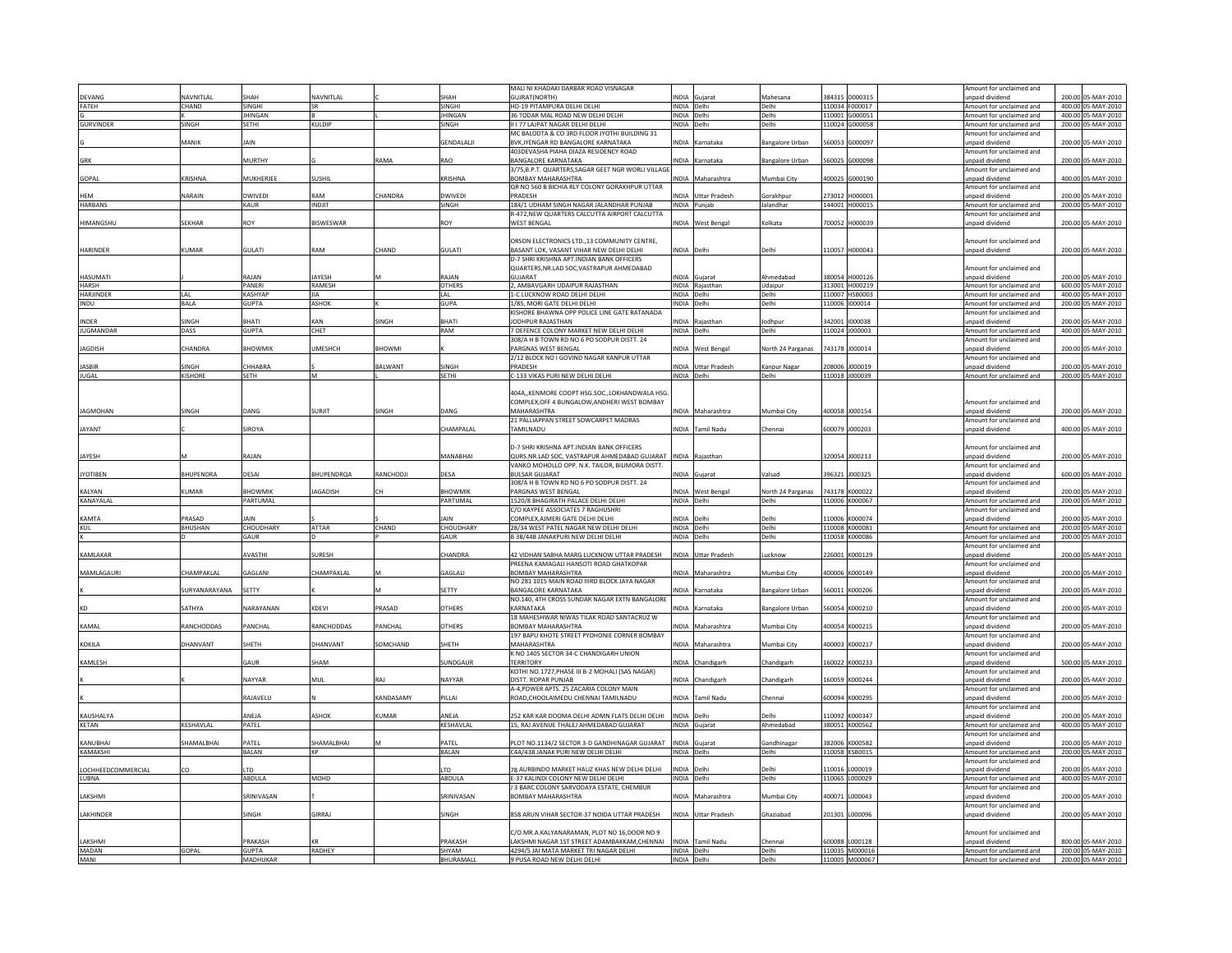|                 |                   |                            |                   |                    |                        | REGIMENTAL MEDICAL OFFICER 7 GUARDS C/O. 56 APO                                          |                            |                     |                        |        |                                  | Amount for unclaimed and                             |        |                                          |  |
|-----------------|-------------------|----------------------------|-------------------|--------------------|------------------------|------------------------------------------------------------------------------------------|----------------------------|---------------------|------------------------|--------|----------------------------------|------------------------------------------------------|--------|------------------------------------------|--|
|                 | PRADEEP           | NAMBIAR                    |                   | <b>BALAKRISHNA</b> | <b>NAMBIAR</b>         | HOUSE NO 1246 KATRA HUSAIN MIRZA FARASH KHANA                                            | NDIA Delh                  |                     |                        |        | 10001 M000080                    | unpaid dividend<br>Amount for unclaimed and          |        | 200.00 05-MAY-2010                       |  |
| MAHENDER        | KUMAR             | <b>BAJAJ</b>               | SOHAN             |                    | BAJAJ                  | DELHI DELHI                                                                              | INDIA Delhi                |                     | <b>Delhi</b>           |        | 110006 M000099                   | unpaid dividend                                      |        | 200.00 05-MAY-2010                       |  |
| MAJID           | <b>JSMAN</b>      | MILLWALA                   |                   |                    | USMAN                  | 148 HAWA MANZIL 2ND FLOOR AGARI PADA CHAWAL<br>STREET BOMBAY MAHARASHTRA                 |                            | INDIA Maharashtra   | Mumbai City            |        | 400011 M000136                   | Amount for unclaimed and<br>unpaid dividend          |        | 200.00 05-MAY-2010                       |  |
|                 |                   |                            |                   |                    |                        | A/3 SWAT GANGA, ANAND NAGAR C.S. ROAD.                                                   |                            |                     |                        |        |                                  | Amount for unclaimed and                             |        |                                          |  |
| MADHURA         | PRAKASH           | KULKARNI                   | <b>RAKASH</b>     |                    | DATTATRAYA             | DAHISAR(E) BOMBAY MAHARASHTRA<br><b>4 B DHAWAR FLATS SHAHPUR BHAI CENTRE</b>             |                            | INDIA Maharashtra   | Mumbai City            |        | 400062 M000137                   | unpaid dividend<br>Amount for unclaimed and          |        | 200.00 05-MAY-2010                       |  |
| MANJU           | <b>MANOJ</b>      | SHAH                       | MANOJ             | UKHRAJ             | SHAH                   | AHMEDABAD GUJARAT                                                                        | <b>NDIA</b>                | Guiarat             | Ahmedabad              |        | 380001 M000184                   | unpaid dividend                                      |        | 200.00 05-MAY-2010                       |  |
|                 |                   |                            |                   |                    | SETTY                  | 10 MANJU NATHA NILAYA OUTHOUSE 5TH MAIN ROAD                                             |                            |                     |                        |        |                                  | Amount for unclaimed and                             |        |                                          |  |
|                 |                   | SHAMALA                    |                   | <b>RISHNAIAH</b>   |                        | CHAMARAJ PET BANGALORE KARNATAKA<br>184 DMODMOWTE PARK ROAD GULISTAN BLDG GR FLR,        |                            | NDIA Karnataka      | Bangalore Urban        |        | 560018 M000224                   | unpaid dividend<br>Amount for unclaimed and          |        | 400.00 05-MAY-2010                       |  |
| MEHJABEEN       | ABDUL             | MOTI                       | ABDUL             | ATTAR              | MOTI                   | BANDRA BOMBAY MAHARASHTRA                                                                | <b>NDIA</b>                | Maharashtra         | Mumbai City            | 400050 | M000228                          | npaid dividend                                       |        | 200.00 05-MAY-2010                       |  |
|                 |                   |                            |                   |                    |                        | I-17/23 MAHAVIR NGR. COOP SOC DAHANUKAR WADI, I                                          |                            |                     |                        |        |                                  | Amount for unclaimed and                             |        |                                          |  |
| MINAXI          | <b>IRTI</b>       | SHETH                      | <b>CIRTI</b>      | <b>OMCHAND</b>     | SHETH                  | G RD, KANDIVLI(W) BOMBAY MAHARASHTRA                                                     |                            | INDIA Maharashtra   | Mumbai City            |        | 400067 M000231                   | unpaid dividend                                      |        | 400.00 05-MAY-2010                       |  |
| <b>MOHINDER</b> |                   | KAUR                       | ATMA              | SINGH              | MANGAT                 | 178 SECTOR 19-A CHANDIGARH UNION TERRITORY                                               |                            | INDIA Chandigarh    | Chandigarh             |        | 160019 M000253                   | Amount for unclaimed and                             |        | 200.00 05-MAY-2010                       |  |
| <b>MOHAN</b>    |                   | I AI                       | MADAN             |                    | I AI                   | HOUSE NO 916 BABA HARISH CHAND MARG 3RD<br>CROSSING, CHAND POLE JAIPUR RAJASTHAN         |                            | INDIA Raiasthar     | laipur                 |        | 302001 M000303                   | Amount for unclaimed and<br>Innaid dividend          |        | 200.00 05-MAY-2010                       |  |
|                 |                   |                            |                   |                    |                        | FLAT NO.7 2ND FLOOR 17 WARREN ROAD, MYLAPORE                                             |                            |                     |                        |        |                                  | Amount for unclaimed and                             |        |                                          |  |
| MASTER          |                   | ADITYAN                    |                   |                    | VISWESWARAN            | <b>MADRAS TAMILNADU</b>                                                                  |                            | INDIA Tamil Nadu    | Chennai                |        | 600004 M000357                   | unpaid dividend                                      |        | 200.00 05-MAY-2010                       |  |
|                 |                   |                            |                   |                    |                        | C/O MR.DALIP SINGHA, WELCOMGROUP GRADUATE<br>SCHOOL OF HOTEL ADMN., VALLEY VIEW MANIPAL  |                            |                     |                        |        |                                  | Amount for unclaimed and                             |        |                                          |  |
| MRIDULA         |                   | SINGHA                     | DALIP             |                    | SINGHA                 | KARNATAKA                                                                                |                            | INDIA Karnataka     | Dakshina Kannada       |        | 576119 M000518                   | unpaid dividend                                      |        | 200.00 05-MAY-2010                       |  |
|                 |                   | KAPOOR                     | ASHOK             |                    | <b>KAPOOR</b>          | 35, NAJHAI MAHAL AURAIYA DISTT. ETAWAH UTTAR<br>PRADESH                                  |                            | INDIA Uttar Pradesh | Etawah                 |        | 206122 N000021                   | Amount for unclaimed and<br>unpaid dividend          |        | 200.00 05-MAY-2010                       |  |
| NEERU           |                   |                            |                   |                    |                        |                                                                                          |                            |                     |                        |        |                                  | Amount for unclaimed and                             |        |                                          |  |
| NEELAM          | RAN               | ASIJA                      | MAHESH            |                    | KUMAR                  | B-7 100/2 SAFDARJANG ENCLAVE NEW DELHI DELHI                                             | <b>INDIA</b>               |                     | Jelhi                  |        | 10029 N000044                    | unpaid dividend                                      |        | 200.00 05-MAY-2010                       |  |
| NEELAM          |                   | ARORA                      |                   |                    | <b>DINANATH</b>        | A 74 AMRIT PURI GARHI SRI NIWAS PURI NEW DELHI<br>DELHI                                  | NDIA Delh                  |                     | Jelh                   |        | 10065 N000048                    | Amount for unclaimed and<br>inpaid dividend          |        | 200.00 05-MAY-2010                       |  |
| NIRDOSH         |                   | <b>CHAWLA</b>              |                   |                    | CHAWLA                 | -4 NIZAMUDIN WEST NEW DELHI DELHI                                                        |                            | INDIA Delhi         | Delhi                  |        | 110013 N000059                   | Amount for unclaimed and                             |        | 200.00 05-MAY-2010                       |  |
| NARAIN          |                   | KUMAR                      | RAJ               |                    | <b>KUMAR</b>           | B-274 VIVEK VIHAR DELHI                                                                  | INDIA Delhi                |                     | Delhi                  |        | 110095 N000076                   | Amount for unclaimed and                             |        | 200.00 05-MAY-2010                       |  |
|                 |                   | PURUSHOTAM                 |                   | <b>JAMODHARAM</b>  | PILLAL                 | C/O. RAJENDRA INVESTMENT 146 MINT ST., 2ND FLOOR<br>MADRAS TAMILNADU                     |                            | INDIA Tamil Nadu    | Chennai                |        | 600079 N000226                   | Amount for unclaimed and<br>Innaid dividend          |        | 200.00 05-MAY-2010                       |  |
|                 |                   |                            |                   |                    |                        | ZOROASTRIAN BUILDING, GROUND FLOOR                                                       |                            |                     |                        |        |                                  | mount for unclaimed and                              |        |                                          |  |
| NARASIMHA       | <b>MOORTHY</b>    | NYSHADHAM                  |                   |                    | <b>MOORTHY</b>         | 16B.HORNIMAN CIRCLE BOMBAY MAHARASHTRA                                                   |                            | INDIA Maharashtra   | Mumbai City            |        | 400023 N000230                   | unpaid dividend                                      |        | 200.00 05-MAY-2010                       |  |
| <b>NARINDER</b> | KUMAR             | MEHANDRU                   | <b>TARA</b>       |                    | CHAND                  | SH.A.D. RAJPAL G-1A,, MUKHRAK GARDEN, CHOWKHAND<br>NEW DELHI DELHI                       | INDIA Delh                 |                     | Delhi                  |        | 110018 N000234                   | Amount for unclaimed and<br>unpaid dividend          |        | 600.00 05-MAY-2010                       |  |
|                 |                   |                            |                   |                    |                        |                                                                                          |                            |                     |                        |        |                                  | Amount for unclaimed and                             |        |                                          |  |
| NIKHIL          | <b>IJMR</b>       | SIDHANTA                   | NIRMAI            |                    | SIDHANTA               | 11 OLD BALLY GUNJ 2ND LANE CALCUTTA WEST BENGAL INDIA West Bengal                        |                            |                     | Kolkata                |        | 700019 N000240                   | inpaid dividend                                      |        | 600.00 05-MAY-2010                       |  |
|                 |                   |                            |                   |                    |                        | 2-B.SARITKUNJ SOCIETY.INSIDE SARDAR KUNJ                                                 |                            |                     |                        |        |                                  | mount for unclaimed and                              |        |                                          |  |
| NARSINHBHAI     | <b>GANPATBHAI</b> | PATEL                      | <b>GANPATBHAI</b> |                    | PATEL                  | SOC, SHAHPUR BAHAL CENTRE AHMEDABAD GUJARAT                                              | <b>INDIA</b>               |                     | Ahmedabac              |        | 380001 N000367                   | npaid dividend                                       |        | 200.00 05-MAY-2010                       |  |
|                 |                   |                            |                   |                    |                        | C/O.SOMABHAI PATEL & ASS. 18.SHRADDHA<br>COMPLEX, 2ND FLR, OPP. MUNICIPAL OFFICE MEHSANA |                            |                     |                        |        |                                  | mount for unclaimed and                              |        |                                          |  |
| NARANVBHAI      |                   | PATEL                      | <b>/ISHABHAI</b>  |                    | PATEL                  | GUJARAT                                                                                  |                            | NDIA Gujarat        | Mahesana               |        | 384001 N000395                   | unpaid dividend                                      |        | 200.00 05-MAY-2010                       |  |
| 0M              | PARKASH           | <b>KUMAR</b>               | <b>GOBIND</b>     | RAM                | <b>KUMAR</b>           | C-3 WEST PATEL NAGAR NEW DELHI DELHI                                                     | INDIA Delhi                |                     | Delhi                  |        | 110008 0000014                   | Amount for unclaimed and                             |        | 200.00 05-MAY-2010                       |  |
|                 |                   | <b>JOSEPH</b>              | PO                | OSEPH              | <b>OTHERS</b>          | PALATHINKAL HOUSE P.O. KATTOOR TRICHUR DISTT.<br>KERALA                                  |                            | INDIA Kerala        | Thrissur               |        | 80702 P000062                    | Amount for unclaimed and<br>unpaid dividend          |        | 200.00 05-MAY-2010                       |  |
|                 |                   |                            |                   |                    |                        | AIR OFFICER COMMANDING 16 WING, AIR FORCE C/O 99                                         |                            |                     |                        |        |                                  | Amount for unclaimed and                             |        |                                          |  |
| PRAMOD          |                   | MEHRA                      | VED               | <b>RAKASH</b>      | <b>MEHRA</b>           | APO.                                                                                     | <b>NDIA</b>                | Delh                | dler                   | 10001  | P000075                          | inpaid dividend                                      |        | 200.00 05-MAY-2010                       |  |
| PESSUMAL        |                   | ADVANI                     |                   |                    | <b>NAZIKADAS</b>       | 42/1 B SHIVAJI NAGAR 3/5 NARVIR TANAJI SOCIETY<br>PUNF MAHARASHTRA                       |                            | INDIA Maharashtra   | Pune                   |        | 411005 P000195                   | Amount for unclaimed and<br><b>unnaid dividend</b>   |        | 200.00 05-MAY-2010                       |  |
|                 |                   |                            |                   |                    |                        | H.NO. 919 SECTOR-10 PANCHKULA(NR. CHANDIGARH)                                            |                            |                     |                        |        |                                  | Amount for unclaimed and                             |        |                                          |  |
| PREM            | KUMAR             | SINDANA                    | KRISHAN           |                    | SIDANA                 | <b>HARYANA</b><br>BLOCK 72, H.NO.1C, HAVLOCK SQUARE, KALI BARI MARG                      |                            | NDIA Chandigart     | Chandigarh             |        | 60000 P000235                    | unpaid dividend<br>Amount for unclaimed and          |        | 200.00 05-MAY-2010                       |  |
| PUNEESH         |                   | KAPOOR                     |                   |                    | <b>KAPOOR</b>          | NEW DELHI DELHI                                                                          | INDIA Delhi                |                     | Delh                   |        | 110001 P000350                   | unpaid dividend                                      |        | 200.00 05-MAY-2010                       |  |
|                 |                   |                            |                   |                    |                        | BLDG.530/3023 AKSHAY SOCIETY SANT TUKARAM                                                |                            |                     |                        |        |                                  | Amount for unclaimed and                             |        |                                          |  |
| PRACHI          | <b>SUHAS</b>      | KULKARNI                   |                   |                    | <b>SUHAS</b>           | NAGAR.PIMPRI PUNE MAHARASHTRA                                                            |                            | INDIA Maharashtra   | Pune                   |        | 411018 P000436                   | unpaid dividend                                      |        | 200.00 05-MAY-2010                       |  |
|                 |                   |                            |                   |                    |                        | 16. BALAMURUGAN FLATS, AMMAN KOIL ST, OPP.                                               |                            |                     |                        |        |                                  | Amount for unclaimed and                             |        |                                          |  |
|                 | KAVERI            | ESWARAN                    |                   |                    | ESWARAN                | TELEGRAPH OFFICE, VADAPALANI MADRAS TAMILNADU                                            |                            | INDIA Tamil Nadu    | Chenna                 |        | 600026 P000463                   | unpaid dividend                                      |        | 400.00 05-MAY-2010                       |  |
| PARSHARTI       | INVESTMENT        | TD.                        |                   |                    | LTD                    | 425ARUN CHAMBER TARDEO BOMBAY MAHARASHTRA                                                |                            | INDIA Maharashtra   | Mumbai City            |        | 400034 P000528                   | Amount for unclaimed and<br>unpaid dividend          |        | 400.00 05-MAY-2010                       |  |
|                 |                   |                            |                   |                    |                        | T-25/8. DLF QUTAB ENCLAVE COMPLEX PHASE III                                              |                            |                     |                        |        |                                  | Amount for unclaimed and                             |        |                                          |  |
| PARVEEN         |                   | <b>SINGH</b>               | CHATAR            |                    | SINGH                  | <b>GURGAON HARYANA</b>                                                                   | <b>NDIA</b>                | Haryana             | iurgaor                | 122001 | P000532                          | unpaid dividend<br>Amount for unclaimed and          |        | 400.00 05-MAY-2010                       |  |
| RAZIA           |                   | <b>BEGUM</b>               |                   |                    | <b>ISMAIL</b>          | GG 1/29 A DDA MIG FLATS VIKASPURI NEW DELHI DELHI INDIA Delhi                            |                            |                     | Delh                   |        | 10018 R000017                    | unpaid dividend                                      |        | 200.00 05-MAY-2010                       |  |
| RAM             | PRAKASH           | BHATIA                     | DAULAT            | RAM                | <b>BHATIA</b>          | F-64 SECTOR VIII NOIDA UTTAR PRADESH                                                     |                            | INDIA Uttar Pradesh | Ghaziabad              |        | 201301 R000029                   | Amount for unclaimed and                             |        | 200.00 05-MAY-2010                       |  |
| RAM             | KUMAR             | DIKSHIT                    |                   |                    | <b>DIKSHIT</b>         | HEAD CLERK GOVT LEATHER INSTITUTE NUNHAI AGRA<br><b>UTTAR PRADESH</b>                    |                            | INDIA Uttar Pradesh | Aera                   |        | 282006 R000069                   | Amount for unclaimed and<br>unpaid dividend          |        | 200.00 05-MAY-2010                       |  |
|                 |                   |                            |                   |                    |                        | HOUSE NO. 141 LAJPAT NAGAR JALANDHAR CITY                                                |                            |                     |                        |        |                                  | Amount for unclaimed and                             |        |                                          |  |
| RATTAN          | INGH              | MATHARU                    | LAL               |                    | SINGH                  | PUNJAB                                                                                   |                            | INDIA Punjab        | alandhar               |        | 44001 R000080                    | unpaid dividend                                      |        | 200.00 05-MAY-2010                       |  |
| RAJINDER        |                   | SAINI                      | ANAND             |                    | SAINI                  | C/O JOGINDER SINGH SAINI 12A/16 W E A KAROL BAGH<br>NEW DELHI DELHI                      | INDIA Delh                 |                     | Delhi                  |        | 110005 R000118                   | Amount for unclaimed and<br>unpaid dividend          |        | 200.00 05-MAY-2010                       |  |
|                 |                   |                            |                   |                    |                        | C/O ASHOK CHAWLA UNITED COMMERCIAL BANK                                                  |                            |                     |                        |        |                                  | Amount for unclaimed and                             |        |                                          |  |
| RAVINDER        | <b>UMAR</b>       | BHATEJA                    | AILAL             |                    | BHATEJA                | MANDI DABWALI HARYANA                                                                    |                            | INDIA Haryana       | Hissar                 |        | 125104 R000166                   | unpaid dividend                                      |        | 200.00 05-MAY-2010                       |  |
| RAM             |                   | <b>JAKHMOLA</b><br>KRISHAN | CHELA             |                    | <b>JAKHMOLA</b><br>RAM | H-257 VIKAS PURI NEW DELHI DELHI<br>C-7/207 LAWRENCE ROAD DELHI DELHI                    | INDIA Delhi<br>INDIA Delhi |                     | Delhi<br>Delhi         |        | 110018 R000171<br>110035 R000183 | Amount for unclaimed and<br>Amount for unclaimed and |        | 200.00 05-MAY-2010<br>200.00 05-MAY-2010 |  |
|                 |                   |                            |                   |                    |                        | C/O SUPER LIGHTWEL INDUSTRIES 57 ASHOK                                                   |                            |                     |                        |        |                                  | Amount for unclaimed and                             |        |                                          |  |
| RAJESH          | MRATLAL           | GODA                       | <b>MRATLAL</b>    | MANILAI            | GODA                   | CHAMBERS.6 D R MARG BOMBAY MAHARASHTRA                                                   | <b>INDIA</b>               | Maharashtra         | Mumbai City            | 400009 | R000260                          | unpaid dividend                                      | 200.00 | 05-MAY-2010                              |  |
| RASHMIBEN       |                   | RAVAL                      |                   |                    | NAVINCHANDRA           | 68 KANGALPURI KANKARIA AHMEDABAD GUJARAT                                                 |                            | INDIA Gujarat       | Ahmedabad              |        | 380022 R000301                   | Amount for unclaimed and<br>unpaid dividend          |        | 200.00 05-MAY-2010                       |  |
|                 |                   |                            |                   |                    |                        | 20/5 MARGOZA ROAD MALLESWARAM BANGALORE                                                  |                            |                     |                        |        |                                  | Amount for unclaimed and                             |        |                                          |  |
| RANGANATHAN     | PARAMESWARA       | <b>IYER</b>                | KRISHNA           | PARAMESWARA        |                        | KARNATAKA                                                                                | <b>INDIA</b>               | Karnataka           | <b>Bangalore Urban</b> |        | 560003 R000319                   | unpaid dividend                                      |        | 200.00 05-MAY-2010                       |  |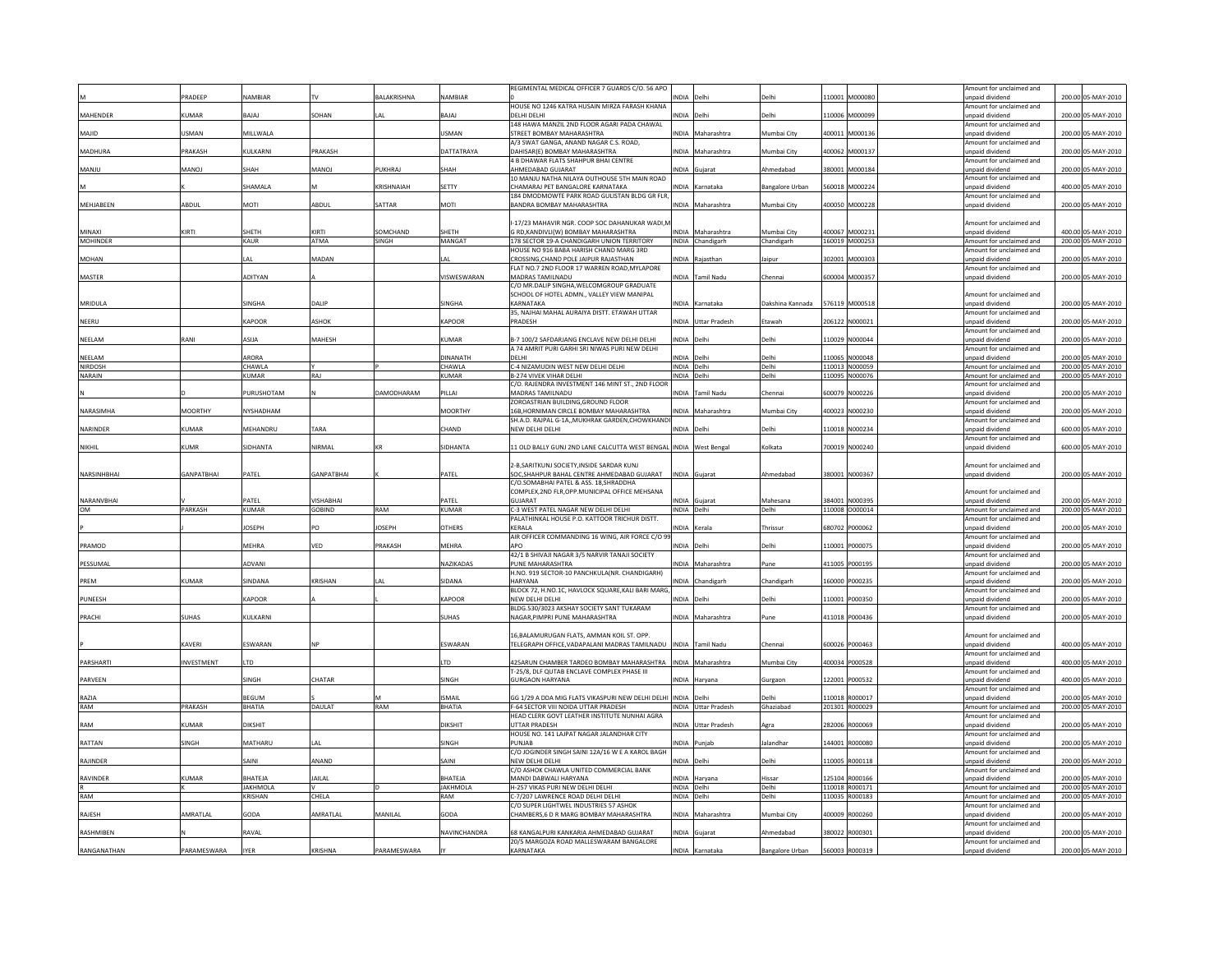|                         |               |                      |                        |                      |                       | BAXIS SINGH CHAWL HANUMAN NAGAR                                                                    |                      |                            |                        |                                  | Amount for unclaimed and                    |        |                                          |
|-------------------------|---------------|----------------------|------------------------|----------------------|-----------------------|----------------------------------------------------------------------------------------------------|----------------------|----------------------------|------------------------|----------------------------------|---------------------------------------------|--------|------------------------------------------|
| <b>RAJESH</b>           | <b>CUMAR</b>  | PADIA                | RASIKLAL               | KALYANJI             | PADIA                 | KUMAR, MALAD(E) BOMBAY MAHARASHTRA                                                                 | INDIA                | Maharashtra                | Mumbai City            | 400097 R000327                   | inpaid dividend                             |        | 200.00 05-MAY-2010                       |
|                         |               |                      |                        |                      |                       | S/O SHRI PRAHLAD RAI SHARMA SURYA NARYAN                                                           |                      |                            |                        |                                  | Amount for unclaimed and                    |        |                                          |
| RATAN                   |               | SHARMA               | PRAHLAD                | RAI                  | SHARMA                | TEMPLE CHOMU RAJASTHAN                                                                             |                      | INDIA Rajasthan            | Alwar                  | 303702 R000393                   | unpaid dividend                             |        | 400.00 05-MAY-2010                       |
|                         |               |                      |                        |                      |                       | 2 GANGA PATH.SURAJ NAGAR WEST CIVIL LINES JAIPUR                                                   |                      |                            |                        |                                  | Amount for unclaimed and                    |        |                                          |
| <b>REKHA</b>            |               | SHEKHAWAT            | HIMMAT                 | SINGH                | SHEKHAWAT             | RAJASTHAN 0<br>H N 3753 KALON KA MOHALA K G B KA RASTA JAIPUR                                      | <b>INDIA</b>         | Raiasthan                  | Jaipur                 | 302000 R000398                   | unpaid dividend<br>Amount for unclaimed and |        | 200.00 05-MAY-2010                       |
| RAM                     | PAL           | RANA                 | RAGHUNATH              |                      | RANA                  | RAJASTHAN                                                                                          |                      | INDIA Rajasthan            | Jaipur                 | 302003 R000418                   | unpaid dividend                             |        | 200.00 05-MAY-2010                       |
|                         |               |                      |                        |                      |                       | SONA STORES G T ROAD NEAR CLOCK TOWER LUDHIANA                                                     |                      |                            |                        |                                  | Amount for unclaimed and                    |        |                                          |
| RAJIV                   |               | SHARMA               | KANTI                  |                      | NANDAN                | PUNJAB                                                                                             | INDIA                | uniab                      | udhiana                | 141008 R000443                   | inpaid dividend                             |        | 200.00 05-MAY-2010                       |
|                         |               |                      |                        |                      |                       | 1/9 L I C STAFF QUARTERS K K NAGAR MADRAS                                                          |                      |                            |                        |                                  | Amount for unclaimed and                    |        |                                          |
| RVELAY                  | JDHAN         | PILLAI               |                        | AMAN                 | PILLAI                | TAMILNADU                                                                                          |                      | INDIA Tamil Nadu           | Chennai                | 600078 R000474                   | npaid dividend                              |        | 200.00 05-MAY-2010                       |
| RANA                    | ADHIRAI       | SINGH                | <b>GURBAX</b>          |                      | SINGH                 | H NO 663 SECTOR 22 FARIDABAD HARYANA                                                               |                      | INDIA Haryana              | aridabad               | 121005 R000495                   | Amount for unclaimed and                    |        | 200.00 05-MAY-2010                       |
| RAKESH                  |               | GANDHI               |                        |                      | <b>GANDHI</b>         | K-17 N D S E II NEW DELHI DELHI                                                                    | <b>INDIA</b>         | Delhi                      | Delhi                  | 110049 R000497                   | Amount for unclaimed and                    |        | 200.00 05-MAY-2010                       |
|                         |               |                      |                        |                      |                       | H.NO. 3010 SECTOR 29-D CHANDIGARH UNION                                                            |                      |                            |                        |                                  | Amount for unclaimed and                    |        |                                          |
| <b>RANBIR</b>           |               | SINGH                | NANAK                  |                      | CHAND                 | <b>TERRITORY</b>                                                                                   |                      | INDIA Chandigarh           | Chandigarh             | 160020 R000507                   | npaid dividend                              |        | 200.00 05-MAY-2010                       |
| RAJIV                   | <b>CUMAR</b>  | <b>ROHATGI</b>       | NAWAL                  | KISHORE              | <b>ROHATGI</b>        | 1277, VAKIL PURA NEAR DARIBA DELHI DELHI                                                           | INDIA Delhi          |                            | Delhi                  | 110006 R000530                   | Amount for unclaimed and                    |        | 300.00 05-MAY-2010                       |
|                         |               |                      |                        |                      |                       |                                                                                                    |                      |                            |                        |                                  |                                             |        |                                          |
|                         |               |                      |                        |                      |                       | C/O.AGARWAL TRADING CO. A.T.                                                                       |                      |                            |                        |                                  | Amount for unclaimed and                    |        |                                          |
| <b>RAIFSH</b>           | <b>CLIMAR</b> | AGARWAI              | RAI                    | KUMAR                | AGARWAI               | ROAD,,P.O.DOOMDOOMA DISTT.TINSUKHAIA ASSAM                                                         | INDIA Assam          |                            | Tinsukia               | 786151 R000618                   | inpaid dividend                             |        | 400.00 05-MAY-2010                       |
| <b>RASHID</b>           | ALI           | SHEIKH               | <b>BASIT</b>           | ALI                  | SHEIKH                | A-64.LOK VIHAR PITAM PURA DELHI DELHI                                                              | INDIA Delhi          |                            | Delhi                  | 110034 R000704                   | Amount for unclaimed and                    |        | 400.00 05-MAY-2010                       |
|                         |               |                      |                        |                      |                       | 2. MANGAL PANDEY ROAD SADAR BAZAR LUCKNOW                                                          |                      |                            |                        |                                  | Amount for unclaimed and                    |        |                                          |
| RAJEEV                  |               | OBEROI               |                        |                      | OBEROI                | <b>UTTAR PRADESH</b>                                                                               |                      | <b>INDIA</b> Uttar Pradesh | Lucknow                | 226001 R000724                   | unpaid dividend                             |        | 400.00 05-MAY-2010                       |
|                         |               |                      |                        |                      |                       | C/O. WELLMAKE ENGG. CO B-104, MAYAPURI, PHASE I                                                    |                      |                            |                        |                                  | Amount for unclaimed and                    |        |                                          |
| RENUKA                  |               | MOHAN                |                        | MURLI                | MOHAN                 | NEW DELHI DELHI                                                                                    | <b>INDIA</b>         | Delh                       | Delhi                  | 110064 RSB0005                   | inpaid dividend                             |        | 400.00 05-MAY-2010                       |
|                         |               |                      |                        |                      |                       | 40/E/90 RATANPUR COLONY PANKI KANPUR UTTAR                                                         |                      |                            |                        |                                  | Amount for unclaimed and                    |        |                                          |
| SHARDA                  |               | DEVI                 | VEDRAM                 | SINGH                | <b>VERMA</b>          | PRADESH<br>87\32.ACHARYA NAGAR. OVER RAM DEVI BALIKA                                               |                      | INDIA Uttar Pradesh        | Kanpur Nagar           | 208020 S000085                   | unpaid dividend                             |        | 200.00 05-MAY-2010                       |
| <b>SUSHIL</b>           | <b>CUMAR</b>  | VARMANI              | DARBARI                | ALL                  | VARMANI               | VIDYALAY KANPUR UTTAR PRADESH                                                                      | INDIA                | <b>Uttar Pradesh</b>       |                        | 208003 S000090                   | Amount for unclaimed and<br>inpaid dividend |        | 200.00 05-MAY-2010                       |
|                         |               |                      |                        |                      |                       |                                                                                                    |                      |                            | Kanpur Nagar           |                                  | Amount for unclaimed and                    |        |                                          |
| SATISH                  |               | ARORA                | TEK                    |                      | CHAND                 | C/O SH J D KATARIA E G 958 A MOH GOBINDGARH<br>ALANDHAR PUNJAB 0                                   | INDIA Punjab         |                            | Jalandhar              | 144000 S000124                   | inpaid dividend                             |        | 200.00 05-MAY-2010                       |
|                         |               |                      |                        |                      |                       | 103 GUPTA COLONY KAPURTHALA RD, OPP.SPORTS                                                         |                      |                            |                        |                                  | Amount for unclaimed and                    |        |                                          |
| SANDEE                  |               | DHAWAN               | ATTAM                  | PARKASH              | DHAWAN                | COLLEGE JALANDHAR CITY PUNJAB                                                                      | <b>INDIA</b>         | Punjab                     | alandha                | 144002 S000126                   | npaid dividend                              |        | 200.00 05-MAY-2010                       |
| SNEH                    |               | CHOWDHRY             |                        |                      | <b>VIRENDCHOWDHRY</b> | C-75 EAST OF KAILASH NEW DELHI DELHI                                                               | INDIA Delhi          |                            | Delhi                  | 110065 S000127                   | Amount for unclaimed and                    |        | 400.00 05-MAY-2010                       |
| SAVITRI                 |               | BHARWANI             |                        |                      | KANAYALAL             | 1520/8 BHAGIRATH PALACE DELHI DELHI                                                                | INDIA Delhi          |                            | Delhi                  | 110006 S000173                   | Amount for unclaimed and                    |        | 200.00 05-MAY-2010                       |
|                         |               |                      |                        |                      |                       | SECTOR 1 BLOCK NO 87 Q NO 2 PUSHP VIHAR NEW                                                        |                      |                            |                        |                                  | Amount for unclaimed and                    |        |                                          |
| <b>SURYA</b>            | DUTT          | PRAKASH              | MANGAI                 |                      | <b>SEN</b>            | DELHI DELHI                                                                                        | NDIA                 | Delh                       | Delhi                  | 110017 S000186                   | npaid dividend                              |        | 400.00 05-MAY-2010                       |
|                         |               |                      |                        |                      |                       | HOUSE NO 21 OLD SEWA NAGAR MARKET NEW DELHI                                                        |                      |                            |                        |                                  | Amount for unclaimed and                    |        |                                          |
| SULOCHNA                |               | RORA                 | MOHAN                  |                      | <b>RORA</b>           | DFI HI                                                                                             | INDIA                | Delh                       | Delhi                  | 110003 S000198                   | inpaid dividend                             |        | 200.00 05-MAY-2010                       |
|                         |               |                      |                        |                      |                       | C/O ASHOK CHAWLA UNITED COMMERCIAL BANK                                                            |                      |                            |                        |                                  | Amount for unclaimed and                    |        |                                          |
| SANGEETA                |               | BHATEJA              |                        |                      | RAVINDBHATEJA         | MANDI DABWALI HARYANA                                                                              | INDIA                | laryana                    | Hissar                 | 125104 S000248                   | npaid dividend                              |        | 200.00 05-MAY-2010                       |
|                         |               |                      |                        |                      |                       |                                                                                                    |                      |                            |                        |                                  | Amount for unclaimed and                    |        |                                          |
| <b>SHANTI</b>           |               | RAHI                 |                        |                      | RAHI                  | 61 MANDAKINI GREATER KAILASH IV NEW DELHI DELHI                                                    | <b>INDIA</b>         | Delhi                      | Jelhi                  | 110019 S000267                   | inpaid dividend                             |        | 200.00 05-MAY-2010                       |
|                         |               |                      |                        |                      |                       |                                                                                                    |                      |                            |                        |                                  |                                             |        |                                          |
| <b>SUDHIR</b>           |               | DHINGRA              |                        |                      | DHINGRA               | 20/50 OLD RAJINDER NAGAR NEW DELHI DELHI                                                           | INDIA Delhi          |                            | Delhi                  | 110060 S000281                   | Amount for unclaimed and                    |        | 200.00 05-MAY-2010                       |
| SUDERSHAN               |               | ANAND                |                        |                      | ANAND                 | E 1/2 MODEL TOWN II DELHI DELHI                                                                    | INDIA Delhi          |                            | Delhi                  | 110009 S000291                   | Amount for unclaimed and                    |        | 200.00 05-MAY-2010                       |
|                         |               |                      |                        |                      |                       | 38 BANK ENCLAVE INDRAPRASTHA EXTN NEW DELHI                                                        |                      |                            |                        |                                  | mount for unclaimed and                     |        |                                          |
| <b>SUSHIL</b>           |               | TANEJA               |                        |                      | TANEJA                | DFI HI                                                                                             | <b>INDIA</b>         | Delh                       | Delhi                  | 110092 S000294                   | inpaid dividend                             |        | 200.00 05-MAY-2010                       |
|                         |               |                      |                        |                      |                       | HOUSE NO 82 MOHALLA NO. 23 JALANDHAR CANTT                                                         |                      |                            |                        |                                  | Amount for unclaimed and                    |        |                                          |
| <b>SHASHI</b>           |               | <b>GUPTA</b>         |                        |                      | <b>GUPTA</b>          | PUNIAR                                                                                             | <b>INDIA</b>         | Punjab                     | lalandhai              | 144005 S000300                   | unnaid dividend                             |        | 200.00 05-MAY-2010                       |
|                         |               |                      |                        |                      |                       | NAGAR WADA KHODIYAR MATAS NEAR AMLI FALIA AT                                                       |                      |                            |                        |                                  | Amount for unclaimed and                    |        |                                          |
| SAROIRAIFSH             | <b>CLIMAR</b> | PATFI                | RAIFSH                 | <b>CLIMAR</b>        | PATEL                 | <b>BARODA GUIARAT</b>                                                                              |                      | NDIA Gujarat               | Vadodara               | 390001 5000402                   | Innaid dividend                             |        | 200.00 05-MAY-2010                       |
|                         |               |                      |                        |                      |                       | C/O.RAVINDER WADHAWAN S-163,G.K.-II,1ST FLOOR                                                      |                      |                            |                        |                                  | mount for unclaimed and                     |        |                                          |
| SHARDA                  |               | KHANNA               | <b>GIRDHAF</b>         |                      | KHANNA                | NFW DFI HI DFI HI                                                                                  | <b>AIONI</b>         | Delhi                      | Delhi                  | 110048 S000457                   | inpaid dividend                             |        | 200.00 05-MAY-2010                       |
| SURESH                  |               | DESAI                | DOLATRAY               |                      | RUGNATH               | TOWER CHOWK JASDAN GUJARAT                                                                         |                      | INDIA Gujarat              | Rajkot                 | 360050 S000500                   | Amount for unclaimed and                    |        | 200.00 05-MAY-2010                       |
|                         |               |                      |                        |                      |                       |                                                                                                    |                      |                            |                        |                                  |                                             |        |                                          |
|                         |               |                      |                        |                      |                       | 201, PRABHUTA AWAS, SARELWADI MAIN RD NEAR                                                         |                      |                            |                        |                                  | mount for unclaimed and                     |        |                                          |
| SHANKARLAL              |               | PATEL                |                        |                      | <b>JAGJIVANDAS</b>    | SURYA KIARAN APT.GHOD DOD ROAD SURAT GUJARAT                                                       |                      | INDIA Gujarat              | Surat                  | 395001 S000501                   | npaid dividend                              |        | 200.00 05-MAY-2010                       |
|                         |               |                      |                        |                      |                       | NO.2315,16TH MAIN,2ND CROSS HAL II STAGE, INDIRA                                                   | <b>INDIA</b>         | Karnataka                  |                        | 560038 S000528                   | Amount for unclaimed and<br>npaid dividend  |        | 200.00 05-MAY-2010                       |
|                         |               | NARAYANAN            |                        |                      | NARAYANAN             | NAGAR BANGALORE KARNATAKA<br>K NO 1405 SECTOR 34-C CHANDIGARH UNION                                |                      |                            | <b>Bangalore Urban</b> |                                  | Amount for unclaimed and                    |        |                                          |
| SHAM                    | SUNDER        | GAUR                 | <b>OM</b>              |                      | PARKASH               | <b>TERRITORY</b>                                                                                   | <b>INDIA</b>         | Chandigarh                 | Chandigarh             | 160022 S000576                   | npaid dividend                              |        | 500.00 05-MAY-2010                       |
|                         |               |                      |                        |                      |                       | HOUSE NO 344 MANSADEVI COMPLEX SECTOR 4                                                            |                      |                            |                        |                                  | Amount for unclaimed and                    |        |                                          |
| SHASHI                  |               | BANSAL               |                        |                      | BANSAL                | PANCHKULA                                                                                          | <b>INDIA</b>         | Haryana                    | Ambala                 | 134109 S000583                   | npaid dividend                              |        | 400.00 05-MAY-2010                       |
|                         |               |                      |                        |                      |                       | S.C.O. 68-69(BASEMENT) SECTOR 8-C MADHYA MARG                                                      |                      |                            |                        |                                  | Amount for unclaimed and                    |        |                                          |
|                         |               | MAHAJAN              |                        |                      | MAHAJAN               | CHANDIGARH UNION TERRITORY 0                                                                       |                      | INDIA Chandigarh           | Chandigarh             | 160000 S000590                   | inpaid dividend                             |        | 200.00 05-MAY-2010                       |
|                         |               |                      |                        |                      |                       | OR, NO. 1029 SECTOR 28-B CHANDIGARH UNION                                                          |                      |                            |                        |                                  | Amount for unclaimed and                    |        |                                          |
| SUDERSHAN               | KUMAR         | BERA                 | MULKRAJ                |                      | BERA                  | <b>TERRITORY 0</b>                                                                                 |                      | INDIA Chandigarh           | Chandigarh             | 160000 S000595                   | inpaid dividend                             |        | 600.00 05-MAY-2010                       |
|                         |               |                      |                        |                      |                       | FLAT NO.701.POCKET 'C'.PADMAVATI APPTS.                                                            |                      |                            |                        |                                  |                                             |        |                                          |
|                         |               |                      |                        |                      |                       | LOKHANDWALA COMPLEX, ANDHERI(W) BOMBAY                                                             |                      |                            |                        |                                  | Amount for unclaimed and                    |        |                                          |
| <b>SIMRAT</b>           | KAUR          | SEKHON               |                        |                      | SEKHON                | MAHARASHTRA                                                                                        |                      | INDIA Maharashtra          | Mumbai City            | 400058 S000600                   | inpaid dividend                             |        | 200.00 05-MAY-2010                       |
|                         |               |                      |                        |                      |                       |                                                                                                    |                      |                            |                        |                                  | Amount for unclaimed and                    |        |                                          |
| SARBJIT                 | SINGH         | <b>HOOS</b>          | SSANT                  | SINGH                | SODHI                 | 1049-A, SECTOR 20-B CHANDIGARH UNION TERRITORY                                                     | <b>INDIA</b>         | Chandigarh                 | Chandigarh             | \$0020 \$000602                  | npaid dividend                              |        | 400.00 05-MAY-2010                       |
|                         |               |                      |                        |                      |                       | 6 3 927/B RAJ BHAVAN ROAD SOMAJI GUDA                                                              |                      |                            |                        |                                  | mount for unclaimed and                     |        |                                          |
| <b>SURESH</b>           | <b>CUMAR</b>  | LAKHOTIA             | <b>MOHAN</b>           | LAL                  | LAKHOTIA              | HYDERABAD ANDHRA PRADESH                                                                           |                      | INDIA Telangana            | Hyderabad              | 500482 S000640                   | inpaid dividend                             |        | 200.00 05-MAY-2010                       |
|                         |               |                      |                        |                      |                       | C/O SURESH CHANDRA KAILASH CHANRDA NEAR LMB                                                        |                      |                            |                        |                                  | Amount for unclaimed and                    |        |                                          |
| SURESH                  | CHANDRA       | KOTHARI              | <b>JAMNA</b>           | AI                   | KOTHARI               | BAZAR NO 3 BHILWARA RAJASTHAN                                                                      | <b>INDIA</b>         | Raiasthan                  | Bhilwara               | 311001 S000651                   | inpaid dividend                             |        | 200.00 05-MAY-2010                       |
| SANJAY                  |               | <b>NARANG</b>        | <b>NAND</b>            |                      | LAL                   | B-85 SETHI COLONY JAIPUR RAJASTHAN 0                                                               |                      | INDIA Rajasthan            | Jaipur                 | 302000 S000665                   | Amount for unclaimed and                    |        | 200.00 05-MAY-2010                       |
|                         |               |                      |                        |                      |                       | B IV 1211 HAZARI ROAD SANDARI STREET LUDHIANA<br>PUNIAR                                            |                      |                            |                        |                                  | Amount for unclaimed and                    |        |                                          |
|                         |               | SNEHLATA             | <b>ASHOI</b>           | <b>CUMAR</b>         | <b>GUPTA</b>          |                                                                                                    | INDIA                | ıniat                      | udhiana                | 141008 S000777                   | npaid dividend<br>Amount for unclaimed and  |        | 200.00 05-MAY-2010                       |
|                         |               |                      |                        |                      |                       |                                                                                                    |                      |                            |                        |                                  |                                             |        |                                          |
| SUBHASH                 |               | CHHABRA              | PRITAM                 | SINGH                | CHHABRA               | H NO 546 ST 9 NR D N MODEL SCHOOL MOGA PUNJAB NDIA Punjab<br>NO 6 PALLIAPPAN LANE SOWCARPET MADRAS |                      |                            | Moga                   | 142001 S000783                   | inpaid dividend<br>mount for unclaimed and  |        | 200.00 05-MAY-2010                       |
|                         |               | KANKARIA             |                        |                      |                       | TAMILNADU                                                                                          | INDIA                |                            | Chenna                 | 600079<br>S000826                | npaid dividend                              | 200.00 |                                          |
|                         |               |                      | DULI                   | CHAND                |                       | 1/2 AGGARWAL BHAWAN NICHALSON ROAD KASHMIRI                                                        |                      | amil Nadu                  |                        |                                  | Amount for unclaimed and                    |        | 05-MAY-2010                              |
| SHANTI<br><b>SUDHIR</b> |               | DEVI<br><b>KUMAR</b> | <b>PRAKASH</b><br>AMAR | <b>HAND</b><br>CHAND | ARORA                 | <b>GATE DELHI DELHI</b><br>F-6/5 MALVIYA NAGAR NEW DELHI DELHI                                     | INDIA<br>INDIA Delhi | Delhi                      | <b>Delhi</b>           | 110006 S000857<br>110017 S000864 | inpaid dividend                             |        | 200.00 05-MAY-2010<br>200.00 05-MAY-2010 |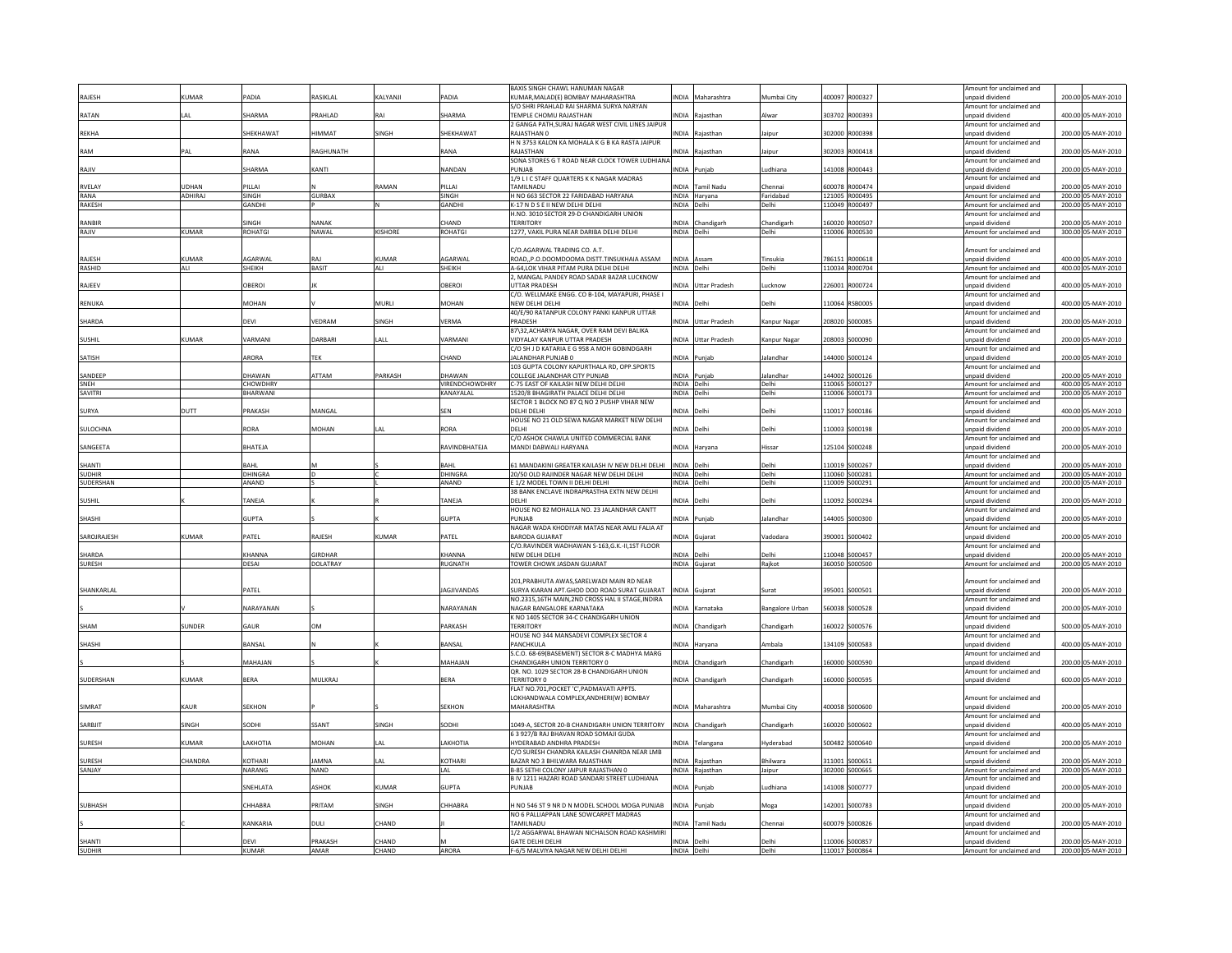|                          |                    |                            |                      |                  |                         | S.C.O. 68-69(BASEMENT) SECTOR 8-C MADHYA MARG                                              |                           |                                       |                      |                  |                                                                                                    | Amount for unclaimed and                             |                                          |
|--------------------------|--------------------|----------------------------|----------------------|------------------|-------------------------|--------------------------------------------------------------------------------------------|---------------------------|---------------------------------------|----------------------|------------------|----------------------------------------------------------------------------------------------------|------------------------------------------------------|------------------------------------------|
| HAILAJA<br><b>SURIIT</b> |                    | MAHAIAN<br><b>KWATRA</b>   |                      | MAHAJAN          | OTHERS<br><b>KWATRA</b> | CHANDIGARH UNION TERRITORY 0<br>B 422 NEW FRIENDS COLONY NEW DELHI DELHI                   | INDIA Delhi               | INDIA Chandigarh                      | Chandigarh<br>Delhi  |                  | 60000 S000869<br>110065 S000871                                                                    | unpaid dividend<br>Amount for unclaimed and          | 200.00 05-MAY-2010<br>200.00 05-MAY-2010 |
| SHASHI                   |                    | <b>MISHRA</b>              | RAM                  | SEWAK            | <b>MISHRA</b>           | 483/3 SHASTRI NAGAR KANPUR UTTAR PRADESH 0                                                 |                           | INDIA Uttar Pradesh                   | Kanpur Nagar         |                  | 208000 S000909                                                                                     | Amount for unclaimed and                             | 200.00 05-MAY-2010                       |
|                          |                    |                            |                      |                  |                         | NAIMISHARANYA 32D, SHASTRI NAGAR JODHPUR                                                   |                           |                                       |                      |                  |                                                                                                    | Amount for unclaimed and                             |                                          |
|                          | SREENIVAS          | KASHYAP                    |                      |                  | KASHYAP                 | RAJASTHAN<br>C/O. GOEL ENGG WORKS OPP.EXHIBITION                                           |                           | INDIA Rajasthan                       | odhpu                |                  | 342001 S000934                                                                                     | unpaid dividend                                      | 200.00 05-MAY-2010                       |
|                          |                    |                            |                      |                  |                         | GATE.MEERUT ROAD MUZAFFAR NAGAR UTTAR                                                      |                           |                                       |                      |                  |                                                                                                    | mount for unclaimed and                              |                                          |
| SATISH                   | KUMAR              | GOEL                       |                      | PARKASH          | GOEL                    | PRADESH                                                                                    |                           | NDIA Uttar Pradesh                    | Muzaffarnagar        |                  | 251002 S000958                                                                                     | unpaid dividend                                      | 400.00 05-MAY-2010                       |
|                          | <b>IOTSINGH</b>    | <b>JHANGHIANI</b>          | <b>JOTSINGH</b>      |                  | <b>OTHERS</b>           | 21, MANEKABAD 5, SETALWADI LANE BOMBAY<br>MAHARASHTRA                                      |                           | NDIA Maharashtra                      | Mumbai City          |                  | 400036 S001046                                                                                     | Amount for unclaimed and<br>unpaid dividend          | 1400.00 05-MAY-2010                      |
| SUNIL                    |                    |                            |                      |                  |                         | INVESTMENT SECTION, 7TH FLOOR AMBADEEP, 14, K.G.                                           |                           |                                       |                      |                  |                                                                                                    | Amount for unclaimed and                             |                                          |
| SAHARAINDIAMUTUALBENEFIT |                    | LTD                        |                      |                  | LTD                     | MARG NEW DELHI DELHI                                                                       | INDIA Delhi               |                                       | Delhi                |                  | 110001 S001140                                                                                     | unpaid dividend                                      | 200.00 05-MAY-2010                       |
|                          |                    |                            |                      |                  | <b>SHANK</b>            | PLOT NO.478/2.SECTOR 28 BANSKANTH SOCIETY                                                  |                           |                                       | Mahesana             |                  |                                                                                                    | Amount for unclaimed and<br>unpaid dividend          |                                          |
| SAROJBEN                 |                    | NDAVE                      | NARMADAS             |                  |                         | <b>GANDHINAGAR GUJARAT</b><br>BLDG.NO.C-29 BLOCK NO.252 MIG                                |                           | INDIA Gujarat                         |                      |                  | 385028 S001189                                                                                     |                                                      | 200.00 05-MAY-2010                       |
|                          |                    |                            |                      |                  |                         | COLONY, GANDHINAGAR, BANDRA(E) BOMBAY                                                      |                           |                                       |                      |                  |                                                                                                    | mount for unclaimed and                              |                                          |
| SHAMAL                   | MADHUKAR           | VARTY                      |                      |                  | MADHUKAR                | MAHARASHTRA                                                                                |                           | INDIA Maharashtra                     | Mumbai City          |                  | 400051 S001227                                                                                     | <b>unnaid dividend</b>                               | 400.00 05-MAY-2010                       |
| NEELU                    |                    | <b>MFHTA</b>               |                      |                  | <b>MFHTA</b>            | FALCON TYRES LTD 15-1-407/B 1ST FLR, FEELKHANA<br>HYDERARAD ANDHRA PRADESH                 |                           | INDIA Telangana                       | Hyderabad            |                  | 500012 SB00063                                                                                     | Amount for unclaimed and<br>Innaid dividend          | 200.00 05-MAY-2010                       |
|                          |                    |                            |                      |                  |                         |                                                                                            |                           |                                       |                      |                  |                                                                                                    |                                                      |                                          |
|                          |                    |                            |                      |                  |                         | 25 POLICE COURT LANE 4TH FLOOR. R.NO.1 B/H                                                 |                           |                                       |                      |                  |                                                                                                    | Amount for unclaimed and                             |                                          |
| PATRICIA                 |                    | DSOUZA                     | ANTHONY              | DSOUZA           | <b>OTHERS</b>           | HANDLOOM HOUSE, FORT BOMBAY MAHARASHTRA<br>GOYAL SPRAY COMPANY FAUZI ROAD KOTKAPURA        |                           | INDIA Maharashtra                     | Mumbai City          |                  | 400001 SB00066                                                                                     | unpaid dividend<br>Amount for unclaimed and          | 200.00 05-MAY-2010                       |
| ANURADHA                 |                    | GOYAL                      |                      |                  | CHANDGOYAL              | PUNJAB                                                                                     |                           | INDIA Punjab                          | <b>Bathinda</b>      |                  | 151204 SB00084                                                                                     | unpaid dividend                                      | 400.00 05-MAY-2010                       |
|                          |                    |                            |                      |                  |                         | FLAT NO #303, INDRALOK APARTMENT, OP;P.U LIBRARY                                           |                           |                                       |                      |                  |                                                                                                    | Amount for unclaimed and                             |                                          |
|                          | GHANI              | HAIDER                     | ORSGHOLAM            |                  | HAID                    | ASHOKE RAJ PATH, PATNA.                                                                    | INDIA Bihar               |                                       | Patna                |                  | 800006 SB00086                                                                                     | unpaid dividend<br>Amount for unclaimed and          | 600.00 05-MAY-2010                       |
| KANNAN                   |                    | VEFRAIAH                   | <b>CHINNA</b>        |                  | VEERAIAH                | 3-15/24 T N H B BAGALUR ROAD HOSUR TAMILNADU                                               |                           | INDIA Tamil Nadu                      | <b>Crishnagiri</b>   |                  | 35109 SB00277                                                                                      | inpaid dividend                                      | 200.00 05-MAY-2010                       |
|                          |                    |                            |                      |                  |                         | NO.5, SAJJANSAH MARKET CHICKPET BANGALORE                                                  |                           |                                       |                      |                  |                                                                                                    | Amount for unclaimed and                             |                                          |
|                          |                    | AIN                        |                      |                  | <b>IAIN</b>             | KARNATAKA                                                                                  |                           | INDIA Karnataka                       | Bangalore Urban      |                  | 560053 SB00512                                                                                     | unpaid dividend<br>Amount for unclaimed and          | 400.00 05-MAY-2010                       |
| HEERA                    |                    | <b>SINGH</b>               |                      |                  | SINGH                   | 69 H-6 SOUTH PARK BISTUPUR JAMSHEDPUR BIHAR                                                | <b>INDIA</b>              | Jharkhand                             | 3okaro               | 831001           | SB00628                                                                                            | inpaid dividend                                      | 200.00 05-MAY-2010                       |
|                          |                    |                            |                      |                  |                         |                                                                                            |                           |                                       |                      |                  |                                                                                                    | Amount for unclaimed and                             |                                          |
| KARLINA                  | DFVI               | <b>BANSAI</b>              | PRAKASH              |                  | CHAND                   | 15-7-185 BEGUM BAZAR HYDERABAD ANDHRA PRADESH INDIA Telangana                              |                           |                                       | <b>Hyderabad</b>     |                  | 500012 SB00657                                                                                     | Innaid dividend                                      | 200.00 05-MAY-2010                       |
| KANTABEN                 | <b>BABULAI</b>     | PATFI                      |                      |                  | <b>BABULAI</b>          | 11. NANDIGRAM SOC. NR.SANGHVI RLY CROSS<br>NARANPURA AHMEDARAD GUIARAT                     |                           | INDIA Guiarat                         | Ahmedabad            |                  | 380013 SB00687                                                                                     | Amount for unclaimed and<br>Innaid dividend          | 200.00 05-MAY-2010                       |
|                          |                    |                            |                      |                  |                         | 104/55A, SIDDHARTH CHAMBERS ADJ. HAUZ KHAS BUS                                             |                           |                                       |                      |                  |                                                                                                    | Amount for unclaimed and                             |                                          |
| SANDEEP                  |                    | <b>BAHI</b>                | MK                   |                  | <b>BAHI</b>             | TERMINAL NEW DELHI DELHI                                                                   | NDIA Delhi                |                                       | Jelh                 |                  | 10016 SB00729                                                                                      | Innaid dividend                                      | 200.00 05-MAY-2010                       |
| SFMIL                    | <b>JASMUKH</b>     | DESAI                      | HASMUKH              |                  | DESAL                   | C-204, RAHUL APT., OPP. SHOPPER'S STOP 51, S.V. ROAD,<br>ANDHERI (WEST) BOMBAY MAHARASHTRA |                           | NDIA Maharashtra                      | Mumhai City          |                  | 400058 SB00751                                                                                     | Amount for unclaimed and<br>hnebivib bisonu          | 200.00 05-MAY-2010                       |
| RUTTA                    |                    | SOOD                       | SANJAY               |                  | SOOD                    | N-2A RAJOURI GARDEN NEW DELHI DELHI                                                        | INDIA Delhi               |                                       | Delhi                |                  | 110027 SB00753                                                                                     | Amount for unclaimed and                             | 200.00 05-MAY-2010                       |
|                          |                    |                            |                      |                  |                         | D-12 BUILDING NO 3 PRAKASH NAGAR KARAD DIST                                                |                           |                                       |                      |                  |                                                                                                    | Amount for unclaimed and                             |                                          |
| AYSHA<br>TIRASKAR        | YUSUF              | MULLA<br>KAKKAR            | <b>USUF</b><br>AMRIK | <b>HASAN</b>     | MULLA<br>LAL            | SATARA MAHARASHTRA<br>B2/221 YAMUNA VIHAR DELHI DELHI                                      | INDIA Delhi               | NDIA Maharashtra                      | Satara<br>Delhi      |                  | 415110 SB00754<br>110053 SB00807                                                                   | unpaid dividend<br>Amount for unclaimed and          | 200.00 05-MAY-2010<br>400.00 05-MAY-2010 |
|                          |                    |                            |                      |                  |                         | 36, MALLIKARJUNAPPA LANE K R SHETTY PET                                                    |                           |                                       |                      |                  |                                                                                                    | Amount for unclaimed and                             |                                          |
|                          |                    | AKSHMINARAYANA             |                      |                  | KRISHNAPPA              | BANGALORE KARNATAKA                                                                        |                           | INDIA Karnataka                       | Bangalore Urban      |                  | 60002 SB00899                                                                                      | unpaid dividend                                      | 200.00 05-MAY-2010                       |
| RITIKA                   |                    | <b>KUMAR</b>               | SUSHIL               |                  | <b>KUMAR</b>            | B-274 VIVEK VOHAR DELHI DELHI<br>S.C.O.68-69(BASEMENT) SECTOR 8-C MADHYA MARG              | INDIA Delhi               |                                       | Delhi                |                  | 110095 SB01093                                                                                     | Amount for unclaimed and<br>Amount for unclaimed and | 200.00 05-MAY-2010                       |
| SHAILAJA                 |                    | MAHAJAN                    | SUDERSHAN            |                  | MAHAJAN                 | CHANDIGARH UNION TERRITORY                                                                 |                           | INDIA Chandigarh                      | Chandigarh           |                  | 60022 SSB0016                                                                                      | inpaid dividend                                      | 400.00 05-MAY-2010                       |
| TARUN                    |                    | MATHUR                     |                      |                  | <b>MATHUR</b>           | D-265 NIRMAN VIHAR DELHI DELHI                                                             | INDIA Delhi               |                                       | Delhi                |                  | 110092 T000016                                                                                     | Amount for unclaimed and                             | 200.00 05-MAY-2010                       |
| TARSEM                   |                    | KUMAR                      | AMAR                 |                  | <b>NATH</b>             | C/O B11/674 PHARWAHI PHARWAHI BAZAR BARNALA<br>(DIST.SANGRUR) PUNJAB                       |                           | INDIA Puniab                          | Sangrur              |                  | 148101 T000053                                                                                     | Amount for unclaimed and<br>unpaid dividend          | 200.00 05-MAY-2010                       |
| ULLAL                    | NARASIMHA          | NAYAK                      |                      | SRINIVASA        | NAYAK                   | 10-B GOVINDPUR ROAD CALCUTTA WEST BENGAL                                                   |                           | INDIA West Bengal                     | Kolkata              |                  | 700045 U000003                                                                                     | Amount for unclaimed and                             | 200.00 05-MAY-2010                       |
|                          |                    |                            |                      |                  |                         | 141 CHARAK SADAN, AIIMS GROUP HSG, SOC, VIKAS PU                                           |                           |                                       |                      |                  |                                                                                                    | Amount for unclaimed and                             |                                          |
| <b>UMA</b><br>VIRENDRA   | <b>KUMAR</b>       | KAPOOR<br>NARANGA          | SARDARILAL           |                  | KAPOOR<br>NARANG        | NEW DELHL DELHL<br>B-6 GOLDEN PARK SHIV PURI DELHI DELHI                                   | INDIA Delh<br>INDIA Delhi |                                       | Delhi<br>Delhi       |                  | 110018 U000032<br>110051 V000006                                                                   | Innaid dividend<br>Amount for unclaimed and          | 200.00 05-MAY-2010<br>600.00 05-MAY-2010 |
|                          |                    |                            |                      |                  |                         | A/52 RAIDEEP SOCIETY NR POLOGROUND BAGIKHANA                                               |                           |                                       |                      |                  |                                                                                                    | Amount for unclaimed and                             |                                          |
| <b>ASANTI</b>            |                    | <b>INGH</b>                | MARJEET              |                  | SINGH                   | VADODARA                                                                                   | NDIA                      | Gujarat                               | /adodara             | 390001           | V000010                                                                                            | inpaid dividend                                      | 200.00 05-MAY-2010                       |
| VARSHA                   | RANCHHODBHAI       | VASWANI<br>PATEL           | RANCHHOD             |                  | POLTUMAL<br>SHIVDAS     | II-0-42 LAJPAT NAGAR NEW DELHI DELHI<br>10 HATHI KHANA UMANG RAJKOT GUJARAT                | INDIA Delhi               | INDIA Gujarat                         | Delhi<br>Rajkot      |                  | 110024 V000062<br>360002 V000150                                                                   | Amount for unclaimed and<br>Amount for unclaimed and | 200.00 05-MAY-2010<br>200.00 05-MAY-2010 |
|                          |                    |                            |                      |                  |                         |                                                                                            |                           |                                       |                      |                  |                                                                                                    | Amount for unclaimed and                             |                                          |
| VIJAY                    |                    | SAKHUJA                    |                      |                  | SAKHUJA                 | 165-C, RANDHIR SINGH NAGAR LUDHIANA PUNJAB                                                 |                           | INDIA Punjab                          | udhiana              |                  | 141001 V000222                                                                                     | unpaid dividend                                      | 200.00 05-MAY-2010                       |
|                          |                    |                            |                      |                  |                         | MARBLE ARCH.NEW ZAVER SADAN NR.UDAY                                                        |                           |                                       |                      |                  |                                                                                                    | Amount for unclaimed and                             |                                          |
| VUAY                     |                    | GANDHI                     |                      |                  | HARAKLAI                | TALKIES, GHATKOPAR WEST BOMBAY MAHARASHTRA                                                 |                           | INDIA Maharashtra                     | Mumbai City          |                  | 400086 V000343                                                                                     | unpaid dividend                                      | 200.00 05-MAY-2010                       |
|                          |                    |                            |                      |                  |                         | 132 K V SUB STATION SANDILA DIST HARDOI UTTAR                                              |                           |                                       |                      |                  |                                                                                                    | Amount for unclaimed and                             |                                          |
| YASH                     |                    | PAL                        | RAM                  |                  | CHANDRA                 | PRADESH<br>(PROP SANGOM ENGRS)55-56,G.NO.3 VISHWAS                                         |                           | INDIA Uttar Pradesh                   | Hardoi               |                  | 241204 Y000009                                                                                     | unpaid dividend<br>Amount for unclaimed and          | 200.00 05-MAY-2010                       |
| YASHPAI                  |                    | KALRA                      |                      |                  | CHAND                   | NAGAR.SHAHDARA DELHI DELHI                                                                 | INDIA Delhi               |                                       | Delh                 |                  | 110032 Y000020                                                                                     | unpaid dividend                                      | 200.00 05-MAY-2010                       |
| SHOBHA                   |                    |                            |                      |                  | RACHANMADGU             | H.NO.12-12-37/15E GUNJA ROAD RAICHUR                                                       |                           | INDIA Karnataka                       | Raichur              | 584101           | NA-NA-1201060000980198 Amount for unclaimed and                                                    |                                                      | 60.00 05-MAY-2010                        |
|                          |                    |                            |                      |                  |                         | A-17 RAJKISHORE NAGAR SEEPAT ROAD P.O & DISTT                                              |                           |                                       |                      |                  |                                                                                                    | mount for unclaimed and                              |                                          |
| <b>JATADHARI</b>         |                    | MODI                       |                      |                  | MODI                    | BILASPUR BILASPUR<br>1, B. STAFF QWATER DUMANHILL, POST :- SONAWARI                        |                           | NDIA Chhattisgarh                     | Bilaspur             | 195006           | NA-NA-1201060100030237                                                                             | unpaid dividend<br>mount for unclaimed and           | 40.00 05-MAY-2010                        |
| <b>JAIRAM</b>            |                    | BHAGAT                     | ₹ir∩                 | ≷am              | Bhagat                  | DIST :- KORIA SONAWARI                                                                     |                           | NDIA Chhattisgarh                     | Bilaspur             | 495001           | NA-NA-1201060100039801                                                                             | unpaid dividend                                      | 20.00 05-MAY-2010                        |
|                          |                    |                            |                      |                  |                         | FLAT NO. 4/12, VHB QTRS. 42, MIG                                                           |                           |                                       |                      |                  |                                                                                                    | mount for unclaimed and                              |                                          |
| <b>BHARTI</b>            | PRADIP             | KODAPE                     | Pradip               | Vishweshwar      | Kodape                  | VISHWAKARMANAGER NAGPUR<br>H.NO. 25, LANE NO. 05 VALLEY ENCLAVE JAKHAN                     |                           | INDIA Maharashtra                     | Nagpur               | 440027           | NA-NA-1201060100046323                                                                             | unpaid dividend<br>Amount for unclaimed and          | 20.00 05-MAY-2010                        |
| DINESH                   | PAI                | SINGH                      |                      |                  | SINGH                   | DEHRADUN                                                                                   |                           | INDIA Uttarakhand                     | Dehradun             | 248001           | NA-NA-1201060400104124                                                                             | unpaid dividend                                      | 20.00 05-MAY-2010                        |
|                          |                    |                            |                      |                  |                         |                                                                                            |                           |                                       |                      |                  |                                                                                                    | mount for unclaimed and                              |                                          |
| NAVNATH                  | <b>HRIKRISHANA</b> | KHULE<br><b>TMFFNAKSHI</b> |                      |                  | KHULE<br>CTHIAGARIUN    | A/P- WALAN TAL- RAHURI DIST- AHMEDNAGAR RAHURI<br>124-B RATHNAM NAGAR SIVAKASI SIVAKASI    |                           | INDIA Maharashtra<br>INDIA Tamil Nadu | Pune<br>Virudhunagar | 113705<br>626123 | NA-NA-1201070000317880<br>NA-NA-1201090000164034 Amount for unclaimed and                          | unpaid dividend                                      | 20.00 05-MAY-2010<br>20.00 05-MAY-2010   |
|                          |                    | MSMUJEEB                   | <b>MSHFIK</b>        |                  | MANZOOR                 | G-11, TAC NAGAR, TUTICORIN TUTICORIN                                                       |                           | INDIA Tamil Nadu                      | Tiruchirapalli       | 628005           | NA-NA-1201090000325178 Amount for unclaimed and                                                    |                                                      | 20.00 05-MAY-2010                        |
| MANHARI AI               | VANMALIDAS         | PADIA                      | VANMALIDAS           |                  | PADIA                   | "TEJAS", BHADRAWATI SOCIETY, JETPUR                                                        |                           | INDIA Gujarat                         | Raikot               | 360370           | NA-NA-1201090000374270 Amount for unclaimed and                                                    |                                                      | 20.00 05-MAY-2010                        |
| VUAYA<br>DEEPAK          | ANIL               | <b>JADHAV</b><br>SARIN     | ANIL<br><b>KESHO</b> | PRABHAKAR<br>RAM | <b>JADHAV</b><br>SARIN  | C/O DR V P JADHAV NEW MYADAR ONI HUBLI<br>SH.KESHO RAM.DERA ROAD BATALA                    |                           | INDIA Karnataka<br>INDIA Puniab       | Dharwad<br>Amritsar  | 580020<br>143505 | NA-NA-1201090001025337 Amount for unclaimed and<br>NA-NA-1201090001121831 Amount for unclaimed and |                                                      | 0.20 05-MAY-2010<br>159.80 05-MAY-2010   |
|                          |                    |                            |                      |                  |                         |                                                                                            |                           |                                       |                      |                  |                                                                                                    |                                                      |                                          |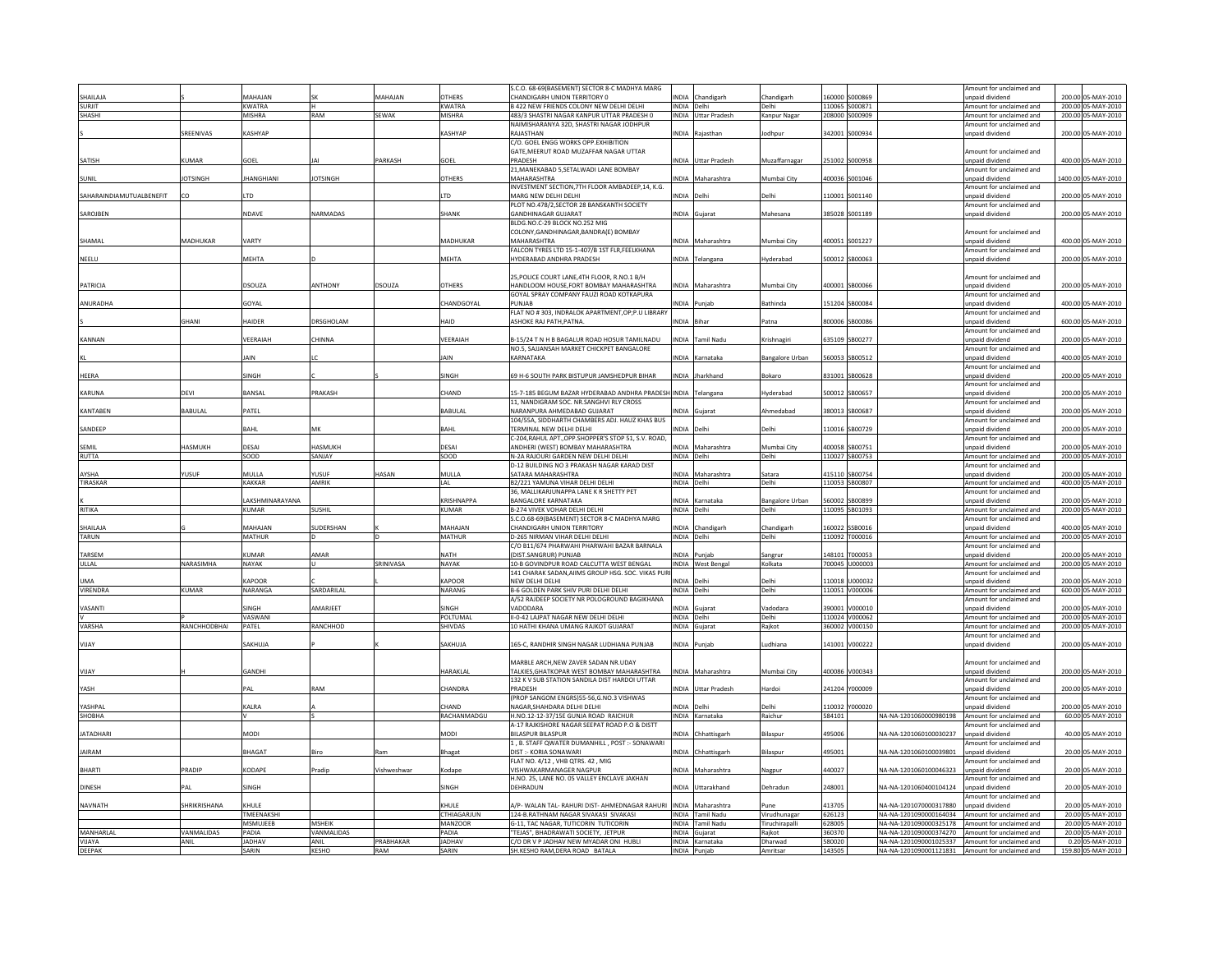|                        |                              | PREMBABEL            |                |                 | PREMBABEL            | DOOR NO:37 1ST FLOOR THIRUNEELAKANDAR STREET<br>KITCHIPALAYAM SALEM                                                 | NDIA                       | <b>Tamil Nadu</b>    | Salem             | 63601            | VA-NA-1201090001290124                                                    | Amount for unclaimed and<br>unpaid dividend                            | 458.80 05-MAY-2010                      |
|------------------------|------------------------------|----------------------|----------------|-----------------|----------------------|---------------------------------------------------------------------------------------------------------------------|----------------------------|----------------------|-------------------|------------------|---------------------------------------------------------------------------|------------------------------------------------------------------------|-----------------------------------------|
|                        |                              |                      |                |                 |                      | 4-76 SANTHANUTHALAPADU MANDAL PRAKASAM DIST                                                                         |                            |                      |                   |                  |                                                                           | Amount for unclaimed and                                               |                                         |
| KAKUMAN<br>PRAVINKUMAR | RINIVASA<br><b>TULSHIDAS</b> | <b>RAO</b>           | RAMAIAH        |                 | <b>KAKUMANI</b>      | YAM NIDMLURU<br>VIA : VADIYADEVLI CHARANSAMADHIYANA                                                                 |                            | NDIA Telangana       | Nizamabad         | 523279<br>365480 | A-NA-1201090001322780                                                     | unpaid dividend                                                        | 200.00 05-MAY-2010                      |
|                        |                              | CHALLA               |                |                 | CHALLA               | 84.NAKODA COMPLEX H.M SEC NO.4 UDAIPUR                                                                              |                            | INDIA Gujarat        |                   |                  | NA-NA-1201090001326561                                                    | Amount for unclaimed and<br>mount for unclaimed and                    | 130.00 05-MAY-2010                      |
| AKSHAYA                | KUMAR                        | DHABRIA              |                |                 | DHABRIA              | <b>UDAIPUR</b><br>D-4 AO :4 SEC-8 KHANDA COLONY NEW PANVEL (W)                                                      |                            | INDIA Rajasthar      | Jdaipur           | 313001           | NA-NA-1201090001651046                                                    | unpaid dividend<br>mount for unclaimed and                             | 60.00 05-MAY-2010                       |
| PRABHAVATI             | MHAKU                        | <b>JANKAR</b>        |                |                 | <b>JANKAR</b>        | <b>NEW MUMBAI</b>                                                                                                   |                            | NDIA Maharashtra     | Mumbai Suburban   | 410206           | NA-NA-1201090700080985                                                    | unpaid dividend                                                        | 20.00 05-MAY-2010                       |
| SAMPAT                 |                              | DOSI                 |                |                 | DOSI                 | 2 GUDA HOUSE SHIV VIHAR SOCIETY OPP. HIGH COURT<br>COLONY JODHPUR                                                   |                            | NDIA Raiasthar       | lodhoui           | 342001           | VA-NA-1201090900010343                                                    | Amount for unclaimed and<br>inpaid dividend                            | 20.00 05-MAY-2010                       |
| YOGENDRA               | NARAYAN                      | KUMAR                | AAJURAM        |                 | <b>KUMAR</b>         | BLOCK 1B, ST. NO. 26, SECTOR 4, BHILAI                                                                              |                            | INDIA Chhattisgarh   | Durg              | 490001           | NA-NA-1201130000120562 Amount for unclaimed and                           |                                                                        | 1.00 05-MAY-2010                        |
|                        |                              |                      |                |                 |                      | 9/7/34 MELA PALLIVASAL STREET PUDUVAYAL                                                                             |                            |                      |                   |                  |                                                                           | mount for unclaimed and                                                |                                         |
| SENTHIL                | <b>UMAR</b>                  |                      |                |                 |                      | KARAIKUDI                                                                                                           | <b>NDIA</b>                | <b>Tamil Nadu</b>    | Tiruchirapalli    | 30108            | VA-NA-1201160400019421                                                    | inpaid dividend                                                        | 20.00 05-MAY-2010                       |
| PANKAJ                 |                              | KHETAWAT             | RAM            | GOPAL           | KHETAWAT             | 25, BIRLO KA BAS PALI MARWAR                                                                                        |                            | INDIA Rajasthan      | Pali              | 306401           | NA-NA-1201210100002080 Amount for unclaimed and                           |                                                                        | 40.00 05-MAY-2010                       |
| ARUNA                  |                              | VYAS                 |                |                 | VYAS                 | -KA-12 PRATAP NAGAR NR. SUBHAS GARDEN JODHPUR INDIA Rajasthan<br>Y-63/107, YOGI NAGAR EAKSAR ROAD, BORIWALI (W)     |                            |                      | lodhpur           | 342001           | NA-NA-1201210100127444                                                    | mount for unclaimed and<br>unpaid dividend<br>Amount for unclaimed and | 40.00 05-MAY-2010                       |
| SAROJ                  | SURESH                       | TOSHNIWAL            | SURESH         |                 | <b>TOSHNIWAL</b>     | MUMBAL<br>7 ROOP ENCLAVE MAHESHWARI COLONY NR. SHANTI                                                               |                            | NDIA Maharashtra     | Mumbai City       | 400002           | NA-NA-1201210100135740                                                    | inpaid dividend<br>Amount for unclaimed and                            | 80.00 05-MAY-2010                       |
| RAM                    | <b>ISHORE</b>                | SHAH                 |                |                 | SHAH                 | <b>RIYA NAGAR JODHPUR</b>                                                                                           |                            | NDIA Raiasthan       | lodhpu            | 342001           | VA-NA-1201210100245209                                                    | inpaid dividend                                                        | 20.00 05-MAY-2010                       |
| PRAMII A               |                              | SINGH                | MR             | <b>BANE</b>     | <b>SINGH</b>         | D-12 BALLABH BARI R.H.B. COLONY KOTA                                                                                |                            | INDIA Rajasthan      | Kota              | 324007           | NA-NA-1201210700015856 Amount for unclaimed and                           |                                                                        | 60.00 05-MAY-2010                       |
| <b>SHRIKANT</b>        |                              | PANWALKAR            |                |                 | PANWALKAR            | E7/57 LAJPAT SOCIETY ARERA COLONY BHOPAL                                                                            |                            | INDIA Madhya Pradesh | Bhopal            | 462016           | NA-NA-1201320000106119 Amount for unclaimed and                           |                                                                        | 0.80 05-MAY-2010                        |
|                        |                              |                      |                |                 |                      | MMB-1/120, SBI COLONY SITAPUR ROAD SCHEME                                                                           |                            |                      |                   |                  |                                                                           | mount for unclaimed and                                                |                                         |
| NIMISH                 |                              | MISHRA               |                |                 | MISHRA               | LUCKNOW                                                                                                             |                            | NDIA Uttar Pradesh   | Lucknow           | 226000           | VA-NA-1201320000198906                                                    | inpaid dividend                                                        | 59.00 05-MAY-2010                       |
| <b>RITU</b>            |                              | GARG                 | PRAVESH        |                 | GARG                 | 523 NAI BASTI SADAR BAZAR CANTT LUCKNOW                                                                             |                            | INDIA Uttar Pradesh  | Lucknow           | 226002           | NA-NA-1201320000226801 Amount for unclaimed and                           | mount for unclaimed and                                                | 70.00 05-MAY-2010                       |
| SWATI                  | SANJAYBHAI                   | SHAH                 | SANJAYBHAI     |                 | SHAH                 | 14 PANCHAM BUNGLOWS VASNA RD NR VASNA OCTROI<br><b>NAKA BARODA</b>                                                  |                            | INDIA Gujarat        | Vadodara          | 390015           | NA-NA-1201320000287458                                                    | unpaid dividend                                                        | 100.00 05-MAY-2010                      |
|                        |                              |                      |                |                 |                      |                                                                                                                     |                            |                      |                   |                  |                                                                           | mount for unclaimed and                                                |                                         |
| VIRENDRA               | <b>MOHAN</b>                 | <b>SETH</b>          |                |                 | <b>SETH</b>          | H.NO.239 BANIA MOHAL SADAR BAZAR LUCKNOW<br>H.NO.6-8-50/1 B/H.ST.BOYS HIGH SCHOOL                                   |                            | INDIA Uttar Pradesh  | ucknow            | 226001           | NA-NA-1201320000331589                                                    | inpaid dividend<br>Amount for unclaimed and                            | 140.00 05-MAY-2010                      |
| RAJENDRAPRASAD         |                              | ALISHETTY            |                |                 | ANIANI               | NAMDEVWADA NIZAMABAD                                                                                                |                            | NDIA Telangana       | Nizamabad         | 503001           | VA-NA-1201320000332510                                                    | unpaid dividend                                                        | 100.00 05-MAY-2010                      |
| JEETENDRA              | RADHAKISHAN                  | SABOO                |                |                 | SABOO                | NO 6 BUIDLING NO 4 CIDCO NANDED NANDED                                                                              |                            | INDIA Maharashtra    | Nanded            | 431603           | NA-NA-1201320000597034 Amount for unclaimed and                           |                                                                        | 10.00 05-MAY-2010                       |
| <b>DINESHBHAI</b>      | MANABHAI                     | ARETHIYA             |                |                 | ARETHIYA             | KHADIVAS 51 RAPAR KUTCH                                                                                             |                            | INDIA Gujarat        | Kachchh           | 370165           | NA-NA-1201320000641813 Amount for unclaimed and                           |                                                                        | 20.00 05-MAY-2010                       |
| <b>ITOYL</b>           |                              | <b>JAIN</b>          |                |                 | <b>JAIN</b>          | 402/7C JAIN GALI GANDHI NAGAR DELHI                                                                                 | INDIA Delhi                |                      | Delhi             | 110031           | NA-NA-1201320000690118 Amount for unclaimed and                           |                                                                        | 100.00 05-MAY-2010                      |
| <b>JAGDA</b>           | YOGITA                       | <b>JAYSUKHBHAI</b>   |                |                 | <b>YOGITA</b>        | BARCHHA STREET NAGAR GATE KHAMBHALIA<br>PLOT NO 122 ROOM NO 4 RAMNAGAR CO OP SOCIETY                                |                            | INDIA Gujarat        | Jamnagar          | 361305           | NA-NA-1201320000919235 Amount for unclaimed and                           | Amount for unclaimed and                                               | 40.00 05-MAY-2010                       |
| <b>DANJIBH</b>         |                              | BARAIYA              |                |                 | BARAIYA              | <b>B/H SHI SURAT</b><br>D/10/11 GURUNAGAR SOCIETY B/H ANKUR APP PARVAT                                              |                            | INDIA Guiarat        | Surat             | 395002           | VA-NA-1201320001093750                                                    | unpaid dividend<br>Amount for unclaimed and                            | 90.00 05-MAY-2010                       |
| LONAM                  | NATVARLAL                    | <b>JARIWALA</b>      |                |                 | NATVARLAL            | <b>GAM SURAT</b>                                                                                                    |                            | NDIA Guiarat         | Surat             | 395006           | A-NA-1201320001250851                                                     | inpaid dividend                                                        | 60.00 05-MAY-2010                       |
| <b>RASIKRHAI</b>       | <b>SURFSHRHAI</b>            | DARIL                |                |                 | <b>SURESHBHA</b>     | SAMAVAS RAPAR KUTCH RAPAR                                                                                           |                            | INDIA Gujarat        | Kachchh           | 370165           | NA-NA-1201320001359743 Amount for unclaimed and                           |                                                                        | 10.00 05-MAY-2010                       |
| RAJESH                 | SHASHIKANT                   | CHANGEDE             | SHASHIKANT     |                 | CHAGEDE              | 3463 KHIST LANE AHMEDNAGAR                                                                                          |                            | INDIA Maharashtra    | Ahmednagar        | 414001           | NA-NA-1201330000022739 Amount for unclaimed and                           |                                                                        | 1.80 05-MAY-2010                        |
|                        |                              |                      |                |                 |                      | ABHISHEK APPT NEAR ANAND PARK SARASNAGAR ROAD                                                                       |                            |                      |                   |                  |                                                                           | Amount for unclaimed and                                               |                                         |
| ANIL                   | MANSUKHLA                    | BHANDARI             | MANSUKHLAL     | <b>REMRAJ</b>   | <b>BHANDARI</b>      | AHMEDNAGAR                                                                                                          |                            | INDIA Maharashtra    | Ahmednagar        | 414001           | NA-NA-1201330000029905                                                    | unpaid dividend                                                        | 20.00 05-MAY-2010                       |
| <b>ARTI</b>            | NIRANJAN                     | PATHAK               |                |                 | PATHAK               | 791 TOPHKHANA THAKUR GALLI AHMED NAGAR<br>AHMEDNAGAR                                                                |                            | INDIA Maharashtra    | Ahmednagar        | 114001           | NA-NA-1201330000314211                                                    | Amount for unclaimed and<br>inpaid dividend                            | 2.00 05-MAY-2010                        |
| VIKASH                 |                              | AGARWAL              |                |                 | AGARWAL              | 376/15 CHANDRA BIHAR COLONY JHANSI                                                                                  |                            | INDIA Uttar Pradesh  | Jhansi            | 284001           | NA-NA-1201370000105807 Amount for unclaimed and                           |                                                                        | 126.00 05-MAY-2010                      |
|                        |                              |                      |                |                 |                      | 12, DADI MANSION, DHOBI TALAO, CINEMA ROAD,                                                                         |                            |                      |                   |                  |                                                                           | mount for unclaimed and                                                |                                         |
| RAILI                  | MANOHARLAL                   | CHHABRIA             |                |                 | CHHABRIA             | MUMBAL                                                                                                              |                            | NDIA Maharashtra     | Mumbai City       | 100020           | VA-NA-1201680100013472                                                    | unpaid dividend                                                        | 200.00 05-MAY-2010                      |
| <b>MANOJ</b>           |                              | <b>PUROHIT</b>       | MADAN          | GOPAL           | PUROHIT              | UMEDPURA HANUMAN CHOWK, PHALODI                                                                                     |                            | INDIA Uttar Pradesh  | Shahjahanpur      | 242301           | NA-NA-1201700000075763 Amount for unclaimed and                           |                                                                        | 20.00 05-MAY-2010                       |
| DHANLAXM               | PRAVINCHANDRA                | <b>BAVISHI</b>       |                |                 | <b>BAVISHI</b>       | SANGHANI SHERI MOTI BAZAR GONDAL                                                                                    |                            | INDIA Gujarat        | Rajkot            | 360311           | NA-NA-1201800000274240 Amount for unclaimed and                           |                                                                        | 20.00 05-MAY-2010                       |
| SHAHIDA                |                              | KHANAM               | SHAH           | SHAHID          | <b>HUSAIN</b>        | HUSAIN HOUSE" S-8/110 H-1 AZAD COLONY KHAJURI<br>CROSSING BEHIND V K PETROL PUMP VARANASI CANTT INDIA Uttar Pradesh |                            |                      | Varanasi          | 221002           | NA-NA-1201860000299247                                                    | Amount for unclaimed and<br>unpaid dividend                            | 20.00 05-MAY-2010                       |
|                        |                              |                      |                |                 |                      | DALGATE NEAR HANFIA JAMIA MASJID SRINAGAR                                                                           |                            |                      |                   |                  |                                                                           | mount for unclaimed and                                                |                                         |
| YASMEEN<br><b>KUL</b>  | <b>BHUSHAN</b>               | LUBNA<br><b>SETH</b> | <b>GULAM</b>   |                 | RAHIM<br><b>SETH</b> | SRINAGAR<br>3/4295 DARYAGANJ NEW DELHI NEW DELHI                                                                    | <b>NDIA</b><br>INDIA Delhi | Jammu and Kashmir    | Srinagar<br>Delhi | 190001<br>110002 | NA-NA-1201860000352245<br>NA-NA-1201910100083608 Amount for unclaimed and | inpaid dividend                                                        | 40.00 05-MAY-2010<br>400.00 05-MAY-2010 |
|                        |                              |                      |                |                 |                      | JDM SECURITIES 204 ARIHANT COMPLEX STATION ROAD                                                                     |                            |                      |                   |                  |                                                                           | Amount for unclaimed and                                               |                                         |
| PABAN                  | <b>KUMAR</b>                 | AGRAWAL              | SRIHARI        | PRAKASH         | AGRAWAL              | RAIPUR                                                                                                              |                            | INDIA Chhattisgarh   | Raipur            | 492009           | VA-NA-1202000000004460                                                    | unpaid dividend                                                        | 0.40 05-MAY-2010                        |
|                        |                              |                      |                |                 |                      | MAHARSHI SHINDE NAGAR AT POST-URUN-ISLAMPUR                                                                         |                            |                      |                   |                  |                                                                           | Amount for unclaimed and                                               |                                         |
| ANWAR                  | ABDULMAZID                   | <b>BASADE</b>        | ABDULMAZID     |                 | <b>BASADE</b>        | SANGLI<br>FLAT NO.206 NANDANWAN PARK ASSEMBLY ROAD                                                                  |                            | INDIA Maharashtra    | Satara            | 415409           | NA-NA-1202000000007685                                                    | unpaid dividend<br>Amount for unclaimed and                            | 40.00 05-MAY-2010                       |
| ABHAY                  | BABURAO                      | <b>MARIF</b>         | <b>BABURAO</b> | APPA            | <b>MARIF</b>         | <b>KOLHAPUR</b>                                                                                                     | NDIA                       | Maharashtra          | Kolhapur          | 116001           | VA-NA-120200000009509                                                     | npaid dividend                                                         | 5.00 05-MAY-2010                        |
| <b>DHANPAT</b>         | RAJ                          | <b>BHANSALI</b>      | SOHAN          | RAJ             | BHANSALI             | D - 15. SHASTRI NAGAR, JODHPUR                                                                                      |                            | INDIA Raiasthan      | Jodhour           | 342003           | NA-NA-1202000000103341 Amount for unclaimed and                           |                                                                        | 40.00 05-MAY-2010                       |
| SUNIL                  | BAPURAO                      | SHETE                |                |                 | SHETE                | 14 / 2, MAGDUM BUILDING, SHAHU NAGAR,<br><b>JAYSINGPUR</b>                                                          |                            | NDIA Maharashtra     | Kolhapur          | 116101           | VA-NA-1202000000107517                                                    | mount for unclaimed and<br>unpaid dividend                             | 60.00 05-MAY-2010                       |
| ARCHANA                | DILIP                        | PANHALKAR            |                |                 | PANHALKAR            | 38 DAMODAR CHINTAMANI NAGAR SANGLI                                                                                  |                            | INDIA Maharashtra    | Kolhapur          | 416416           | NA-NA-1202000000202621                                                    | Amount for unclaimed and                                               | 20.00 05-MAY-2010                       |
|                        |                              |                      |                |                 |                      |                                                                                                                     |                            |                      |                   |                  |                                                                           | mount for unclaimed and                                                |                                         |
| INESHWAR               | SHITAL                       | JUGALE               |                |                 | SHITAL               | AP- NANDANI TAL - SHIROL DIST - KOLHAPUR NANDANI                                                                    |                            | INDIA Maharashtra    | <b>Colhapur</b>   | 116102           | VA-NA-1202000000221558                                                    | inpaid dividend                                                        | 20.00 05-MAY-2010                       |
| RAJESH                 |                              | BAGGA                | <b>BRIJ</b>    | MOHAN           | <b>BAGGA</b>         | 12 NEHRU NAGAR MODEL TOWN LUDHIANA                                                                                  |                            | INDIA Puniab         | Ludhiana          | 141002           | NA-NA-1202290000000680 Amount for unclaimed and                           |                                                                        | 20.00 05-MAY-2010                       |
| <b>ISHWAR</b>          | SINGH                        | <b>GUPTA</b>         | LATESH         | <b>ISHAMBAR</b> | DAYAL                | HOUSE NO -146 WARD NO -5 MAIN BAZAR KHARKHODA<br><b>DISTT SONIPAT</b>                                               |                            | INDIA Harvana        | sonepat           | 131402           | NA-NA-1202290000184021                                                    | Amount for unclaimed and<br>unpaid dividend                            | 100.00 05-MAY-2010                      |
|                        |                              | IIMANSU              | AXMAN          |                 | GUPTA                | MCF-13, ADARSH NAGAR, BALLABGARH. FARIDABAD                                                                         |                            | INDIA Haryana        | aridabad          | 121004           | VA-NA-1202300000639649                                                    | Amount for unclaimed and<br>npaid dividend                             | 18.00 05-MAY-2010                       |
| SHEELA                 |                              | PANDYA               |                |                 | PANDYA               | 23 KHAMEN GHATI BHATTIYANI CHOTTA UDAIPUR                                                                           |                            | INDIA Raiasthan      | Udaipur           | 313001           | NA-NA-1202300200004828 Amount for unclaimed and                           |                                                                        | 60.00 05-MAY-2010                       |
|                        |                              |                      |                |                 |                      | C/O PUNJAB NATIONAL BANK PNB HOUSE, SUPER                                                                           |                            |                      |                   |                  |                                                                           | mount for unclaimed and                                                |                                         |
| SNEH                   | <b>ATA</b>                   | SHARMA               |                |                 | SHARMA               | BAZAAR, BHARATPUR                                                                                                   |                            | NDIA Raiasthan       | Bharatpur         | 321001           | NA-NA-1202320400016224                                                    | unpaid dividend                                                        | 200.00 05-MAY-2010                      |
|                        |                              |                      |                |                 |                      | KOCHUKULATHINKAL[H] THAVINHAL P O THALAPUZHA                                                                        |                            |                      |                   |                  |                                                                           | mount for unclaimed and                                                |                                         |
| DEVASIA                |                              |                      |                |                 | POULOSE              | MANANTHAVADY                                                                                                        |                            | NDIA Kerala          | <b>Kasaragod</b>  | 570644           | VA-NA-1202390000084967                                                    | inpaid dividend                                                        | 60.00 05-MAY-2010                       |
| MOHANA                 | <b>DEVI</b>                  | <b>JAIN</b>          |                |                 | <b>JAIN</b>          | C/O NETWORK MARKETING & CONS. 10-G, M.G. ROAD<br>BEHIND HOTEL EMBASY INDORE                                         |                            | INDIA Madhya Pradesh | ndore             | 452001           | NA-NA-1202490100001183                                                    | mount for unclaimed and<br>unpaid dividend                             | 0.20 05-MAY-2010                        |
|                        |                              |                      |                |                 |                      | A/P - WADGAON GUPTA TAL - AHMEDNAGAR DIST -                                                                         |                            |                      |                   |                  |                                                                           | mount for unclaimed and                                                |                                         |
| CHANDRAKANT            | RAMRAO                       | <b>NIKAM</b>         |                |                 | RAMRAO               | AHMEDNAGAR AHMEDNAGAR<br>62, MAHALAXMI COLONY, NEAR DHOOT SHOW ROOM                                                 |                            | NDIA Maharashtra     | <b>Ihmednagar</b> | 114001           | VA-NA-1202840000032915                                                    | inpaid dividend<br>Amount for unclaimed and                            | 40.00 05-MAY-2010                       |
| RAHUL                  | HRIRANG                      | <b>HINDE</b>         | <b>HRIRANG</b> |                 | <b>ISHWANATH</b>     | AHMEDNAGAR                                                                                                          |                            | NDIA Maharashtra     | Ahmednagar        | 114001           | VA-NA-1202840000046297                                                    | unpaid dividend                                                        | 50.00 05-MAY-2010                       |
| PRASHANT               | <b>KISAN</b>                 | SAVANT               | KISAN          |                 | SAVANT               | H.NO. 2230 RAVIWARPETH GALLI NIPANI                                                                                 |                            | INDIA Karnataka      | Belgaum           | 591237           | NA-NA-1202890000436923 Amount for unclaimed and                           |                                                                        | 10.00 05-MAY-2010                       |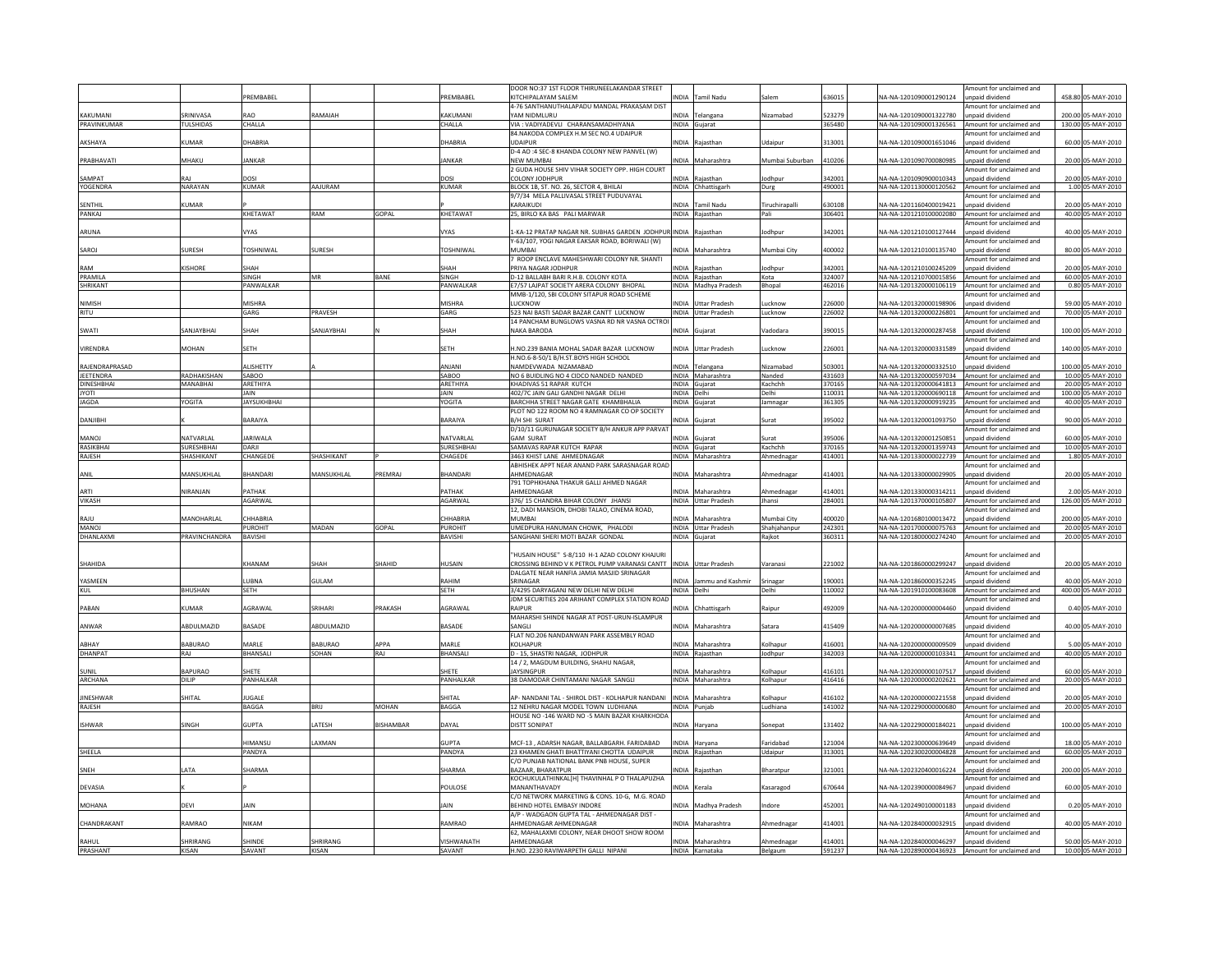|                             |                   |                  |                  |                  |                        | C/O.SHRI CHANDRAPRABHU URBAN CO OP CREDIT                               |              |                                             |                    |                  |                                                                                                    | Amount for unclaimed and                            |       |                                         |
|-----------------------------|-------------------|------------------|------------------|------------------|------------------------|-------------------------------------------------------------------------|--------------|---------------------------------------------|--------------------|------------------|----------------------------------------------------------------------------------------------------|-----------------------------------------------------|-------|-----------------------------------------|
| UNIL                        | <b>ATTATARY</b>   | WADEKAR          | <b>DATTATARY</b> |                  | APPAYYA                | SOCIETY LTD NIPANI<br><b>IATRAT VES CHIKODI ROAD NIPANI</b>             | <b>INDIA</b> | Karnataka<br>INDIA Karnataka                | Belgaum            | 591237<br>591237 | A-NA-1202890000481320                                                                              | inpaid dividend                                     |       | 5.00 05-MAY-2010<br>5.00 05-MAY-2010    |
| RAIARAM<br>APPASAHEB        | MAHADEV<br>LAXMAN | DEVAKATE<br>KHOT |                  |                  | <b>MAHADEV</b><br>KHOT | H.NO. 1303 AKKOL                                                        |              | INDIA Karnataka                             | Belgaum<br>Belgaum | 591211           | NA-NA-1202890000835661 Amount for unclaimed and<br>NA-NA-1202890000835674 Amount for unclaimed and |                                                     |       | 2.00 05-MAY-2010                        |
|                             |                   |                  |                  |                  |                        | WARD NO. 6 OPP. KOLEKER CHAWL NEAR KAMGAR                               |              |                                             |                    |                  |                                                                                                    |                                                     |       |                                         |
|                             |                   |                  |                  |                  |                        | HOSPITAL SHRIRAMPUR DIST. AHAMADNAGAR                                   |              |                                             |                    |                  |                                                                                                    | mount for unclaimed and                             |       |                                         |
| <b>HEMANGI</b>              | SUNIL             | <b>THAKUR</b>    |                  |                  | <b>THAKUR</b>          | SHRIRAMPUR                                                              | <b>INDIA</b> | Maharashtra                                 | Pune               | 413709           | VA-NA-1202890100004621                                                                             | unpaid dividend                                     |       | 20.00 05-MAY-2010                       |
|                             |                   |                  |                  |                  |                        | PLOT NO. 08, PAYONIAR HELTH CLUB ROAD, VAIBHAV                          |              |                                             |                    |                  |                                                                                                    | mount for unclaimed and                             |       |                                         |
| RUPCHAND                    | SALUMAL           | MANDHAN          |                  |                  | SALUMAI                | STATE BANK COLONY, JALGAON                                              | <b>INDIA</b> | Maharashtra                                 | Jalgaor            | 425001           | VA-NA-1202890100015874                                                                             | inpaid dividend                                     |       | 20.00 05-MAY-2010                       |
|                             |                   |                  |                  |                  |                        | 1899, LALMATI WARD BADI SANTOSHIMATA SINGLE                             |              |                                             |                    |                  |                                                                                                    | mount for unclaimed and                             |       |                                         |
| DHANI                       | RAM               | DAHIYA           | ShriN            |                  | Dahiya                 | <b>QUATERS JABALPUR</b>                                                 |              | INDIA Madhya Pradesh                        | Jabalpur           | 482002           | NA-NA-1202970000014906                                                                             | inpaid dividend                                     |       | 40.00 05-MAY-2010                       |
| <b>BABU</b>                 | I AI              | DAHIYA           | ShriN            |                  | Dahiva                 | 1899, LALMATI WARD BADI SANTOSHIMATA SINGLE<br><b>OUARTERS JABALPUR</b> | <b>INDIA</b> | Madhya Pradesh                              | lahalnur           | 482002           | NA-NA-1202970000014910                                                                             | mount for unclaimed and<br>inpaid dividend          |       | 40.00 05-MAY-2010                       |
|                             |                   |                  |                  |                  |                        | GOKULAM, TRA 161 THOZHUVANCODE VATTIYOORKAVU                            |              |                                             |                    |                  |                                                                                                    | mount for unclaimed and                             |       |                                         |
| <b>VIIAYAI AKSHMI</b>       |                   | <b>ANICKER</b>   |                  |                  | PANICKER               | TRIVANDRUM                                                              | <b>NDIA</b>  | Kerala                                      | Thrissur           | 95013            | VA-NA-1202980000000970                                                                             | nnaid dividend                                      |       | 15.00 05-MAY-2010                       |
| SURENDRA                    | <b>KUMAR</b>      | <b>JAIN</b>      | PARMANAND        |                  | JAIN                   | H.NO-S/810 NEHRU NAGAR BHOPAL                                           |              | INDIA Madhya Pradesh                        | Bhopal             | 462003           | NA-NA-1203160000122445 Amount for unclaimed and                                                    |                                                     |       | 20.00 05-MAY-2010                       |
|                             |                   |                  |                  |                  |                        |                                                                         |              |                                             |                    |                  |                                                                                                    | Amount for unclaimed and                            |       |                                         |
| HUPENDRA                    | <b>HIMANLAL</b>   | RANA             | <b>HIMANLAL</b>  |                  | <b>RANA</b>            | VALAND WADO, AT.KHAMBHAT DI.ANAND KHAMBHAT                              | <b>INDIA</b> | Gujara                                      | Anand              | 88620            | VA-NA-1203210000004126                                                                             | npaid dividend                                      |       | 30.00 05-MAY-2010                       |
| ABDULRAHIM                  | GULAMAHMED        | SHAIKH           | GULAMAHMED       | FAJALBHAI        | SHAIKH                 | ALAIYA PADO KHAMBHAT KHAMBHAT                                           |              | INDIA Guiarat                               | Anand              | 88620            | NA-NA-1203210000030165                                                                             | Amount for unclaimed and                            |       | 20.00 05-MAY-2010                       |
|                             |                   |                  |                  |                  |                        | 101 ARIHANT APT DAHEVAN NAGAR AT KHAMBHAT DIS'                          |              |                                             |                    |                  |                                                                                                    | mount for unclaimed and                             |       |                                         |
| VUESH                       | DEVILALI          | SHAH             | DEVILALI         | ADRILALI         | SHAH                   | ANAND KHAMBHAT<br>SIMALA SOCIETY AT NANAKALODRA TA KHAMBHAT DI-         | <b>INDIA</b> | Guiarat                                     | Anand              | 388620           | VA-NA-1203210000032333                                                                             | inpaid dividend<br>mount for unclaimed and          |       | 10.00 05-MAY-2010                       |
| DILIP                       | MANILAL           | PATEL            | MANILA           | MANGALDAS        | PATEL                  | ANAND KHMABHAT                                                          | NDI/         |                                             | Anano              | 8863             | VA-NA-1203210000034383                                                                             | npaid dividend                                      |       | 20.00 05-MAY-2010                       |
|                             |                   |                  |                  |                  |                        | 32/33 CHANAKYA PARK SOCIETY OPP CHAKDOL                                 |              |                                             |                    |                  |                                                                                                    | mount for unclaimed and                             |       |                                         |
| <b>BINA</b>                 | SHAILESHKUMAR     | PATEL            | SHAILESHKUMAR    |                  | PATEL                  | GROUND METPUR ROAD CAMBAY KHAMBHAT                                      | <b>INDIA</b> | Gujarat                                     | Anand              | 388620           | NA-NA-1203210000061749                                                                             | unpaid dividend                                     |       | 100.00 05-MAY-2010                      |
|                             |                   |                  |                  |                  |                        | C-112 IIND FLOOR FRONT SIDE MOTINAGAR DELHI NR                          |              |                                             |                    |                  |                                                                                                    | mount for unclaimed and                             |       |                                         |
| GYAN                        | <b>RAKASH</b>     | <b>MISHRA</b>    |                  |                  | <b>MISHRA</b>          | AXMI JWELLERS DELHI                                                     | <b>INDIA</b> | elh                                         | <b>Jelhi</b>       | 10015            | VA-NA-1203320000472794                                                                             | npaid dividend                                      | 60.00 | 5-MAY-2010                              |
| KAUSHAL                     | CHANDRAKANT       | MAHETA           |                  |                  | CHANDRAKANT            | B/H VIKAS COLONY RANAVAV PORBANDAR                                      |              | INDIA Gujarat                               | Rajkot             | 360550           | NA-NA-1203320000821738 Amount for unclaimed and                                                    |                                                     |       | 20.00 05-MAY-2010                       |
|                             |                   |                  |                  |                  |                        | GOPAL PARA RANAVAV TAL RANAVAV DIST PORBANDAF                           |              |                                             |                    |                  |                                                                                                    | mount for unclaimed and                             |       |                                         |
| DHIRAJLAL                   | VITHALDAS         | MAJITHIA         |                  |                  | VITHALDAS              | RANAVAV                                                                 | <b>INDIA</b> | Guiarat                                     | Raikot             | 360550           | NA-NA-1203320000955587                                                                             | inpaid dividend                                     |       | 40.00 05-MAY-2010                       |
| MANAHARSINH                 | KARANSINH         | ZALA             |                  |                  | KARANSINH              | SAURASHTRA CEMENT LTD QTR NO E-65 RANAVAV-2                             | <b>INDIA</b> |                                             | Rajkot             | 360560           | NA-NA-1203320001273428                                                                             | mount for unclaimed and<br>inpaid dividend          |       | 20.00 05-MAY-2010                       |
|                             |                   |                  |                  |                  |                        | DAMODAR NIVAS DELI FALI OPP LAL BAUG CHANDI                             |              | Gujarat                                     |                    |                  |                                                                                                    | mount for unclaimed and                             |       |                                         |
| <b>KISHOR</b>               | HARILAL           | <b>ADIA</b>      |                  |                  | <b>IADIA</b>           | <b>BAZAR JAMNAGAR</b>                                                   | <b>INDIA</b> | Gujarat                                     | Jamnaga            | 361001           | NA-NA-1203320002050391                                                                             | inpaid dividend                                     |       | 3.80 05-MAY-2010                        |
|                             |                   |                  |                  |                  |                        | HOUSE NO 311 GURU TEG BAHADUR NAGAR                                     |              |                                             |                    |                  |                                                                                                    | mount for unclaimed and                             |       |                                         |
| <b>BALIINDER</b>            |                   | ARORA            |                  |                  | ARORA                  | IAI ANDHAR IAI ANDHAR                                                   | <b>NDIA</b>  | Puniah                                      | lalandhar          | 144003           | NA-NA-1203330000019570                                                                             | Innaid dividend                                     |       | 97.20 05-MAY-2010                       |
| ARUNKUMAR                   | <b>BAGLA</b>      | <b>HUF</b>       |                  |                  | <b>HUF</b>             | 77B NIMTALLA GHAT STREET 1ST FLOOR KOLKATA                              |              | INDIA West Bengal                           | Kolkata            | 700006           | NA-NA-1203450000107974 Amount for unclaimed and                                                    |                                                     |       | 50.00 05-MAY-2010                       |
|                             |                   |                  |                  |                  |                        | NEAR SATYANARAYAN TEMPLE RANGO KI POL PHALODI                           |              |                                             |                    |                  |                                                                                                    | mount for unclaimed and                             |       |                                         |
| ARUNA                       | <b>IAGDISH</b>    | ALLA             |                  |                  | GAJJA                  | (RAJ) JODHPUR                                                           | <b>INDIA</b> | Rajasthan                                   | odhpu              | 342301           | NA-NA-1203460000065408                                                                             | unpaid dividend                                     |       | 15.00 05-MAY-2010                       |
| VIIAV                       | <b>AXMI</b>       | ROHRA            |                  | <b>BAM</b>       | CHANDA                 | RAMCHANDANIYON KI GALI, NEAR SATYANARAYAN                               | <b>INDIA</b> |                                             |                    |                  |                                                                                                    | mount for unclaimed and                             |       |                                         |
| <b>BASANT</b>               | <b>KUMAR</b>      | KHATRI           | ADHU             |                  | KHATRI                 | TEMPLE, PHALODI<br>49. KHATRIYON KI GALI PHALODI                        |              | ajasthar<br>INDIA Rajasthan                 | odhpu<br>Jodhpur   | 34230<br>342301  | NA-NA-1203460000067253<br>NA-NA-1203460000128567                                                   | npaid dividend<br>Amount for unclaimed and          |       | 20.00 05-MAY-2010<br>400.00 05-MAY-2010 |
| PRATIBHA                    |                   | <b>GUPTA</b>     | wo               | <b>KISHAN</b>    | <b>GUPTA</b>           | 2-BA-21, DADABARI EXTENSION KOTA                                        |              | INDIA Rajasthan                             | Kota               | 324009           | NA-NA-1203460000229981                                                                             | Amount for unclaimed and                            |       | 20.00 05-MAY-2010                       |
| NARESH                      |                   | <b>CUMAR</b>     |                  |                  | <b>KUMAR</b>           | 131 NEW LAYAL PUR CLY KRISHNA NAGAR DELHI                               | <b>INDIA</b> | Delhi                                       | Delhi              | 110051           | NA-NA-1203460000312681                                                                             | Amount for unclaimed and                            |       | 3.00 05-MAY-2010                        |
|                             |                   |                  |                  |                  |                        | FLAT NO. 1501. MEENARA TOWER OMEX HEIGHTS                               |              |                                             |                    |                  |                                                                                                    | mount for unclaimed and                             |       |                                         |
| SANTOSH                     |                   | SRIVASTAVA       | RAVINDRA         | <b>BIHARI</b>    | SRIVASATAVA            | VIBHUTI KHAND GOMTI NAGAR LUCKNOW                                       | <b>INDIA</b> | <b>Uttar Pradesh</b>                        | ucknow             | 226010           | NA-NA-1203500000138457                                                                             | inpaid dividend                                     |       | 200.00 05-MAY-2010                      |
|                             |                   |                  |                  |                  |                        | 162/F DHRANGADHR COLONY NR ALKA CHOWK S                                 |              |                                             |                    |                  |                                                                                                    | mount for unclaimed and                             |       |                                         |
| RAWAT                       | KIRANKUMAR        |                  |                  |                  |                        | <b>NAGAR</b>                                                            | <b>INDIA</b> | Guiarat                                     | Surendranagar      | 363001           | NA-NA-1203600000550348                                                                             | npaid dividend                                      |       | 10.00 05-MAY-2010                       |
|                             |                   |                  |                  |                  |                        |                                                                         |              |                                             |                    |                  |                                                                                                    | mount for unclaimed and                             |       |                                         |
|                             | MEENAKSHI         | <b>IUNDARAM</b>  |                  |                  | PADMANARAN             | DOOR NO. 748/1/2 EAST 2ND STREET PUDUKKOTTAI                            | <b>INDIA</b> | Tamil Nadu                                  | Pudukkottai        | 622001           | VA-NA-1203840000216161                                                                             | nnaid dividend                                      |       | 5.00 05-MAY-2010                        |
| VIVEK                       |                   | MEHTA            | VIRENDMOHAN      |                  | <b>MEHTA</b>           | C-636 NEW FRIENDS CLY NEW DELHI                                         | <b>INDIA</b> | Delhi                                       | Delhi              | 110065           | NA-NA-1203840000342431                                                                             | Amount for unclaimed and                            |       | 1000.00 05-MAY-2010                     |
|                             |                   |                  | RASIKBHAI        |                  | MEHTA                  | 204, RAJESHWAR APARTMENT, NANPURA, ABOVE STATE                          | <b>INDIA</b> |                                             |                    |                  |                                                                                                    | mount for unclaimed and                             |       |                                         |
| SONAL                       | NAREN             | PATWA            |                  |                  |                        | BANK OF INDIA, SURAT<br>12 22 41 KATHERU ROAD ARYAPURAM                 |              | Gujarat                                     | surat              | 395001           | NA-NA-1204310000029284                                                                             | inpaid dividend<br>mount for unclaimed and          |       | 0.20 05-MAY-2010                        |
| <b>BODABALLA</b>            |                   | PRABHAVATH       |                  |                  | PRABHAVATHI            | RAJAHMUNDRY                                                             | <b>INDIA</b> | Andhra Pradesh                              | Vishakhapatnan     | 533103           | NA-NA-1204340000016274                                                                             | inpaid dividend                                     |       | 20.00 05-MAY-2010                       |
|                             |                   |                  |                  |                  |                        | 406 BAHUBALI COMPLEX NR.TALUKA PANCHAYAT                                |              |                                             |                    |                  |                                                                                                    | mount for unclaimed and                             |       |                                         |
| CHETANA                     |                   | AMIN             |                  |                  | SUNILKUMAR             | OFFICE KALANALA, NR.DADA SAHEB BHAVNAGAR                                | <b>INDIA</b> | Guiarat                                     | Bhavnagai          | 364001           | NA-NA-1204460000023147                                                                             | inpaid dividend                                     |       | 200.00 05-MAY-2010                      |
|                             |                   |                  |                  |                  |                        | B11, RUTUPARNA TERRACE, NR T C COLLEGE,                                 |              |                                             |                    |                  |                                                                                                    | mount for unclaimed and                             |       |                                         |
| <b>KISHOR</b>               | VITTHALRAO        | <b>HANE</b>      | <b>ITTHALRAO</b> | <b>NANDRAO</b>   | DHANF                  | VIVEKANAND NGR BARAMATI BARAMATI                                        | <b>INDIA</b> | Maharashtra                                 | une                | 113102           | NA-NA-1204470000072861                                                                             | inpaid dividend                                     |       | 6.00 05-MAY-2010                        |
| NEERAJ                      |                   | <b>SHROTRIYA</b> |                  |                  | SHROTRIYA              | C-22 J.K COLLONY KANKROLI RAJSAMAND                                     |              | INDIA Rajasthan                             | Udaipur            | 313324           | NA-NA-1204470000244130 Amount for unclaimed and                                                    |                                                     |       | 50.00 05-MAY-2010                       |
|                             | RHANUSHANKAR      | TRIVEDI          |                  |                  | <b>TRIVEDI</b>         | SHIV SHAKTI SOCIETY SAVARKUNDLA SAVARKUNDLA                             |              |                                             |                    | 364515           | NA-NA-1204470000257133                                                                             | mount for unclaimed and                             |       | 0.40 05-MAY-2010                        |
| <b>ANII KUMAF</b><br>RASHMI |                   | MANIAR           |                  | LAL              | SHAH                   | <b>SAVARKUNDI A</b>                                                     | <b>INDIA</b> | Guiarat                                     | Bhavnaga           |                  |                                                                                                    | Innaid dividend                                     |       |                                         |
|                             |                   | <b>MISRA</b>     | NAVNEET          |                  | <b>MISRA</b>           | 43, ADARSH COLONY, NAGAR, DEWAS                                         |              | INDIA Madhya Pradesh<br>INDIA Uttar Pradesh | Dewas<br>Allahabad | 455001<br>212601 | NA-NA-1204470000555008 Amount for unclaimed and<br>NA-NA-1204470003226721 Amount for unclaimed and |                                                     |       | 6.00 05-MAY-2010                        |
| PRFM                        | <b>SHANKER</b>    |                  |                  |                  |                        | 72 A CIVIL LINES FATEHPUR<br>PUTHIYA VEEDU AREEKARA PO MULAKUZHA        |              |                                             |                    |                  |                                                                                                    | mount for unclaimed and                             |       | 20.00 05-MAY-2010                       |
| DEEPU                       |                   |                  | BABUSENAN        | PURUSHOTHAMA     | PANICKAR               | CHENGANNUR                                                              | <b>INDIA</b> | Kerala                                      | Thrissur           | 89505            | NA-NA-1204470004227218                                                                             | npaid dividend                                      |       | 20.00 05-MAY-2010                       |
|                             |                   |                  |                  |                  |                        | CASTLE APARTMENTAS FLAT NO 103 OPP CANARA CLUB                          |              |                                             |                    |                  |                                                                                                    | Amount for unclaimed and                            |       |                                         |
| ADWIN                       | ANIL              | ALDANHA          | HEROLD           |                  | SALDANHA               | MANGLORE MANGLORE                                                       |              | NDIA Karnataka                              | Dakshina Kannada   | 575002           | VA-NA-1204470004444611                                                                             | inpaid dividend                                     |       | 41.40 05-MAY-2010                       |
| <b>RUDRA</b>                | ARUNA             | KUMARI           | <b>IANAIAH</b>   |                  | RUDRA                  | KAGITALA BAZAR JAGGAYYAPET JAGGAYYAPET                                  |              | INDIA Andhra Pradesh                        | Vishakhapatnam     | 521125           | NA-NA-1204470005707541                                                                             | Amount for unclaimed and                            |       | 20.00 05-MAY-2010                       |
| RENU                        |                   | KHURANA          | DEEPAK           |                  | KHURANA                | HOUSE NO. 3318 SECTOR-32 D CHANDIGARH                                   |              | INDIA Chandigarh                            | Chandigarh         | 160030           | NA-NA-1204790000014739 Amount for unclaimed and                                                    |                                                     |       | 400.00 05-MAY-2010                      |
|                             |                   |                  |                  |                  |                        |                                                                         |              |                                             |                    |                  |                                                                                                    |                                                     |       |                                         |
|                             |                   |                  |                  |                  |                        | H NO-24, NARAARAYAN BUNGLOWS NEAR AVDHOOT                               |              |                                             |                    |                  |                                                                                                    | nount for unclaimed and                             |       |                                         |
| MINAXIBEN<br>GOPAL          | <b>HARI</b>       | TAVRAWALA        | DEVDUTT          | RATILAL<br>KUMAR | TAVRAWALA              | SOCETY ZADESHWAR ROAD, BHOLAV BHARUCH                                   | <b>INDIA</b> | Guiarat                                     | Bharuch            | 392001           | NA-NA-1204910000062868                                                                             | inpaid dividend                                     |       | 10.00 05-MAY-2010                       |
|                             |                   | SINGHAL          | SOLATESHRISATISH |                  | AGARWAL                | 33. BRAHAMPURA GHER MALIYAN, BAREILLY                                   |              | INDIA Uttar Pradesh                         | Bareilly           | 243005           | NA-NA-1206120000270861                                                                             | Amount for unclaimed and                            |       | 40.00 05-MAY-2010                       |
| NEENA                       |                   | KHANDELWAL       | WO               | <b>VINAY</b>     | KUMAR                  | 129, NAYA TOLA BAREILLY                                                 |              | INDIA Uttar Pradesh                         | <b>Bareilly</b>    | 243001           | NA-NA-1206120000279256                                                                             | Amount for unclaimed and<br>mount for unclaimed and |       | 100.00 05-MAY-2010                      |
| AKHIL                       | KUMAR             | SHARMA           | AWADH            | <b>BEHARI</b>    | SHARMA                 | 187K MALLA GORAKHPUR WARD NO. 6 . HALDWANI                              |              | INDIA Uttarakhand                           | Nainital           | 263139           | VA-NA-1206120000291299                                                                             | unpaid dividend                                     |       | 100.00 05-MAY-2010                      |
| <b>RADHA</b>                |                   | GOEL             |                  |                  | GOEL                   | GOEL KHAD BHANDAR SARAI FAQUIR, BUDAUN                                  |              | INDIA Uttar Pradesh                         | Bareilly           | 243601           | NA-NA-1206120000291820 Amount for unclaimed and                                                    |                                                     |       | 30.00 05-MAY-2010                       |
|                             |                   |                  |                  |                  |                        | 6, PUNIT BUNGLOWS, OPP.BHAGWATI AUTO GARAGE,                            |              |                                             |                    |                  |                                                                                                    | mount for unclaimed and                             |       |                                         |
| MANISHA                     | KALPESH           | GOHEL            | KALPESH          |                  | GOHEL                  | GANESH CHOWKDI, ANAND                                                   | <b>INDIA</b> | Guiarat                                     | Anand              | 388001           | NA-NA-1301670000359295                                                                             | npaid dividend                                      |       | 40.00 05-MAY-2010                       |
|                             |                   |                  |                  |                  |                        |                                                                         |              |                                             |                    |                  |                                                                                                    | mount for unclaimed and                             |       |                                         |
| NIRUPABEN                   | <b>GIRISHBHAI</b> | <b>ACHHAN</b>    |                  |                  | <b>GIRISHBHA</b>       | 177/A KENYA NAGAR NEW SAMA ROAD VADODARA                                |              | INDIA Guiarat                               | Vadodara           | 390008           | VA-NA-1301670000636236                                                                             | npaid dividend                                      |       | 400.00 05-MAY-2010                      |
| MANOHAR                     | I AI              | SARDA            | PRFM             | RAI              | SARDA                  | SARDA PARA JAISALMER                                                    |              | INDIA Rajasthan                             | laisalmer          | 345001           | NA-NA-1301760000337382                                                                             | Amount for unclaimed and                            |       | 40.00 05-MAY-2010                       |
| SARITA                      |                   | <b>GUPTA</b>     | SUNIL            |                  | CHANDGUPTA             | H.NO. 406 SECTOR-11 PART-1 HUDA PANIPAT.                                |              | INDIA Haryana                               | Karnal             | 132103           | NA-NA-1301760000619847 Amount for unclaimed and                                                    |                                                     |       | 400.00 05-MAY-2010                      |
|                             |                   |                  |                  |                  |                        | NEAR BHANWAR NATH FLOOR MILL OPP: CHANDANKO                             |              |                                             |                    |                  |                                                                                                    | mount for unclaimed and                             |       |                                         |
| ASHA                        |                   | <b>HARMA</b>     |                  |                  | SHARMA                 | KI BAGICHI NATHUSAR BAS BIKANER                                         |              | INDIA Rajasthan                             | Bikaner            | 334001           | NA-NA-1301760000666013                                                                             | unpaid dividend                                     |       | 100.00 05-MAY-2010                      |
|                             |                   |                  |                  |                  |                        |                                                                         |              |                                             |                    |                  |                                                                                                    |                                                     |       |                                         |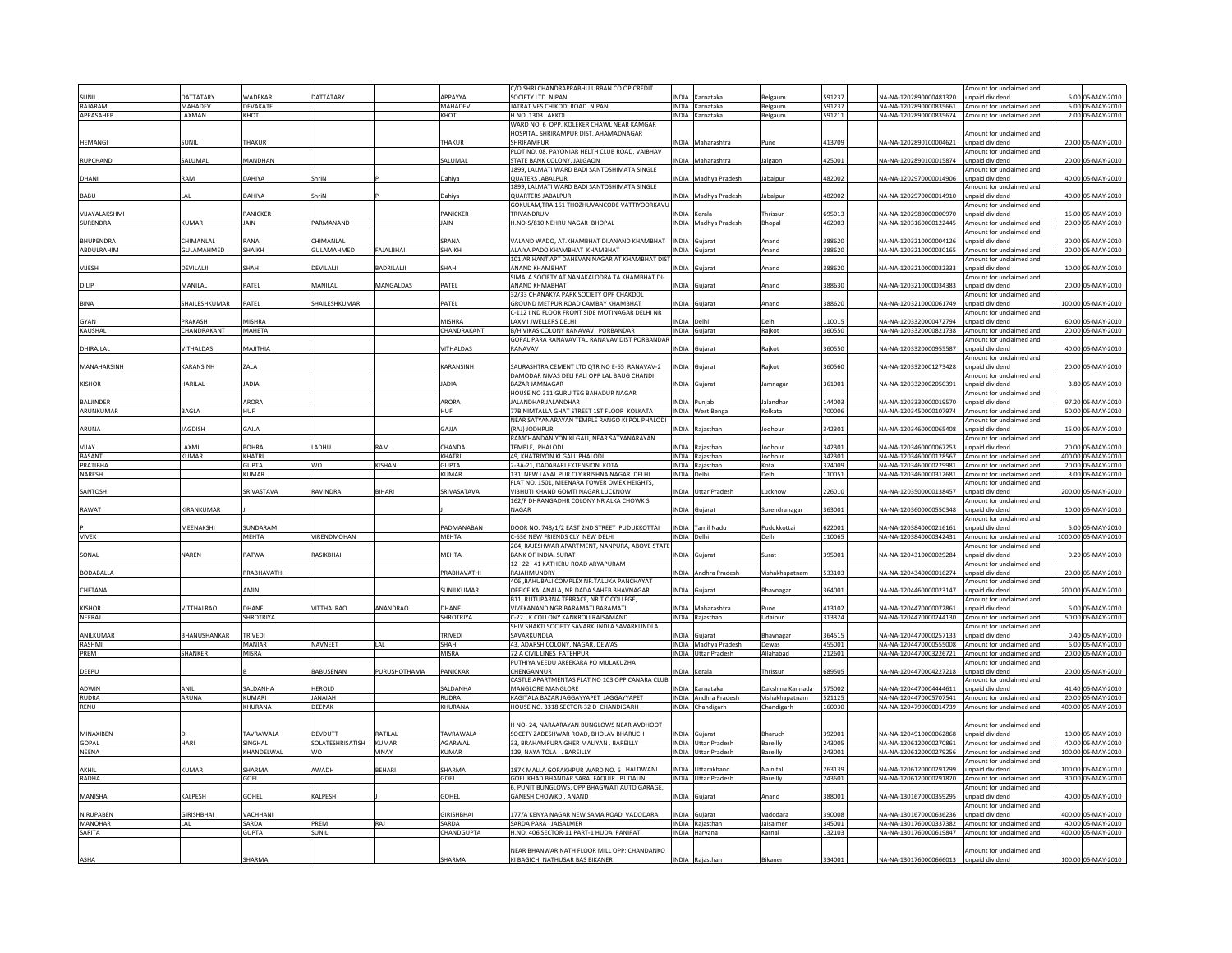|                       |                    |                 |                     |                               |                       | BLOCK NO.46 SHETH NAGAR SOC. JAMNAGAR ROAD                                            |              |                                      |                        |                  |                                                 | Amount for unclaimed and                             |       |                                         |
|-----------------------|--------------------|-----------------|---------------------|-------------------------------|-----------------------|---------------------------------------------------------------------------------------|--------------|--------------------------------------|------------------------|------------------|-------------------------------------------------|------------------------------------------------------|-------|-----------------------------------------|
| MEENAXIBEN            | DINESHBHAI         | GANDH           |                     |                               | <b>GANDHI</b>         | RAIKOT                                                                                |              | INDIA Gujarat                        | ajkot                  | 360006           | NA-NA-1301990000274156                          | unpaid dividend                                      |       | 20.00 05-MAY-2010                       |
|                       |                    |                 |                     |                               |                       | 4040. SHERKAR GALLI MALIWADA AHMEDNAGAR                                               |              |                                      |                        |                  |                                                 | Amount for unclaimed and                             |       |                                         |
| SANJIVANEE            | <b>ABASAHEB</b>    | WAGH            |                     |                               | BABASAHEB             | AHMEDNAGAR                                                                            |              | INDIA Maharashtra                    | Ahmednagar             | 114001           | NA-NA-1302190000052213                          | unpaid dividend                                      |       | 110.00 05-MAY-2010                      |
| <b>SFFMA</b>          | PRADIPKUMAR        | <b>JAIN</b>     |                     |                               | <b>JAIN</b>           | VIDYA NAGAR MURTIZAPUR ROAD AKOLA                                                     |              | INDIA Maharashtra                    | Akola                  | 444001           | NA-NA-1302310000034743 Amount for unclaimed and |                                                      |       | 20.00 05-MAY-2010                       |
|                       |                    |                 |                     |                               |                       | 37. 8TH MAIN, 3RD STAGE, 4TH BLOCK, S.B.I. STAFI                                      |              |                                      |                        |                  |                                                 |                                                      |       |                                         |
|                       |                    |                 |                     |                               |                       | COLONY BASAVESHWAR NGR.BANGALORENORTH                                                 |              |                                      |                        |                  |                                                 | mount for unclaimed and                              |       |                                         |
| <b>BODDU</b>          | KANYA              | KUMARI          |                     |                               | PRASAD                | <b>BANGALORE</b>                                                                      |              | INDIA Karnataka                      | Bangalore Urban        | 560079           | NA-NA-1302340000001894                          | unpaid dividend                                      |       | 139.80 05-MAY-2010                      |
| <b>SHANTI</b>         |                    | SINHA           |                     |                               | SINHA                 | SURESH COLONY HAZARIBAGH                                                              | INDIA Bihar  |                                      | Aurangabad             | 825301           | NA-NA-1601010000129006 Amount for unclaimed and |                                                      |       | 20.00 05-MAY-2010                       |
|                       |                    |                 |                     |                               |                       | 49-C. POCKET- A SUKHDEV VIHAR DDA FLATS NEW                                           |              |                                      |                        |                  |                                                 | mount for unclaimed and                              |       |                                         |
| <b>GHANTA</b>         |                    | LAKSHMI         | GURRAM              | <b>CRISHNA</b>                | <b>MOORTHY</b>        | DELHI                                                                                 | INDIA Delh   |                                      | Delhi                  | 110025           | IN300095-10063450-NA                            | npaid dividend                                       |       | 110.00 05-MAY-2010                      |
| ASHOK                 |                    | <b>BATRA</b>    | HARI                | CHAND                         | <b>BATRA</b>          | C 35 SOUTH EXTN PART I NEW DELHI                                                      | INDIA Delhi  |                                      | Delhi                  | 110049           | IN300118-10817596-NA                            | Amount for unclaimed and                             |       | 1400.00 05-MAY-2010                     |
|                       |                    |                 |                     |                               |                       |                                                                                       |              |                                      |                        |                  |                                                 | mount for unclaimed and                              |       |                                         |
|                       | PRABHAKAF          |                 | VENKATESAN          |                               |                       | NO 8, DURAISAMY GOUNDER STREET DHARMAPURI                                             | <b>INDIA</b> | Tamil Nad                            |                        | 636701           | IN300175-10511352-NA                            | npaid dividend                                       | 20.00 | 05-MAY-2010                             |
| KISHOR                | MANSUKHLAL         | BHAGANI         | MANSUKHLAL          |                               | <b>BHAGANI</b>        | OUT SIDE VERAD GATE BHANVAD JAMNAGAR                                                  |              | INDIA Gujarat                        | Rajkot                 | 360510           | IN300183-12726334-NA                            | Amount for unclaimed and                             |       | 20.00 05-MAY-2010                       |
| <b>PUSHPINDER</b>     | PAUL               | GARG            | KULWANT             |                               | RAI                   | 61 KHALSA COLLEGE COLONY PATIALA PUNJAB                                               |              | INDIA Punjab                         | Patiala                | 147001           | IN300183-13180403-NA                            | Amount for unclaimed and                             |       | 200.00 05-MAY-2010                      |
|                       |                    |                 |                     |                               |                       |                                                                                       |              |                                      |                        |                  |                                                 | mount for unclaimed and                              |       |                                         |
| <b>HBU</b>            |                    | GEORGE          | MAI AKFFI           | CHACKO                        | GEORGEKUTTY           | HCL COMNET A 9 SECTOR 3 NOIDA UTTAR PRADESH                                           |              | INDIA Uttar Pradesh                  | Ghaziahad              | 201301           | IN300214-14625706-NA                            | inpaid dividend                                      |       | 250.00 05-MAY-2010                      |
|                       |                    |                 |                     |                               |                       |                                                                                       |              |                                      |                        |                  |                                                 | Amount for unclaimed and                             |       |                                         |
| <b>STEPHEN</b>        |                    | PAUL            |                     |                               | PAULOSE               | KALLUMKAL HOUSE PALLARIMANGALAM P O KERALA                                            | INDIA Kerala |                                      | Kottayam               | 686671           | IN300239-10422699-NA                            | Innaid dividend                                      |       | 200.00 05-MAY-2010                      |
|                       |                    |                 |                     |                               |                       |                                                                                       |              |                                      |                        |                  |                                                 | Amount for unclaimed and                             |       |                                         |
| PUNNOOSE              |                    |                 |                     |                               | KORUTHU               | PRIMROS MATHIRAPPILLY KOTHAMANGALAM KERALA                                            |              | INDIA Kerala                         | Kottavam               | 686666           | IN300239-10497445-NA                            | Innaid dividend                                      |       | 60.00 05-MAY-2010                       |
|                       |                    |                 |                     |                               |                       |                                                                                       |              |                                      |                        |                  |                                                 | Amount for unclaimed and                             |       |                                         |
| ANISH                 | SALAM              |                 | ABDUL               |                               | SALAM                 | VARIKKANIKUNNEL (H) KANJAR IDUKKI DIST KERALA                                         |              | INDIA Kerala                         | dukki                  | 685592           | IN300239-10832086-NA                            | npaid dividend                                       |       | 20.00 05-MAY-2010                       |
|                       |                    | RAMAKRISHNAN    |                     |                               |                       |                                                                                       |              |                                      |                        |                  |                                                 |                                                      |       |                                         |
| RADHA<br>MURALISREDDY |                    | DR              | LATE                | DRRAMAKRISHNAN<br><b>SIVA</b> | POTTY<br><b>REDDY</b> | NAVARANG THRIKKANDIYOOR PO) TIRUR<br>RAVINDRA NAGAR, A.K. NAGAR, NELLORE              |              | INDIA Kerala<br>INDIA Andhra Pradesh | Malappuram             | 676104<br>524004 | IN300239-11059150-NA<br>IN300239-11081937-NA    | Amount for unclaimed and<br>Amount for unclaimed and |       | 20.00 05-MAY-2010<br>200.00 05-MAY-2010 |
|                       |                    |                 |                     |                               |                       |                                                                                       |              |                                      |                        |                  |                                                 |                                                      |       |                                         |
|                       | ARUNA              |                 | OBULA               | REDDY                         | <b>BALA</b>           | D.NO.18/1/352 VENUGOPAL NAGAR ANANTHAPUR                                              |              | INDIA Andhra Pradesh                 | Anantapur              | 515001           | IN300239-12355157-NA                            | Amount for unclaimed and<br>inpaid dividend          |       | 33.20 05-MAY-2010                       |
| ANNAMMA               |                    |                 |                     | M                             |                       |                                                                                       |              |                                      |                        |                  |                                                 |                                                      |       |                                         |
|                       |                    | SATHEESH        |                     |                               | <b>GEORGE</b>         | VARIYELIL HOUSE IRINGOLE P O PERUMBAVOOR                                              |              | INDIA Kerala                         | Kottayam               | 683548           | IN300239-12447387-NA                            | Amount for unclaimed and                             |       | 20.00 05-MAY-2010                       |
|                       |                    |                 |                     |                               |                       | 5/1 4TH MAIN ROAD K H M BLOCK GANGANAGAR                                              |              |                                      |                        |                  |                                                 | Amount for unclaimed and                             |       |                                         |
| MARI                  | <b>SWAMAPPA</b>    |                 |                     |                               | CHIKKANNA             | BANGALORE                                                                             |              | INDIA Karnataka                      | <b>Bangalore Urban</b> | 560032           | IN300239-30020305-NA                            | npaid dividend                                       |       | 100.00 05-MAY-2010                      |
|                       |                    |                 |                     |                               |                       |                                                                                       |              |                                      |                        |                  |                                                 | mount for unclaimed and                              |       |                                         |
| SUDARSHAN             |                    |                 |                     |                               | <b>RAO</b>            | 852, 12TH CROSS PHASE TWO J P NAGAR BANGALORE                                         | <b>INDIA</b> | Karnataka                            | angalore Urban         | 6007             | IN300239-30049817-NA                            | npaid dividend                                       |       | 0.20 05-MAY-2010                        |
|                       |                    |                 |                     |                               |                       | AT AND POST - PADHEGAON, TAL - SHRIRAMPUR, DIST                                       |              |                                      |                        |                  |                                                 | mount for unclaimed and                              |       |                                         |
| <b>BANKAR</b>         | DATTATRAYA         | <b>BHANUDAS</b> | DATTATRAYA          |                               | <b>BANKAR</b>         | AHMEDNAGAR                                                                            |              | INDIA Maharashtra                    | une                    | 413721           | IN300280-10406802-NA                            | Innaid dividend                                      |       | 40.00 05-MAY-2010                       |
|                       |                    |                 |                     |                               |                       | SAI NANDAN APTS E 10 TULSHIBAGWALE COLONY                                             |              |                                      |                        |                  |                                                 | mount for unclaimed and                              |       |                                         |
| SHRIKANT              | <b>SHRIKRISHNA</b> | HARISANGAM      | <b>SHRIKRISHNA</b>  |                               | HARISANGAM            | SAHAKAR NAGAR NO 2 PUNE                                                               |              | INDIA Maharashtra                    | une                    | 411009           | IN300280-10516702-NA                            | Innabivib bisonu                                     |       | 19.80 05-MAY-2010                       |
|                       |                    |                 |                     |                               |                       | Q 20 SACRED HEART TOWN 5TH FLOOR WANOWRI                                              |              |                                      |                        |                  |                                                 | Amount for unclaimed and                             |       |                                         |
| KARIM                 | <b>ARDUI</b>       | THANAWALA       | <b>ARDUI</b>        | MOHAMAD                       | THANAWAI A            | PUNE                                                                                  |              | INDIA Maharashtra                    | Pune                   | 111040           | IN300280-10538133-NA                            | Innaid dividend                                      |       | 20.00 05-MAY-2010                       |
|                       |                    |                 |                     |                               |                       | C/O C.R.AGARWALA 517/1 DALMIA DHARAM SALA RD.                                         |              |                                      |                        |                  |                                                 | Amount for unclaimed and                             |       |                                         |
| SAJJAN                | KUMAR              | AGARWAI         | CHANDGI             | MA <sub>5</sub>               | AGARWAI               | <b>SILIGURI</b>                                                                       |              | INDIA West Benga                     | alpaiguri              | 734405           | IN300327-10319740-NA                            | inpaid dividend                                      |       | 20.00 05-MAY-2010                       |
|                       |                    |                 |                     |                               |                       |                                                                                       |              |                                      |                        |                  |                                                 |                                                      |       |                                         |
|                       |                    |                 |                     |                               |                       | 50, SARJAN BUNGLOWS, PARSWANATH TOWNSHIP                                              |              |                                      |                        |                  |                                                 | mount for unclaimed and                              |       |                                         |
| REKHABEN              | KAUSHIKKUMAR       | PAREKH          | KAUSHIKKUMAR        | AGMOHANDAS                    | PAREKH                | ROAD, KRISHNANAGAR, AHMEDABAD.                                                        |              | INDIA Gujarat                        | <b>Gandhinaga</b>      | 382346           | IN300343-10802833-NA                            | inpaid dividend                                      |       | 140.00 05-MAY-2010                      |
|                       |                    |                 |                     |                               |                       | 45, NAYAK NAGAR SOCIETY, NR S P COLONY, S P                                           |              |                                      |                        |                  |                                                 | Amount for unclaimed and                             |       |                                         |
| <b>BHOJAK</b>         | JIGNESH            |                 | PRAVINKUMAR         | <b>GAJANANDBHAI</b>           | <b>BHOJAK</b>         | COLONY, AHMEDABAD                                                                     |              | NDIA Gujarat                         | Ahmedabad              | 380014           | IN300343-10983178-NA                            | npaid dividend                                       |       | 5.00 05-MAY-2010                        |
| KIRI                  |                    | LUNAKARAN       | KIRI                |                               | UNAMCHAND             | AT&POST-DEODAR DIST-BANASKANTHA                                                       |              | <b>INDIA</b> Gujarat                 | Mahesana               | 385330           | IN300343-20054541-NA                            | Amount for unclaimed and                             |       | 20.00 05-MAY-2010                       |
| KIRAN                 | DEVI               | <b>KOTHARI</b>  | <b>BHERULAL</b>     |                               | KOTHARI               | 62 C ORMES ROAD KILPAUK TAMILNADU CHENNAI                                             |              | INDIA Tamil Nadu                     | Chennai                | 600010           | IN300360-22462314-NA                            | Amount for unclaimed and                             |       | 400.00 05-MAY-2010                      |
|                       |                    |                 |                     |                               |                       |                                                                                       |              |                                      |                        |                  |                                                 |                                                      |       |                                         |
|                       |                    |                 |                     |                               |                       | D-301 MADHAV RESIDENCY BEHIND BHULKA BHAVAN                                           |              |                                      |                        |                  |                                                 | mount for unclaimed and                              |       |                                         |
| BHIKHALAL             | <b>JAYANTILAL</b>  | SHAH            | <b>JAYANTILAL</b>   |                               | SHAH                  | SCHOOL ANAND MAHAL ROAD ADAJAN SURAT                                                  |              | INDIA Gujarat                        | Surat                  | 395009           | IN300394-11388300-NA                            | unpaid dividend                                      |       | 20.00 05-MAY-2010                       |
|                       |                    |                 |                     |                               |                       | FLAT NO 302 LEGEND APTS LANE OPP ANDHRA YUVATH                                        |              |                                      |                        |                  |                                                 | Amount for unclaimed and                             |       |                                         |
|                       | SURESH             | GOUD            |                     | <b>ANGAN</b>                  | GOUD                  | MANDALI BARKATPURA HYDERABAD                                                          |              | INDIA Telangana                      | Hyderabac              | 500027           | IN300394-11418788-NA                            | unpaid dividend                                      |       | 400.00 05-MAY-2010                      |
| <b>DHANFKULA</b>      |                    | KRISHNAMURTHY   |                     |                               | <b>SESAIAH</b>        | 9-203 YANAMI AKUDURU VIIAYAWADA                                                       |              | INDIA Andhra Pradesh                 | Vishakhapatnam         | 520007           | IN300394-12635198-NA                            | Amount for unclaimed and                             |       | 100.00 05-MAY-2010                      |
|                       |                    |                 |                     |                               |                       | C/O P V PRAKASH FLAT NO-204 SAI NIDHI TOWERS                                          |              |                                      |                        |                  |                                                 | mount for unclaimed and                              |       |                                         |
|                       |                    | PADMAVATH       |                     |                               | PRAKASH               | SANTAPETA ONGOLF                                                                      |              | INDIA Telangana                      | Nizamahad              | 523001           | IN300394-12787679-NA                            | Innaid dividend                                      |       | 20.00 05-MAY-2010                       |
| SHASHI                |                    | ARORA           | <b>JASWANT</b>      | RAI                           | NAGPAL                | 43 IST FLOOR CHARAN BAGH PATIALA                                                      |              | INDIA Punjab                         | Patiala                | 147001           | IN300394-15545975-NA                            | Amount for unclaimed and                             |       | 200.00 05-MAY-2010                      |
|                       |                    |                 |                     |                               |                       | "DEEPLAXMI" BLDG ROOM NO-9 AKURDI VITHALWADI                                          |              |                                      |                        |                  |                                                 | Amount for unclaimed and                             |       |                                         |
| <b>BAHIRAT</b>        | DNAYNESHWAR        | <b>AGNATH</b>   | BAHIRA <sup>-</sup> | BABURAO                       | <b>BAHIRAT</b>        | PUNE                                                                                  |              | NDIA Maharashtra                     |                        | 411035           | IN300394-15638649-NA                            | npaid dividend                                       |       | 10.00 05-MAY-2010                       |
| RAJESHKUMAR           | MADANLAL           | <b>SURYA</b>    | MADAN               |                               | LAL                   | 2008 MAHAVIR MARKET RING ROAD SURAT                                                   |              | INDIA Guiarat                        | Surat                  | 395002           | IN300425-10143584-NA                            | Amount for unclaimed and                             |       | 200.00 05-MAY-2010                      |
|                       |                    |                 |                     |                               |                       |                                                                                       |              |                                      |                        |                  |                                                 |                                                      |       |                                         |
| SANJAYK               | OSWAL              | HUF             |                     |                               | HUF                   | C 6 20 2/1 SEC 18 NEW PANVEL<br>21/63 GARDEN COLONY NR MODEL TOWN JALANDHAF           |              | INDIA Maharashtra                    | Mumbai Suburban        | 410206           | IN300450-10568020-NA                            | Amount for unclaimed and<br>Amount for unclaimed and |       | 20.00 05-MAY-2010                       |
| SACHIN                |                    | <b>SIKKA</b>    | <b>BRII</b>         | BHUSHAN                       | <b>SIKKA</b>          | PUNIAR                                                                                | <b>INDIA</b> | Punjab                               | lalandhai              | 144001           | IN300450-11126947-NA                            | npaid dividend                                       |       | 40.00 05-MAY-2010                       |
|                       |                    |                 |                     |                               |                       | S-10 BADSHAH ENTERPRISES VIKASH BAZAR OPP                                             |              |                                      |                        |                  |                                                 | Amount for unclaimed and                             |       |                                         |
|                       |                    |                 |                     |                               |                       |                                                                                       |              |                                      |                        |                  |                                                 |                                                      |       |                                         |
| SHANTI                |                    | BAI             |                     |                               | <b>JAIN</b>           | ANJUMAN SCHOOL JABALPUR MP                                                            |              | INDIA Madhya Pradesh                 | labalpur               | 482002           | IN300450-12828745-NA                            | inpaid dividend                                      |       | 20.00 05-MAY-2010                       |
| SANGITA               |                    |                 |                     |                               |                       |                                                                                       |              |                                      |                        |                  |                                                 |                                                      |       |                                         |
|                       |                    |                 |                     |                               |                       | -29 GOVERDHAN VILAS SEC NO 14 UDAIPUR                                                 |              |                                      |                        |                  |                                                 | mount for unclaimed and                              |       | 30.00 05-MAY-2010                       |
|                       |                    | AI AWAT         | DILIP               | KUMAR                         | AI AWAT               | RAJASTHAN                                                                             |              | INDIA Rajasthar                      | Jdaipur                | 313001           | IN300450-12997273-NA                            | npaid dividend                                       |       |                                         |
| KUSUM                 |                    | <b>GOLCHHA</b>  | MANAK               | CHAND                         | <b>GOLCHHA</b>        | A-5/8 KRISHNA NAGAR DELHI                                                             | INDIA Delhi  |                                      | Delhi                  | 110051           | IN300468-10036562-NA                            | Amount for unclaimed and                             |       | 100.00 05-MAY-2010                      |
|                       |                    |                 |                     |                               |                       |                                                                                       |              |                                      |                        |                  |                                                 | Amount for unclaimed and                             |       |                                         |
| OM                    |                    | PARKASH         | HARI                |                               | RAM                   | C/O HARBANS SINGH H NO 288/B AJIT NAGAR PATIALA                                       |              | INDIA Puniab                         | Patiala                | 147001           | IN300476-40535007-NA                            | unpaid dividend                                      |       | 200.00 05-MAY-2010                      |
|                       |                    |                 |                     |                               |                       | 7 MULANAND NAGAR ERU ROAD, VIJALPORE OPP                                              |              |                                      |                        |                  |                                                 | Amount for unclaimed and                             |       |                                         |
| RAMESHCHANDRA         | CHHAGANLAI         | PATEL           |                     |                               | PATEL                 | GHELAKDI NAVSARI, GUJARAT                                                             |              | INDIA Gujarat                        | Valsad                 | 96445            | IN300476-41559947-NA                            | unpaid dividend                                      |       | 40.00 05-MAY-2010                       |
| RAJANIKANT            | MADHAVLAL          | PATEL           | MADHAVLAL           |                               | PATEL                 | 7 VRUNDAVAN SOC DAIRY ROAD MEHSANA                                                    |              | INDIA Gujarat                        | Mahesana               | 384002           | IN300476-43303403-NA                            | Amount for unclaimed and                             |       | 40.00 05-MAY-2010                       |
|                       |                    |                 |                     |                               |                       | 77 THIRUNEELKANDAR STREET KITCHIPALAYAM SALEM                                         |              |                                      |                        |                  |                                                 | Amount for unclaimed and                             |       |                                         |
| TARA                  | DEVI               | BABEL           | MANIKCHAND          |                               | BABEL                 | <b>TAMIL NADU</b>                                                                     |              | NDIA Tamil Nadu                      | alem:                  | 636015           | IN300513-10636653-NA                            | unpaid dividend                                      |       | 740.00 05-MAY-2010                      |
|                       |                    |                 |                     |                               |                       | BLOCK NO 39/5 CHH TYPE SECTOR 17 GANDHINAGAR                                          |              |                                      |                        |                  |                                                 | Amount for unclaimed and                             |       |                                         |
| <b>JITENDRAKUMAR</b>  |                    | MODI            | NAGINDAS            |                               | MODI                  | <b>GANDHINAGAR GUJARAT INDIA</b>                                                      |              | NDIA Gujarat                         | Gandhinagar            | 382016           | IN300513-12831597-NA                            | inpaid dividend                                      |       | 6.00 05-MAY-2010                        |
|                       |                    |                 |                     |                               |                       | C/O JAYESH INDUSTRIES 2/11 BHAKTI NAGAR STATION                                       |              |                                      |                        |                  |                                                 | Amount for unclaimed and                             |       |                                         |
| CHIRAG                | MANSUKHBHAI        | KARELIYA        | MANSUKHBHAI         | NATHUBHAI                     | KARELIYA              | PLOT RAJKOT GUJARAT                                                                   |              | INDIA Gujarat                        | Rajkot                 | 360001           | IN300513-13917575-NA                            | unpaid dividend                                      |       | 10.00 05-MAY-2010                       |
|                       |                    |                 |                     |                               |                       | B 36/289 E SHAHID BHAGAT SINGH NAGAR PAKHOWAL                                         |              |                                      |                        |                  |                                                 | Amount for unclaimed and                             |       |                                         |
| SHARDHA               |                    | SINGLA          | SURINDNATH          |                               | AGGARWAI              | ROAD LUDHIANA PUNJAB                                                                  |              | INDIA Punjab                         | udhiana                | 141002           | IN300513-14418516-NA                            | inpaid dividend                                      |       | 4.00 05-MAY-2010                        |
| PRAGNESHKUMAR         | NATVARI AI         | SHAH            | NATVARLAL           | KESHAVLAL                     | SHAH                  | <b>DELOL GUJARAT</b>                                                                  |              | INDIA Gujarat                        | Gandhinagar            | 389310           | IN300513-15309783-NA                            | Amount for unclaimed and                             |       | 10.00 05-MAY-2010                       |
| PREMA                 | DEVI               | JALAN           | <b>BIRENDRA</b>     | KUMAR                         | <b>JALAN</b>          | C O M/S PARIDHAN MAIN ROAD MOTIHARI BIHAR                                             | INDIA Bihar  |                                      | Madhubani              | 845401           | IN300513-16654394-NA                            | Amount for unclaimed and                             |       | 60.00 05-MAY-2010                       |
|                       |                    |                 |                     |                               |                       |                                                                                       |              |                                      |                        |                  |                                                 |                                                      |       |                                         |
| VUAY                  | <b>SURFSH</b>      | MAI AN          | <b>SURESH</b>       |                               | MAI ANI               | A/P LAXMI NAGAR PHALTAN DIST SATARA OPPOSITE<br>SHIV PRAVTI PLAZA PHALTAN MAHARASHTRA |              | INDIA Maharashtra                    | Satara                 | 415523           | IN300513-18333453-NA                            | mount for unclaimed and<br>inpaid dividend           |       | 10.00 05-MAY-2010                       |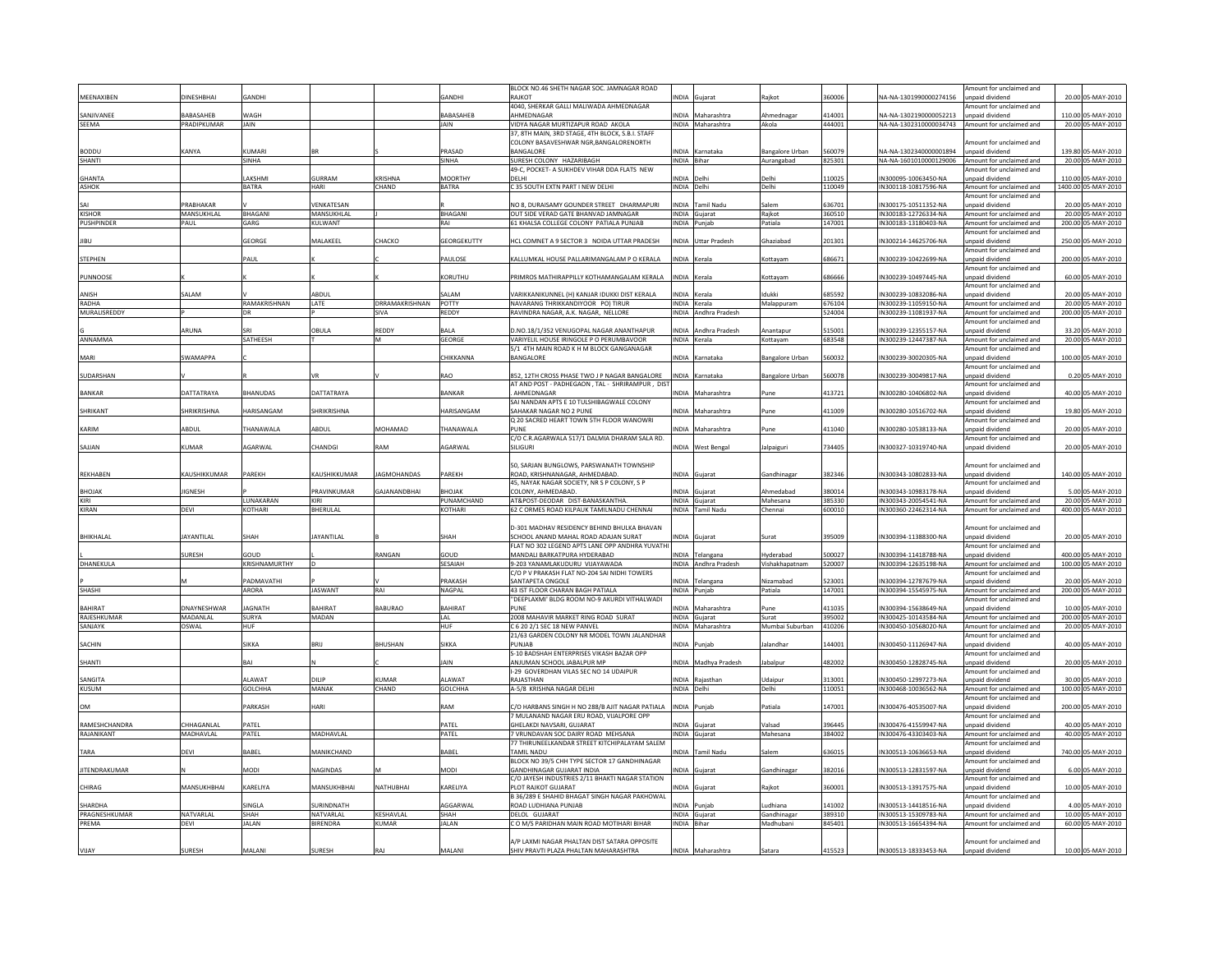|                 |                          |                    |                     |                   |                  | B2 /352 MMIG SECTOR A STATE BANK COLONY SITAPUR                                             |              |                            |                        |        |                      | mount for unclaimed and                     |                    |
|-----------------|--------------------------|--------------------|---------------------|-------------------|------------------|---------------------------------------------------------------------------------------------|--------------|----------------------------|------------------------|--------|----------------------|---------------------------------------------|--------------------|
| BASANT          | KUMAR                    | AWASTHI            | <b>HYAM</b>         | <b>BARU</b>       | AWASTHI          | ROAD SCHEME ALIGANI                                                                         |              | <b>INDIA</b> Uttar Pradesh | ucknow                 | 226020 | IN300556-10088128-NA | unpaid dividend                             | 100.00 05-MAY-2010 |
|                 |                          |                    |                     |                   |                  |                                                                                             |              |                            |                        |        |                      | mount for unclaimed and                     |                    |
| CHANDRA         | MOHAN                    | AGARWAL            | ATESRI              | <b>HAMAN</b>      | ا ۱۵             | C/O AGARWAL STORES 122/230 FAZAL GANJ KANPUR                                                |              | NDIA Uttar Pradesh         | Kanpur Nagar           | 208012 | IN300556-10106550-NA | inpaid dividend                             | 180.00 05-MAY-2010 |
| <b>VIVEK</b>    |                          | BAJPAI             | SHRIGIRIJA          | DUTT              | BAJPAI           | 146 . BIMA VIHAR LAKHANPUR KANPUR                                                           |              | INDIA Uttar Pradesh        | Kanpur Nagar           | 208024 | IN300556-10128723-NA | Amount for unclaimed and                    | 40.00 05-MAY-2010  |
| KOMALA          | DEVI                     | DAGA               | DEV                 | KISHAN            | DAGA             | RED CROSS ROAD SIVASAGAR ASSAM                                                              |              | INDIA Assam                | Jorhat                 | 785640 | IN300589-10202704-NA | Amount for unclaimed and                    | 200.00 05-MAY-2010 |
|                 |                          |                    |                     |                   |                  |                                                                                             |              |                            |                        |        |                      | Amount for unclaimed and                    |                    |
| <b>IOBAL</b>    |                          | SAHOTRA            | <b>DAULAT</b>       | <b>MAR</b>        | SAHOTRA          | H NO 12 TYPE 13/J SEC 12 PGI CAMPUS CHANDIGARH                                              |              | INDIA Chandigarh           | Chandigarh             | 160014 | IN300601-10316375-NA | unpaid dividend                             | 20.00 05-MAY-2010  |
|                 |                          |                    |                     |                   |                  | FLAT NO 31 BUILDING NO D5\7 RADHA NAGAR BARAVE                                              |              |                            |                        |        |                      | Amount for unclaimed and                    |                    |
| GIRISH          |                          | <b>AKKAD</b>       | AYANTILAL           |                   | KAKKAD           | ROAD KALYAN(WEST)                                                                           |              | <b>NDIA</b> Maharashtra    | Mumbai Suburban        | 421301 | IN300610-10636025-NA | inpaid dividend                             | 60.00 05-MAY-2010  |
| MANJUNATH       |                          |                    |                     |                   | BASAVARAJL       | 6C-201 ISRP QUATERS DOMLUR BANGALORE                                                        |              | INDIA Karnataka            | <b>Bangalore Urban</b> | 560071 | IN300610-10831262-NA | Amount for unclaimed and                    | 10.00 05-MAY-2010  |
|                 |                          |                    |                     |                   |                  | SATYAM AVADHUT PARK PETLAD ROAD, NADIAD                                                     |              |                            |                        |        |                      | mount for unclaimed and                     |                    |
| PINAKIN         |                          | PANDYA             |                     |                   | PANDYA           | GUIARAT.                                                                                    |              | NDIA Gujarat               | surat                  | 387001 | IN300652-10016156-NA | Innaid dividend                             | 60.00 05-MAY-2010  |
| RAJKUMARI       |                          | AGARWAL            |                     |                   | <b>GUPTA</b>     | , BALARAM DEY STREET KOLKATA                                                                |              | INDIA West Bengal          | Kolkata                | 700006 | IN300693-10110277-NA | Amount for unclaimed and                    | 90.00 05-MAY-2010  |
|                 |                          |                    |                     |                   |                  | SAHYOG COLONY TRIMURTI NAGAR AMGAON ROAD                                                    |              |                            |                        |        |                      | Amount for unclaimed and                    |                    |
| <b>USHA</b>     |                          | GOLANI             | <b>HIMAN</b>        |                   | <b>GOLANI</b>    | DEORI DIST GONDIA                                                                           |              | NDIA Maharashtra           | <b>Bhandara</b>        | 441901 | IN300757-11248481-NA | unpaid dividend                             | 20.00 05-MAY-2010  |
|                 |                          |                    |                     |                   |                  | B/5/53 GOYAL INTERCITY DRIVE IN ROAD OPP DOOR                                               |              |                            |                        |        |                      | Amount for unclaimed and                    |                    |
| <b>INDIRA</b>   | AMANADAS                 | PATEL              | AMANADAS            |                   | PATEL            | DARSAN AHMEDABAD                                                                            |              | INDIA Guiarat              | Ahmedabac              | 880054 | IN300757-11274876-NA | unpaid dividend                             | 400.00 05-MAY-2010 |
| BARADARANJAN    |                          | GHOSHDASTIDAR      | LATEANIL            | RANIAN            | GOSHDASTIDAR     | SADHANPUR KALNA LINK ROAD BURDWAN                                                           |              | INDIA West Bengal          | Hooghly                | 713101 | IN300853-10112905-NA | Amount for unclaimed and                    | 80.00 05-MAY-2010  |
| SHASHI          | <b>BALA</b>              | NIGAM              |                     |                   | <b>NIGAM</b>     | 12/304 VASUNDHARA . GHAZIABAD (U.P)                                                         |              | INDIA Uttar Pradesh        | Ghaziabad              | 201012 | IN300888-13085800-NA | Amount for unclaimed and                    | 80.00 05-MAY-2010  |
|                 | VIVEKANANDA              | KINI               |                     |                   | KINI             | S/O G. J. KINI SALMAR KARKALA                                                               |              | INDIA Karnataka            | Dakshina Kannada       | 574104 | IN300888-13281844-NA | Amount for unclaimed and                    | 20.00 05-MAY-2010  |
|                 |                          |                    |                     |                   |                  | VIJAYALAXMI ROAD GALLI NO.5 JAYSINGPUR                                                      |              |                            |                        |        |                      | Amount for unclaimed and                    |                    |
| SANJAY          | <b>IRGONDA</b>           | PATIL              | <b>/IRGONDA</b>     |                   | PATIL            | <b>JAYSINGPUR</b>                                                                           |              | NDIA Maharashtra           | Kolhapur               | 416101 | IN300888-14244614-NA | unpaid dividend                             | 20.00 05-MAY-2010  |
| AADITI          |                          | <b>IRZOL</b>       | ANIL                |                   | <b>JOSHI</b>     | 210 RAM GALI TUNDA TALAB AMRITSAR PUNJAB                                                    |              | INDIA Punjab               | Amritsar               | 143001 | IN300888-14804914-NA | Amount for unclaimed and                    | 20.00 05-MAY-2010  |
| RAM             | KUMAR                    | GOYAL              |                     |                   | GOYAL            | 125 AWTAR SINGH ROAD, AGRA CANTT AGRA                                                       |              | INDIA Uttar Pradesh        | Agra                   | 282001 | IN300888-14974505-NA | Amount for unclaimed and                    | 5.00 05-MAY-2010   |
| NARENDEI        | KUMAR                    | RANGBULLA          | KANSHI              |                   | RAM              | CENTRAL BANK OF INDIA HANSI                                                                 |              | INDIA Haryana              | Hissar                 | 125033 | IN300940-10174599-NA | Amount for unclaimed and                    | 400.00 05-MAY-2010 |
| SANJEEV         |                          | KUMAR              | KRISHAN             |                   | <b>KUMAR</b>     | 4B/47 OLD RAJENDER NAGAR NEW DELHI                                                          | INDIA Delhi  |                            | Delhi                  | 110060 | IN300966-10276110-NA | Amount for unclaimed and                    | 10.00 05-MAY-2010  |
|                 |                          |                    |                     |                   |                  | 3, RAJGIRI APARTMENT, SHAKTI NAGAR MAIN ROAD,                                               |              |                            |                        |        |                      | Amount for unclaimed and                    |                    |
| TEJASH          |                          | VORA               | HITENDRABHAI        | AYSHUKHLAL        | VORA             | KALAVAD ROAD, RAJKOT                                                                        |              | NDIA Gujarat               | Rajkot                 | 360005 | IN300974-10869061-NA | unpaid dividend                             | 20.00 05-MAY-2010  |
|                 |                          |                    |                     |                   |                  | 7. CHANDANBALA APARTMENT OPP.MAHAVIR FLAT                                                   |              |                            |                        |        |                      | Amount for unclaimed and                    |                    |
| KETANKUMAR      | MADANLAL                 | JAIN               | MADANLAL            | <b>AMARATHMAL</b> | JAIN             | RAMNAGAR, SABARMATI AHMEDABAD                                                               |              | INDIA Gujarat              | Ahmedabad              | 380005 | IN300982-10177718-NA | unpaid dividend                             | 10.00 05-MAY-2010  |
|                 |                          |                    |                     |                   |                  |                                                                                             |              |                            |                        |        |                      |                                             |                    |
|                 |                          |                    |                     |                   |                  | 18. SUKHIWADI APPARTMENT B/H. GHADIYALI COMPLE)                                             |              |                            |                        |        |                      | mount for unclaimed and                     |                    |
| UMABEN          | <b><i>FARUNKUMAR</i></b> | <b>BHATT</b>       | <b>TARUNKUMAR</b>   |                   | <b>BHATT</b>     | JAWAHAR CHOWK, MANINAGAR AHMEDABAD                                                          |              | INDIA Gujarat              | Ahmedabad              | 380008 | IN300982-10320347-NA | unpaid dividend                             | 30.00 05-MAY-2010  |
|                 |                          |                    |                     |                   |                  | 8, PAHALGOW BUNGLOWS JUDGES BUNGLOW ROAD                                                    |              |                            |                        |        |                      | Amount for unclaimed and                    |                    |
| <b>NIRAV</b>    | <b>IPINCHANDRA</b>       | PATEL              | <b>BIPINCHANDRA</b> |                   | PATEL            | SATELLITE AHMEDARAD                                                                         |              | INDIA Gujarat              | Ahmedabad              | 880015 | IN300982-10454541-NA | Innaid dividend                             | 20.00 05-MAY-2010  |
|                 |                          |                    |                     |                   |                  | TATA CHEMICALS LTD AT POST RANAVAV DIST                                                     |              |                            |                        |        |                      | Amount for unclaimed and                    |                    |
|                 |                          | NAYAK              | <b>BISWA</b>        | <b>KESAN</b>      | NAYAK            | PORBANDAR                                                                                   |              | INDIA Guiarat              | Raikot                 | 360550 | IN301039-24442179-NA | unpaid dividend                             | 20.00 05-MAY-2010  |
| NARAHAR         | RAMCHANDRA               | ABHYANKAR          | RAMCHANDRA          | KASHISHNATH       | ABHYANKAR        | PLOT NO.55 LUCKY CO OP HOUS SOCI. SOLAPUR                                                   |              | INDIA Maharashtra          | Pune                   | 413003 | IN301127-15659092-NA | Amount for unclaimed and                    | 20.00 05-MAY-2010  |
|                 |                          |                    |                     |                   |                  | C/O ROOP RANJAN STUDIO AUSHAN GANJ VARANASI                                                 |              |                            |                        |        |                      | mount for unclaimed and                     |                    |
| MANJULA         |                          | AGRAWAL            |                     |                   | AGRAWAL          | VARANAS                                                                                     |              | INDIA Uttar Pradesh        | Varanas                | 221001 | IN301127-15818403-NA | unpaid dividend                             | 40.00 05-MAY-2010  |
|                 |                          |                    |                     |                   |                  | B 1/406 VARUN VIHAR APARTMENTS SECTOR-9, ROHINI                                             |              |                            |                        |        |                      | Amount for unclaimed and                    |                    |
| VIJAY           |                          | PURI               | <b>ATESH</b>        |                   | PURI             | DELHI                                                                                       | INDIA Delhi  |                            | Delhi                  | 10085  | IN301127-16362684-NA | inpaid dividend                             | 140.00 05-MAY-2010 |
|                 |                          |                    |                     |                   |                  |                                                                                             |              |                            |                        |        |                      | Amount for unclaimed and                    |                    |
| REKHA           |                          | AVFRI              | <b>MADHUSUDAN</b>   |                   | <b>IAVER</b>     | C/O TIKAMDAS SARAF SARAFA BAZAR AMRAVATI                                                    | <b>INDIA</b> | Maharashtra                | Akola                  | 44460  | IN301127-16552655-NA | npaid dividend                              | 20.00 05-MAY-2010  |
| ASHA            |                          | MALHOTRA           | <b>JASWANT</b>      |                   | MALHOTRA         | 6 C, DEEPA APARTMENTS 10, PATPARGANJ DELHI                                                  | INDIA Delhi  |                            | Delhi                  | 110092 | IN301143-10106297-NA | Amount for unclaimed and                    | 20.00 05-MAY-2010  |
|                 |                          |                    |                     |                   |                  | 211/11. SHIV KUTI PREM NAGAR LINE PAR P.O.                                                  |              |                            |                        |        |                      | mount for unclaimed and                     |                    |
| ANURAG          | UMAR                     | <b>JOHRI</b>       |                     |                   | JOHRI            | <b>IZATNAGAR BAREILLY</b>                                                                   |              | NDIA Uttar Pradesh         | <b>Bareilly</b>        | 243122 | IN301186-20069915-NA | inpaid dividend                             | 20.00 05-MAY-2010  |
| VINAY           | KUMAR                    | <b>KHANDEI WAI</b> | SHANTI              |                   | PRASAD           | 129 FARRASHI TOLA NAYATOLA BAREILLY                                                         |              | INDIA Uttar Pradesh        | Bareilly               | 243003 | IN301186-20085829-NA | Amount for unclaimed and                    | 100.00 05-MAY-2010 |
|                 |                          |                    |                     |                   |                  | B-65 TULSI BUNGLOWS OPP. MARUTI FLATS                                                       |              |                            |                        |        |                      | mount for unclaimed and                     |                    |
| PATEL           | RAMILABEN                | PRAVINKUMAR        | ATEL                | <b>RAVINKUMAR</b> |                  | RADHANPUR ROAD MEHSANA (N.G.)                                                               |              | INDIA Gujarat              | Mahesana               | 84002  | IN301233-10011666-NA | Innaid dividend                             | 60.00 05-MAY-2010  |
|                 |                          |                    |                     |                   |                  |                                                                                             |              |                            |                        |        |                      |                                             |                    |
|                 |                          |                    |                     |                   |                  | 19/B. SUN CITY SOCIETY NR. KAILASHNAGAR SOCIETY                                             |              |                            |                        |        |                      | mount for unclaimed and                     |                    |
| PRABHURAM       |                          | PATEL              | VIRABHAI            |                   | PATEL            | AERODRAM, RADHANPUR ROAD MEHSANA (N.G.)                                                     |              | INDIA Gujarat              | Mahesana               | 384002 | IN301233-10101573-NA | unpaid dividend                             | 10.00 05-MAY-2010  |
|                 |                          |                    |                     |                   |                  |                                                                                             |              |                            |                        |        |                      | Amount for unclaimed and                    |                    |
| BALVANT         | <b>HIMANLAL</b>          | PATEL              | <b>HIMANLA</b>      | AHERABHAI         | PATEL            | 43, KALPATARU SOCIETY NARANPURA AHMEDABAD<br>OTR NO C6 TYPE 6A 6TH FL BLOCK 2 NEW MOTI BAGH | NDIA         |                            | hmedabac               | 8001   | N301233-10174798-NA  | inpaid dividend<br>Amount for unclaimed and | 260.00 05-MAY-2010 |
|                 |                          |                    |                     |                   |                  |                                                                                             |              |                            |                        |        |                      |                                             |                    |
| <b>IUGESH</b>   |                          | PEGU               |                     |                   | PEGU             | <b>NEW DELHI</b><br>SHANTI NIVAS SRIRAM NAGAR ASKA ROAD BERHAMPUR                           | NDIA Delhi   |                            | Delhi                  | 110021 | IN301250-28171949-NA | unpaid dividend                             | 400.00 05-MAY-2010 |
|                 |                          | MURARKA            | ASHOK               | (UMAR             | MURARKA          | <b>GANIAM ORISSA</b>                                                                        |              |                            |                        |        |                      | Amount for unclaimed and                    |                    |
| ANITA           |                          |                    |                     |                   |                  |                                                                                             |              | NDIA Orissa                | Ganjam                 | 760002 | IN301250-28297680-NA | inpaid dividend                             | 200.00 05-MAY-2010 |
|                 |                          |                    |                     |                   |                  | SHANTI NIWAS WARD NO 3(8) SRI RAM NAGAR                                                     |              |                            |                        |        |                      | mount for unclaimed and                     |                    |
| BIKASH          | UMAR                     | MURARKA            | RAJ                 | <b>UMAR</b>       | MURARKA          | JUNCTION ASKA ROAD BERHAMPUR GANJAM ORISSA                                                  |              | INDIA Orissa               | Ganjam                 | 760002 | IN301250-28311145-NA | inpaid dividend                             | 200.00 05-MAY-2010 |
|                 |                          |                    |                     |                   |                  |                                                                                             |              |                            |                        |        |                      |                                             |                    |
|                 |                          |                    |                     |                   |                  | C/O M/S DASHRATHLAL KANTILAL 1118 / 4 O/D                                                   |              |                            |                        |        |                      | mount for unclaimed and                     |                    |
| PATEL           | DASHARATHBHAI            | VITHALDAS          |                     |                   | <b>VITHALDAS</b> | MADHAVPURA OUTSIDE DELHI GATE AHMEDABAD                                                     |              | INDIA Gujarat              | Ahmedabad              | 380004 | IN301276-15064754-NA | unpaid dividend                             | 600.00 05-MAY-2010 |
|                 |                          |                    |                     |                   |                  | HARSOLIYA WAS WADI ROAD AT AND POST DEESA                                                   |              |                            |                        |        |                      | mount for unclaimed and                     |                    |
| SANGFFTAREN     |                          | MODI               | AMNIKI AI           |                   | MODI             | <b>BANASKANTHA</b>                                                                          |              | NDIA Gujarat               | Mahesana               | 385535 | IN301276-30457729-NA | Innaid dividend                             | 10.00 05-MAY-2010  |
| DABHI           | BHARATSINHJI             | SHANKARJI          |                     |                   | SHANKARJI        | DABHODA TA KHERALU DIST MEHSANA                                                             |              | INDIA Gujarat              | Mahesana               | 384325 | IN301276-30520283-NA | Amount for unclaimed and                    | 20.00 05-MAY-2010  |
| <b>BUTANI</b>   | KUSHAGRA                 |                    | <b>GIRDHAR</b>      |                   | <b>BUTANI</b>    | PARAS NAGAR PORBANDAR                                                                       |              | INDIA Gujarat              | Rajkot                 | 360575 | IN301276-30528036-NA | Amount for unclaimed and                    | 20.00 05-MAY-2010  |
|                 |                          |                    |                     |                   |                  | SHREERAM HOUSING SOCIETY GANGABHAI                                                          |              |                            |                        |        |                      | mount for unclaimed and                     |                    |
| <b>DURLABHI</b> |                          | THANKI             | <b>CANIL</b>        |                   | THANKI           | FORESTWAI A CHHAYA PORBANDAR                                                                |              | INDIA Guiarat              | Raikot                 | 360578 | IN301276-30624769-NA | bnebivib bisoni                             | 10.00 05-MAY-2010  |
| RATNA           |                          | PAL                | PRADIP              | KUMAR             | PAL              | E 167, SEC 2, H.E.C., DHURVA, RANCHI                                                        |              | INDIA Jharkhand            | Ranchi                 | 834004 | IN301330-17592078-NA | Amount for unclaimed and                    | 98.80 05-MAY-2010  |
| PRAVEEN         |                          | GANDHI             | <b>RABHAT</b>       |                   | <b>KUMAR</b>     | 31/1, H.A.L. COLONY KANPUR                                                                  |              | NDIA Uttar Pradesh         | Kanpur Nagar           | 208007 | IN301330-17880966-NA | Amount for unclaimed and                    | 200.00 05-MAY-2010 |
|                 |                          |                    |                     |                   |                  | H.NO60B PHASE II SAHEED KARNAIL SINGH NAGAR                                                 |              |                            |                        |        |                      | Amount for unclaimed and                    |                    |
| <b>RAVINDER</b> | KUMAR                    | MAHESHWARI         | SHRIGOPI            | <b>CRISHNA</b>    | MANDHANA         | PAKHOWAL ROAD LUDHIANA                                                                      |              | NDIA Puniab                | udhiana                | 141001 | IN301330-18237789-NA | unpaid dividend                             | 100.00 05-MAY-2010 |
|                 |                          |                    |                     |                   |                  | A 1/1 AMBIKA NIKETAN SOCIETY B/H JALARAM TEMPLE                                             |              |                            |                        |        |                      | Amount for unclaimed and                    |                    |
| PATEL           | PRAGNESHKUMAR            | MANUBHAI           | PATEL               | MANUBHAI          | RANCHHODBHAI     | ANKLESHWAF                                                                                  |              | <b>NDIA</b> Gujarat        | Vadodara               | 393001 | IN301330-18718331-NA | unpaid dividend                             | 100.00 05-MAY-2010 |
|                 |                          |                    |                     |                   |                  | 108, BLDG NO B 5 SONIGRA KESAR OPP MANKAR CLINIC                                            |              |                            |                        |        |                      | Amount for unclaimed and                    |                    |
| PRAVIN          |                          | AROTE              | KISANRAO            |                   | AROTE            | KASPATE WASTI WAKAD PUNE                                                                    |              | INDIA Maharashtra          | Pune                   | 411057 | IN301330-18828667-NA | unpaid dividend                             | 100.00 05-MAY-2010 |
|                 |                          |                    |                     |                   |                  | C/O SRI P. N. SINGH CHANDMARI ROAD VEER KUER                                                |              |                            |                        |        |                      | Amount for unclaimed and                    |                    |
| DIG             | /IJAY                    | <b>INGH</b>        | SRIPRASIDH          | VARAIN            | SINGH            | SINGH PATH PATNA                                                                            | NDIA Bihar   |                            | Patna                  | 800020 | IN301330-18906452-NA | inpaid dividend                             | 20.00 05-MAY-2010  |
| PRATYUSH        |                          | DEVA               | <b>DIPTIMAN</b>     |                   | DEVA             | BUNGALOW NO 39 CANTT VARANASI                                                               |              | INDIA Uttar Pradesh        | Varanasi               | 221002 | IN301330-19073991-NA | Amount for unclaimed and                    | 200.00 05-MAY-2010 |
| MAHANAND        |                          | MISHRA             | <b>ATFDFV</b>       | NATH              | MISHRA           | C/O RAM JAYPAL SINGH YADAV BUDHA COLONY (NEAR                                               |              |                            |                        |        | IN301330-20213984-NA | Amount for unclaimed and                    | 20.00 05-MAY-2010  |
|                 |                          |                    |                     |                   |                  | B~160) PATNA                                                                                | INDIA Bihar  |                            | Patna                  | 800001 |                      | Innaid dividend                             |                    |
| PANKAJ          | <b>KUMAR</b>             | SRIVASTAVA         | RAM                 | HUKUM             | SRIVASTAVA       | 57 BALHA NANPARA BAHRAICH                                                                   |              | INDIA Uttar Pradesh        | Gonda                  | 271865 | IN301330-20745864-NA | Amount for unclaimed and                    | 180.00 05-MAY-2010 |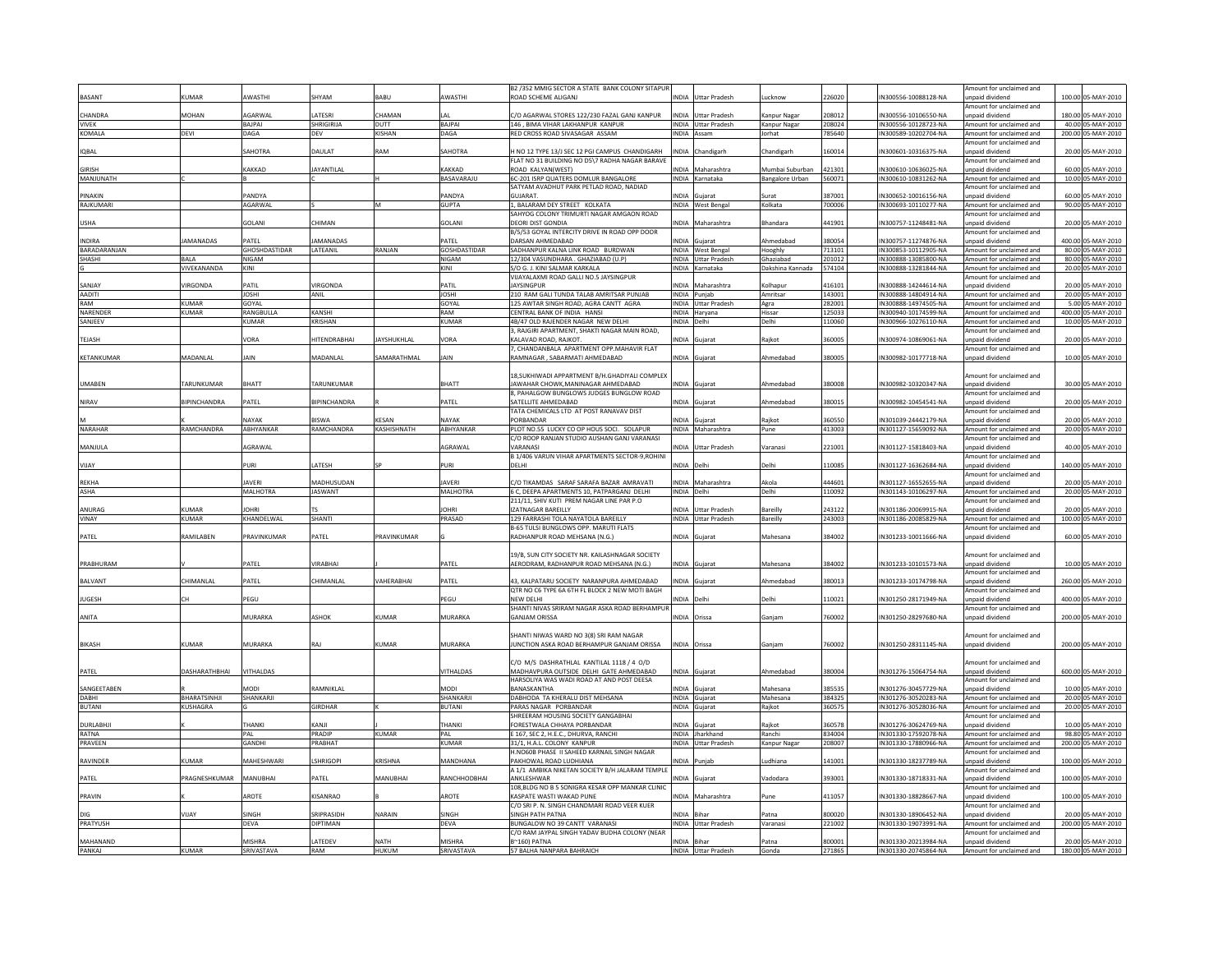|                        |              |                   |                   |                   |                       | MUNNI MAHARAJ KA MINDER MAN SAGAR                                                 |              |                                   |                        |                  |                                              | Amount for unclaimed and                             |        |                                        |
|------------------------|--------------|-------------------|-------------------|-------------------|-----------------------|-----------------------------------------------------------------------------------|--------------|-----------------------------------|------------------------|------------------|----------------------------------------------|------------------------------------------------------|--------|----------------------------------------|
| DEENDAYAL              |              | DAVE              | <b>ILMATRAMJI</b> |                   | DAVE                  | MAHAMINDER JODHPUR<br>A/10. CHHAYA APP NR. KHAWADWALA SOC.                        | <b>INDIA</b> | Raiasthan                         | lodhpur                | 342001           | IN301477-10035295-NA                         | unpaid dividend<br>Amount for unclaimed and          |        | 80.00 05-MAY-2010                      |
| SHAH                   | PIYUSHBHAI   | POPATLAL          | SHAH              |                   | POPATLAL              | GHATLODIYA AHMEDABAD                                                              |              | INDIA Gujarat                     | Ahmedabad              | 380061           | IN301485-10227260-NA                         | npaid dividend                                       |        | 20.00 05-MAY-2010                      |
| NARESHBHAI             |              | PATFI             |                   |                   | PATFI                 | 191/1, PATEL - VAS KOCHRAB ELLISBRIDGE AHMEDABAD INDIA                            |              | iuiara                            | Ahmedabad              | 38000            | IN301485-10359447-NA                         | Amount for unclaimed and<br>npaid dividend           |        | 20.00 05-MAY-2010                      |
| SWAPAN                 | KUMAR        | KHANRA            | PARESH            | CHANDRA           | KHANRA                | 101/A/19/1, BRINDABON MULLICK LANE, KADAMTALA,<br><b>HOWRAH</b>                   |              | INDIA West Bengal                 | Howrah                 | 711101           | IN301516-10002995-NA                         | mount for unclaimed and<br>npaid dividend            |        | 20.00 05-MAY-2010                      |
|                        |              |                   |                   |                   |                       | 3/2149 PIPERDI STREET NEAR BANK OF BARODA                                         |              |                                   |                        |                  |                                              | Amount for unclaimed and                             |        |                                        |
| <b>BHAGWANDAS</b>      | CHHAGANLAI   | SINGAPURI         | CHHAGANLAL        |                   | SINGAPURI             | SALABATPURA SURAT                                                                 |              | INDIA Guiarat                     | Surat                  | 395003           | IN301549-15959403-NA                         | unpaid dividend                                      |        | 150.00 05-MAY-2010                     |
| ARVIND                 | MURLIDHAR    | SANDANSHIV        |                   |                   | SANDANSHIV            | WRINTER BERY, B NO 002 S PANVELKAR PARK APT<br>KULGAON BADLAPUR, MAHARASHTRA      |              | INDIA Maharashtra                 | Mumbai Suburba         | 421503           | IN301549-18179572-NA                         | Amount for unclaimed and<br>inpaid dividend          |        | 40.00 05-MAY-2010                      |
| MEENA                  |              | <b>OBEROI</b>     | RAJEEV            |                   | OBEROI                | 32/8 SARVA PALLI PURANA QILA LUCKNOW                                              |              | INDIA Uttar Pradesh               | Lucknow                | 226001           | IN301549-18670042-NA                         | Amount for unclaimed and                             |        | 800.00 05-MAY-2010                     |
| AKHILESH               | <b>KUMAR</b> | <b>GUPTA</b>      | <b>VISHNU</b>     |                   | DAYAL                 | BALDAU CHOWK ORAI JALAUN                                                          |              | INDIA Uttar Pradesh               | Jalaun                 | 285001           | IN301557-20337480-NA                         | Amount for unclaimed and                             |        | 20.00 05-MAY-2010                      |
| SUMAN                  |              | <b>GUPTA</b>      | <b>ASHOK</b>      | KUMAR             | GUPTA                 | KOTRA TIRAHA AIT IAI AUN                                                          |              | INDIA Uttar Pradesh               | lalaun                 | 285201           | IN301557-20363554-NA                         | Amount for unclaimed and                             |        | 100.00 05-MAY-2010                     |
| SESHA                  |              |                   |                   | ALLEN             | RAJADAS               | NO 33 ZION NAGAR RANIPET VELLORE<br>MANAGING DIRECTOR SRI NARAYANA COLLEGE OF     |              | INDIA Tamil Nadu                  | Vellore                | 632401           | IN301637-40345872-NA                         | Amount for unclaimed and<br>Amount for unclaimed and |        | 200.00 05-MAY-2010                     |
| NALINI                 |              |                   |                   |                   | MOOTHEDATH            | ENGINEERING KULAPPALLY SHORNUR                                                    |              | INDIA Kerala                      | Palakkad               | 679121           | IN301637-40649209-NA                         | inpaid dividend                                      |        | 200.00 05-MAY-2010                     |
|                        |              |                   |                   |                   |                       | SAKARIAKUVA FALIA NR MILK DAIRY AT/PO-KOTHAMBA                                    |              |                                   |                        |                  |                                              | Amount for unclaimed and                             |        |                                        |
| PATEL                  | KIRANKUMAR   | SOMARHAI          | PATFI             | SOMARHA           | RAMIIRHAI             | TA I UNAVADA PANCHMAHAI                                                           | <b>NDIA</b>  | Gujarat                           | <b>Gandhinagar</b>     | 389220           | IN301645-10186484-NA                         | npaid dividend<br>mount for unclaimed and            | 100.00 | 05-MAY-2010                            |
| RAJESH                 |              | <b>SHAH</b>       | KANTILAL          |                   | <b>HAH</b>            | , AYODHYA NAGAR B/H NANDANVAN SOCIETY, HALOL                                      |              | INDIA Gujarat                     | <b>Gandhinagar</b>     | 389350           | IN301645-10258097-NA                         | npaid dividend                                       |        | 100.00 05-MAY-2010                     |
| GOL                    | LILABEN      | <b>BHARATSINH</b> | GOL               | <b>BHARATSINH</b> | PRATAPSINH            | 1010 VAVOL TA AND DIST GANDHINAGAR                                                |              | INDIA Guiarat                     | Gandhinagar            | 382016           | IN301645-10470374-NA                         | Amount for unclaimed and                             |        | 20.00 05-MAY-2010                      |
|                        |              | GNANADOSSCE       |                   |                   | CHINNATHAMBIS         | 76, KAMADHENU NAGAR VETTUKATTU VALASU ERODE                                       |              | INDIA Tamil Nadu                  | Erode                  | 638011           | IN301696-10095924-NA                         | Amount for unclaimed and<br>unpaid dividend          |        | 20.00 05-MAY-2010                      |
|                        |              |                   |                   |                   |                       | NO.15 8TH CROSS, FIRST FLOOR BHARATHI NAGAR                                       |              |                                   |                        |                  |                                              | Amount for unclaimed and                             |        |                                        |
|                        |              | VENKATESANV       |                   |                   | RATHNASAMY            | TIRUCHIRAPALLI<br>HEERA BHAWAN BHAKAWARMAL JI KA BAGH                             | INDIA        | amil Nadu                         | <b>Firuchirapalli</b>  | 62001            | IN301696-10159597-NA                         | npaid dividend<br>Amount for unclaimed and           |        | 1.00 05-MAY-2010                       |
| ARUN                   | KUMAR        | DHANFSHA          | DFVI              | CHAND             | DHANESHA              | CHOPASANI ROAD JODHPUR                                                            |              | INDIA Raiasthan                   | lodhpur                | 342001           | IN301696-10159829-NA                         | <b>unnaid dividend</b>                               |        | 160.00 05-MAY-2010                     |
|                        |              |                   |                   |                   |                       |                                                                                   |              |                                   |                        |                  |                                              |                                                      |        |                                        |
| KULWANT                | SINGH        | <b>BALI</b>       | DHANWANTSINGH     |                   | BALI                  | CHECK SRONGSOO P/O SILIGAM VIA SEER DISTRICT<br>ANANTNAG, TEHSIL PAHALGAM KASHMIR |              | INDIA Jammu and Kashmir           | Anantnag               | 192129           | IN301696-10259330-NA                         | mount for unclaimed and<br>unpaid dividend           |        | 40.00 05-MAY-2010                      |
|                        |              |                   |                   |                   |                       |                                                                                   |              |                                   |                        |                  |                                              | Amount for unclaimed and                             |        |                                        |
| VIMAI A                |              | DHANESHA          | <b>ARIIN</b>      |                   | DHANESHA              | HEERA BHAWAN 95, BAGTAVAR MAL KA BAG JODHPUR                                      | <b>INDIA</b> | Rajasthar                         | odhpur                 | 342003           | IN301696-10356388-NA                         | npaid dividend                                       |        | 60.00 05-MAY-2010                      |
| SUBHASH                |              | GOYAL             | NAWAL             | <b>KISHORE</b>    | GOYAL                 | NO 37 MALION KI GALI JODHPUR                                                      |              | INDIA Raiasthan                   | Jodhpur                | 342003           | IN301696-10553262-NA                         | Amount for unclaimed and                             |        | 140.00 05-MAY-2010                     |
|                        |              | RANGASAMYB        |                   |                   | BALASUBRAMANIAM       | NO 10, N N PETTAI STREET DHARAPURAM POST ERODE                                    |              | INDIA Tamil Nad                   | Erode                  | 638656           | IN301696-10626764-NA                         | Amount for unclaimed and<br>inpaid dividend          |        | 20.00 05-MAY-2010                      |
| <b>DEVENDRA</b>        | PRATAP       | SINGH             | PRABHU            | <b>NATH</b>       | SINGH                 | 51 ENGR REGT C/O 56 APO PIN                                                       | INDIA Delhi  |                                   | Delhi                  | 110001           | IN301696-11221255-NA                         | Amount for unclaimed and                             |        | 80.00 05-MAY-2010                      |
|                        |              |                   |                   |                   |                       | 160/1260, SARVODAYA NAGAR GUJ HOUSING BOARD                                       |              |                                   |                        |                  |                                              | Amount for unclaimed and                             |        |                                        |
| VASANTIBEN             | ASUDEV       | <b>BAROT</b>      | CHHABILDAS        | PRAHLADBHAI       | BAROT                 | KHOKHRA AHMEDABAD                                                                 |              | <b>INDIA</b> Guiarat              | Ahmedabad              | 80026            | IN301696-11222660-NA                         | inpaid dividend                                      |        | 160.00 05-MAY-2010                     |
| <b>FIROJ</b>           | VALIBHAI     | SHEKH             | VALIBHAI          | PIRBHAI           | SHEKH                 | MOTI BAZAR KHANDHERIYA STREET GONDAL                                              |              | INDIA Gujarat                     | Rajkot                 | 360311           | IN301696-11354434-NA                         | Amount for unclaimed and                             |        | 40.00 05-MAY-2010                      |
|                        |              | MUTHUSAMY         | RAMAMOORTHY       |                   |                       | NO 2 KUTHUKKAL SWAMY KOIL STREET TIRUCHENDUR<br><b>TK TUTICORIN</b>               |              | NDIA Tamil Nadu                   | <b>Firuchirapalli</b>  | 628202           | IN301774-10260165-NA                         | mount for unclaimed and<br>Innaid dividend           |        | 100.00 05-MAY-2010                     |
|                        |              |                   |                   |                   |                       | PLAT NO 8 JANATA BANK ROAD UJNI NAGAR SHRIRAM                                     |              |                                   |                        |                  |                                              | mount for unclaimed and                              |        |                                        |
| RAHUL                  | SHASHIKANT   | <b>JOSHI</b>      | SHASHIKANT        | DIGAMBAR          | <b>JOSHI</b>          | <b>HOUSING SOCIATY SOLAPUR</b>                                                    |              | NDIA Maharashtra                  | <sup>o</sup> une       | 413003           | IN301774-15217073-NA                         | unpaid dividend                                      |        | 10.00 05-MAY-2010                      |
| AJIT                   |              | KUMAR             | <b>ATE</b>        | PARTAP            | RAJ                   | 658/7 C, STREET NO 21 PUNJAB MATA NAGAR JAWADDI<br>ROAD LUDHIANA                  |              | INDIA Punjab                      | udhiana                | 141001           | IN301846-10122753-NA                         | Amount for unclaimed and<br>unpaid dividend          |        | 20.00 05-MAY-2010                      |
|                        |              |                   |                   |                   |                       |                                                                                   |              |                                   |                        |                  |                                              |                                                      |        |                                        |
|                        |              |                   |                   |                   |                       | 3/631. MANNAKUNNEL HOUSE GREEN GARDEN KARIPA                                      |              |                                   |                        |                  |                                              | mount for unclaimed and                              |        |                                        |
| <b>JOSEPH</b>          |              | PHILIP            |                   |                   | PHILIP                | ROAD KALAMASSERY ERNAKULAM, KERALA<br>BARSHI ROAD CHAMPAVATI NAGAR BEED,          | INDIA Kerala |                                   | Kottayam               | 683104           | IN301895-10024350-NA                         | unpaid dividend<br>Amount for unclaimed and          |        | 10.00 05-MAY-2010                      |
| SHRINIWAS              | MADHIKAR     | KFKAN             |                   |                   | KFKAN                 | MAHARASHTRA                                                                       |              | INDIA Maharashtra                 | Nanded                 | 431122           | IN301895-10784213-NA                         | inpaid dividend                                      |        | 20.00 05-MAY-2010                      |
| PATEL                  | RITA         | MUKESHBHAI        | MUKESHBHAI        |                   | PATEL                 | 15, DIWALIBA NAGAR MANJALPUR BARODA                                               |              | INDIA Gujarat                     | Vadodara               | 390011           | IN301991-10195429-NA                         | Amount for unclaimed and                             |        | 10.00 05-MAY-2010                      |
|                        |              |                   |                   |                   |                       | F2 - 1, BIRLA COPPER TOWNSHIP LAKHIGAM DAHEJ                                      |              |                                   |                        |                  |                                              | Amount for unclaimed and                             |        |                                        |
| <b>DAKSHABEI</b>       | KIRITKUMAI   | <b>IOSH</b>       | KIRITKUMAF        |                   | OSHI                  | <b>BHARUCH</b>                                                                    | NDIA         | <b>Sujara</b>                     | <b>Bharuch</b>         | 392001           | IN301991-10213164-NA                         | npaid dividend                                       |        | 10.00 05-MAY-2010                      |
| VIMAL                  | <b>KUMAR</b> | GHEWARCHAND       |                   |                   | GHEWARCHAND           | 15 B V K IYENGAR ROAD BANGALORE                                                   |              | INDIA Karnataka                   | <b>Bangalore Urban</b> | 560053           | IN302148-10598818-NA                         | Amount for unclaimed and                             |        | 200.00 05-MAY-2010                     |
| MEENA                  | DEEPAK       | SAMANT            | DEEPAK            | RAGHUVE           | SAMANT                | 230. BIG SPLASH. SHIVAJI CHOWK, SECTOR 17, CBD<br>VASHI                           |              | INDIA Maharashtra                 | Mumbai City            | 400705           | IN302164-10046317-NA                         | Amount for unclaimed and<br>inpaid dividend          |        | 10.00 05-MAY-2010                      |
| CHAND                  |              | MOHAMMED          | <b>NISAR</b>      |                   | <b>MOHD</b>           | 58, M.I.A. (1ST PHASE) BASNI JODHPUR                                              |              | INDIA Raiasthan                   | Jodhpur                | 342001           | IN302164-10217616-NA                         | Amount for unclaimed and                             |        | 190.00 05-MAY-2010                     |
| RADHA                  |              | AGRAWAL           | KISHANLAL         |                   | AGRAWAL               | NEAR RLY BRIDGE KUDWA LINE GONDIA                                                 |              | INDIA Maharashtra                 | Bhandara               | 441601           | IN302201-10267538-NA                         | Amount for unclaimed and                             |        | 20.00 05-MAY-2010                      |
|                        |              |                   |                   |                   |                       |                                                                                   |              |                                   |                        |                  |                                              | Amount for unclaimed and                             |        |                                        |
|                        |              | MEENAKSH          |                   |                   | THIYAGARAJAN          | 1/6/116 ANNAMALAIYAR COLONY SIVAKASI CHENNAI                                      | <b>INDIA</b> | <b>Tamil Nadu</b>                 | Virudhunaga            | 626123           | IN302236-11000416-NA                         | npaid dividend<br>mount for unclaimed and            |        | 20.00 05-MAY-2010                      |
| <b>BHARTI</b>          |              | <b>IAIN</b>       | LIRENDRA          |                   | <b>JAIN</b>           | 63. OLD UNIVERSITY ROAD, BOHRA GANESH JI, UDAIPUR INDIA Rajasthar                 |              |                                   | Jdaipu                 | 313001           | IN302269-10398662-NA                         | <b>Innaid dividend</b>                               |        | 47.60 05-MAY-2010                      |
|                        |              |                   |                   |                   |                       | C/O-BHABANATH CHAKRABORTY, 84, ELITE CORNER,                                      |              |                                   |                        |                  |                                              | Amount for unclaimed and                             |        |                                        |
| AMRAR                  |              | CHAKRABARTY       | <b>BHABANATH</b>  |                   | CHAKRABARTY           | MAI DA<br>384 KAKRAMCHERRY 17 KOCHI CORPORATION KOCHI                             |              | INDIA West Bengal                 | Malda                  | 732101           | IN302269-11578561-NA                         | unpaid dividend<br>Amount for unclaimed and          |        | 20.00 05-MAY-2010                      |
| <b>ANTONY</b>          | KAKRAMCHERRY | VINSO             | KAKRAMCHERRY      | LIGORY            | VINSO                 | <b>KERALA INDIA</b>                                                               | INDIA Kerala |                                   | Kottavam               | 682507           | IN302269-12297566-NA                         | unpaid dividend                                      |        | 5.00 05-MAY-2010                       |
|                        |              |                   |                   |                   |                       | 8, OFFICER'S ENCLAVE, P.O. RAYON AND SILK MILLS,                                  |              |                                   |                        |                  |                                              | Amount for unclaimed and                             |        |                                        |
| <b>BALWINDER</b>       |              | DHAWAN            | KAPOOR            |                   | CHAND                 | G.T.ROAD CHHEHARTA AMRITSAR<br>H.NO.1521, SECTOR 33-D. CHANDIGARH (UT)            |              | INDIA Punjab                      | Amritsar               | 143104           | IN302316-20001653-NA                         | unpaid dividend                                      |        | 100.00 05-MAY-2010                     |
| <b>SAKSHI</b>          |              | <b>AHI UWALIA</b> | CHETAN            |                   | AHI UWALIA            | DOOR NO 27-1-25 C L N CHARI STREET ONGOLE                                         |              | INDIA Chandigarh                  | Chandigarh             | 160047           | IN302316-20012286-NA                         | Amount for unclaimed and<br>mount for unclaimed and  |        | 160.00 05-MAY-2010                     |
| VYSHNAVI               |              |                   | SREE              | HARI              |                       | PRAKASAM DISTRICT                                                                 |              | NDIA Telangana                    | Nizamabad              | 523001           | IN302324-10354419-NA                         | unpaid dividend                                      |        | 100.00 05-MAY-2010                     |
|                        |              |                   |                   |                   |                       | C/O SAHARA INDIA, D NO 16 II ND FLOOR.                                            |              |                                   |                        |                  |                                              | Amount for unclaimed and                             |        |                                        |
|                        | RAMESH       | BABU              | KV                | <b>SUBBA</b>      | <b>RAO</b>            | RAMESWARAM ROAD T NAGAR CHENNAI<br>D-1, VRUNDAVAN SOCIETY GABAT ROAD AT AND POST  |              | INDIA Tamil Nadu                  | Chennai                | 600017           | IN302324-10364525-NA                         | unpaid dividend<br>Amount for unclaimed and          |        | 10.00 05-MAY-2010                      |
| PATEL                  | SUSHILABEN   | ARVINDBHAI        | ARVINDBHAI        |                   | PATFI                 | BAYAD, TALUKA BAYAD DIST. SABARKANTHA                                             |              | INDIA Guiarat                     | abar Kantha            | 383325           | IN302332-10021068-NA                         | unpaid dividend                                      |        | 40.00 05-MAY-2010                      |
| DEVESH                 | KUMAR        | SHARMA            | LATES             |                   | SHARMA                | 176 TARIN BAHADUR GANJ SHREE DHAR SHUKLA MARG<br>DISTT SAHAJANPUR                 |              | INDIA Uttar Pradesh               | Shahjahanpu            | 242001           | IN302404-10097445-NA                         | Amount for unclaimed and<br>unpaid dividend          |        | 470.00 05-MAY-2010                     |
|                        |              |                   |                   |                   |                       | FLAT NO. 12 BHAGIRATHI APARTMENT SECTOR-9,                                        |              |                                   |                        |                  |                                              | Amount for unclaimed and                             |        |                                        |
| REKHA                  |              | <b>GUPTA</b>      | <b>UANOJ</b>      |                   | <b>GUPTA</b>          | ROHINI DELHI                                                                      | INDIA Delh   |                                   |                        | 10085            | IN302620-10022899-NA                         | npaid dividend                                       |        | 20.00 05-MAY-2010                      |
| DEEPAK                 |              | <b>BATRA</b>      | LAJPATRAI         |                   | <b>BATRA</b>          | 9/75 GEETA COLONY DELHI                                                           | INDIA Delhi  |                                   | Delhi                  | 110031           | IN302679-31892143-NA                         | Amount for unclaimed and                             |        | 30.00 05-MAY-2010                      |
|                        |              |                   |                   |                   |                       | FLAT NO 3 BALAJI RESIDENCY NEAR ELLORA TILES                                      |              |                                   |                        |                  |                                              | mount for unclaimed and                              |        |                                        |
| <b>VIVEK</b><br>SHASHI | YASHWANT     | PATIL<br>ARORA    | YASHWANT          | DATTATRAY         | PATIL<br><b>ARORA</b> | KALAMBA ROAD KOLHAPUR<br>H NO 43 FIRST FLOOR CHARAN BAGH PATIALA                  |              | INDIA Maharashtra<br>INDIA Puniab | Kolhapur<br>Patiala    | 416007<br>147001 | IN302679-32195498-NA<br>IN302679-32906873-NA | unpaid dividend<br>Amount for unclaimed and          |        | 32.00 05-MAY-2010<br>59.20 05-MAY-2010 |
|                        |              |                   |                   |                   |                       | FLAT NO 69 INDIRANAGAR COLONY PO NEW FOREST                                       |              |                                   |                        |                  |                                              | mount for unclaimed and                              |        |                                        |
| ANIL                   | KUMAR        | <b>KINNOO</b>     | AJEET             | SINGH             | VERMA                 | DEHRADUN UTTARAKHAND                                                              |              | INDIA Uttarakhand                 | Dehradun               | 248006           | IN302679-33268176-NA                         | unpaid dividend                                      |        | 300.00 05-MAY-2010                     |